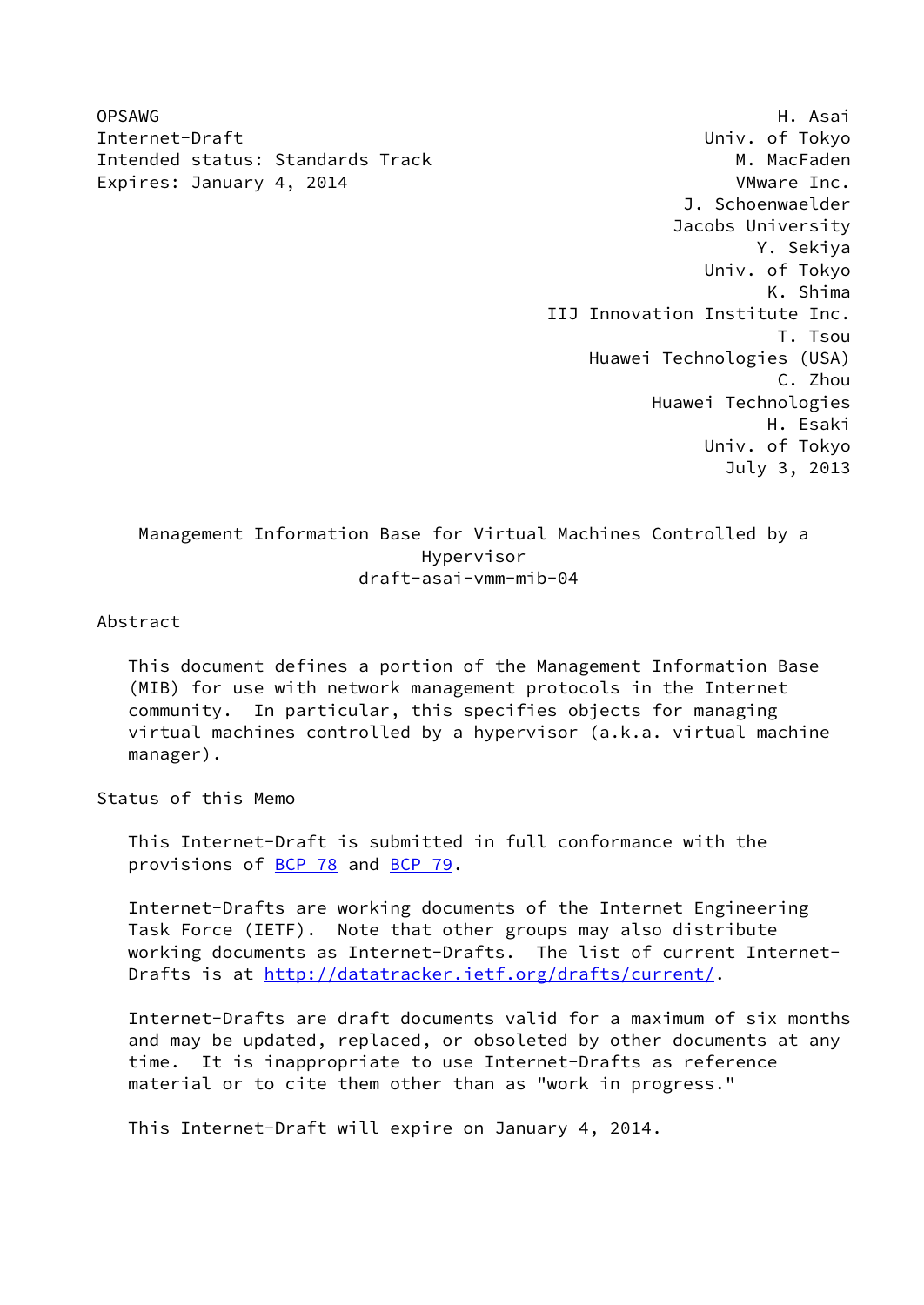| Internet-Draft | Virtual Machine Monitoring MIB |  | July 2013 |
|----------------|--------------------------------|--|-----------|
|----------------|--------------------------------|--|-----------|

#### Copyright Notice

 Copyright (c) 2013 IETF Trust and the persons identified as the document authors. All rights reserved.

This document is subject to **[BCP 78](https://datatracker.ietf.org/doc/pdf/bcp78)** and the IETF Trust's Legal Provisions Relating to IETF Documents [\(http://trustee.ietf.org/license-info](http://trustee.ietf.org/license-info)) in effect on the date of publication of this document. Please review these documents carefully, as they describe your rights and restrictions with respect to this document. Code Components extracted from this document must include Simplified BSD License text as described in Section 4.e of the Trust Legal Provisions and are provided without warranty as described in the Simplified BSD License.

## Table of Contents

| 1.1. Requirements Language 3                               |  |
|------------------------------------------------------------|--|
| The Internet-Standard Management Framework $\frac{4}{5}$   |  |
| Managed Objects for Virtual Machines Controlled by a<br>3. |  |
|                                                            |  |
| $3.1$ . Managed Objects on Virtualization Environment 5    |  |
| 3.2. Overview of the MIB Module 6                          |  |
|                                                            |  |
| 4.                                                         |  |
| Security Considerations 43<br>5.                           |  |
| 6.                                                         |  |
|                                                            |  |
| Normative References 46<br>7.1.                            |  |
| 7.2. Informative References 47                             |  |
|                                                            |  |
|                                                            |  |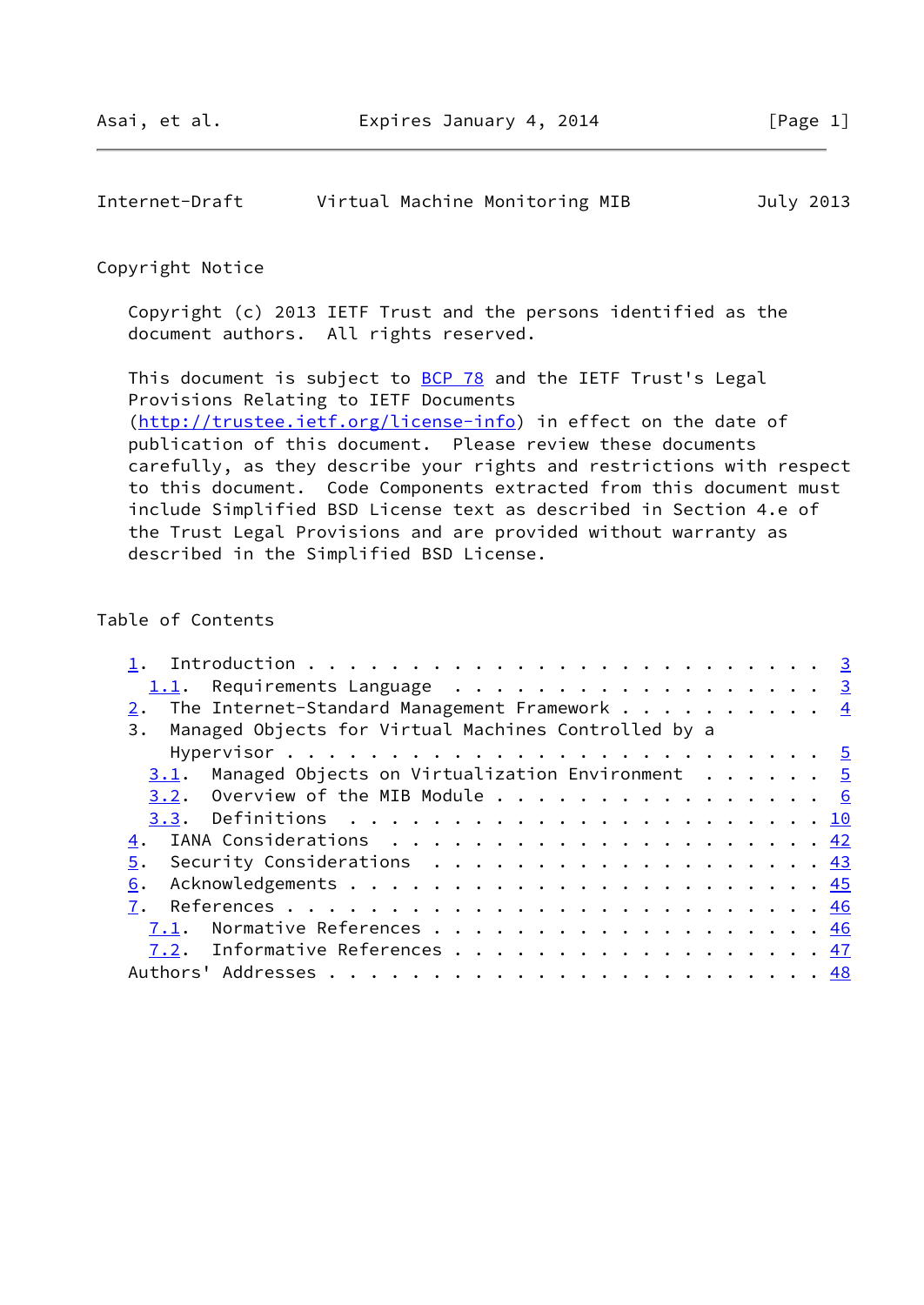Asai, et al. **Expires January 4, 2014** [Page 2]

### <span id="page-2-1"></span>Internet-Draft Virtual Machine Monitoring MIB July 2013

#### <span id="page-2-0"></span>[1](#page-2-0). Introduction

 This document defines a portion of the Management Information Base (MIB) for use with network management protocols in the Internet community. In particular, this specifies objects for managing virtual machines controlled by a hypervisor (a.k.a. virtual machine managers). A hypervisor controls multiple virtual machines on a single physical machine by allocating resources to each virtual machine using virtualization technologies. Therefore, this MIB module contains information on virtual machines and their resources controlled by a hypervisor as well as hypervisor's hardware and software information.

 The design of this MIB module has been derived from enterprise specific MIB modules, namely a MIB module for managing guests of the Xen hypervisor, a MIB module for managing virtual machines controlled by the VMware hypervisor, and a MIB module using the libvirt programming interface to access different hypervisors.

#### <span id="page-2-2"></span>[1.1](#page-2-2). Requirements Language

 The key words "MUST", "MUST NOT", "REQUIRED", "SHALL", "SHALL NOT", "SHOULD", "SHOULD NOT", "RECOMMENDED", "MAY", and "OPTIONAL" in this document are to be interpreted as described in [RFC 2119 \[RFC2119](https://datatracker.ietf.org/doc/pdf/rfc2119)].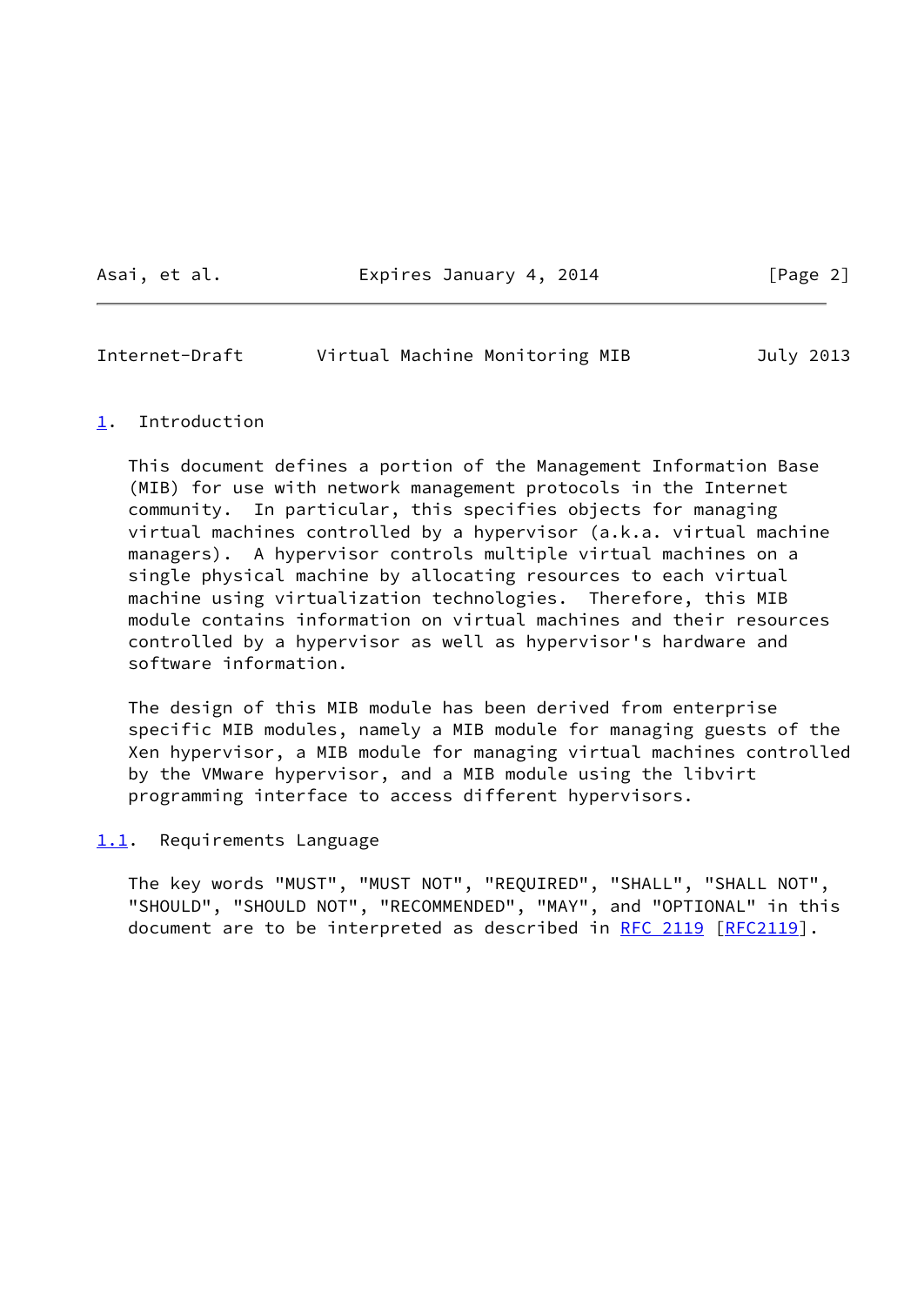#### Asai, et al. **Expires January 4, 2014** [Page 3]

<span id="page-3-1"></span>Internet-Draft Virtual Machine Monitoring MIB July 2013

<span id="page-3-0"></span>[2](#page-3-0). The Internet-Standard Management Framework

 For a detailed overview of the documents that describe the current Internet-Standard Management Framework, please refer to [section](https://datatracker.ietf.org/doc/pdf/rfc3410#section-7) 7 of RFC 3410 [\[RFC3410](https://datatracker.ietf.org/doc/pdf/rfc3410)]. Managed objects are accessed via a virtual information store, termed the Management Information Base or MIB. MIB objects are generally accessed through the Simple Network Management Protocol (SNMP). Objects in the MIB are defined using the mechanisms defined in the Structure of Management Information (SMI). This memo specifies a MIB module that is compliant to the SMIv2, which is described in STD 58, [RFC 2578](https://datatracker.ietf.org/doc/pdf/rfc2578) [\[RFC2578](https://datatracker.ietf.org/doc/pdf/rfc2578)], STD 58, [RFC 2579](https://datatracker.ietf.org/doc/pdf/rfc2579) [\[RFC2579](https://datatracker.ietf.org/doc/pdf/rfc2579)] and STD 58, [RFC 2580](https://datatracker.ietf.org/doc/pdf/rfc2580) [\[RFC2580](https://datatracker.ietf.org/doc/pdf/rfc2580)].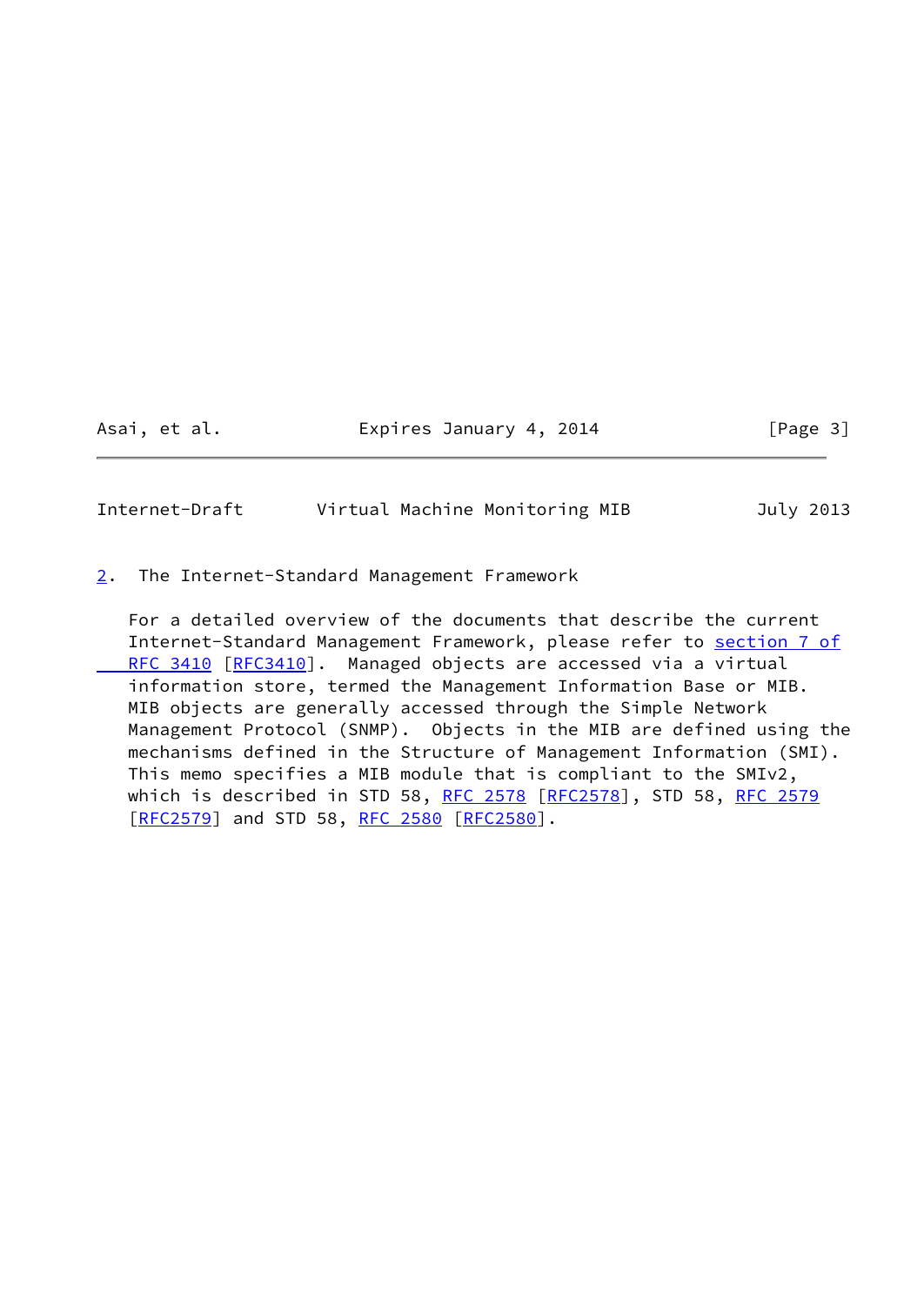| Expires January 4, 2014 | [Page 4] |  | Asai, et al. |
|-------------------------|----------|--|--------------|
|-------------------------|----------|--|--------------|

<span id="page-4-0"></span>Internet-Draft Virtual Machine Monitoring MIB July 2013

<span id="page-4-2"></span>[3](#page-4-2). Managed Objects for Virtual Machines Controlled by a Hypervisor

<span id="page-4-1"></span>[3.1](#page-4-1). Managed Objects on Virtualization Environment

 +------------------------------------------------------------------+ | +-------------------------------------------+ | | Virtual machine | | | | | | +---------+ +---------+ +---------+ | ......... | | | | Virtual | | Virtual | | Virtual | | | | +-| CPU |-| memory |-| storage |... ---+ | | +---------+ +---------+ +---------+ | Virtual resources  $\wedge$   $\wedge$   $\wedge$   $\wedge$   $\wedge$   $\wedge$   $\wedge$   $\wedge$   $\wedge$   $\wedge$   $\wedge$   $\wedge$   $\wedge$   $\wedge$   $\wedge$   $\wedge$   $\wedge$   $\wedge$   $\wedge$   $\wedge$   $\wedge$   $\wedge$   $\wedge$   $\wedge$   $\wedge$   $\wedge$   $\wedge$   $\wedge$   $\wedge$   $\wedge$   $\wedge$   $\wedge$   $\wedge$   $\wedge$   $\wedge$   $\wedge$   $\wedge$ | Allocation using virtualization technologies | | | | +---------- Physical resources .\_\_\_\_\_. | | +--------+ .--------. / \ | +============+ | | /\_\_\_\_\_\_\_\_/| \*\\_\_\_\_\_\_\_/\* +- || SNMP agent || - - | CPU | - | Memory |/ - | Storage | .. -+ | +==============+ +--------+ +--------+ \\_\_\_\_\_\_\_/ | | Hypervisor |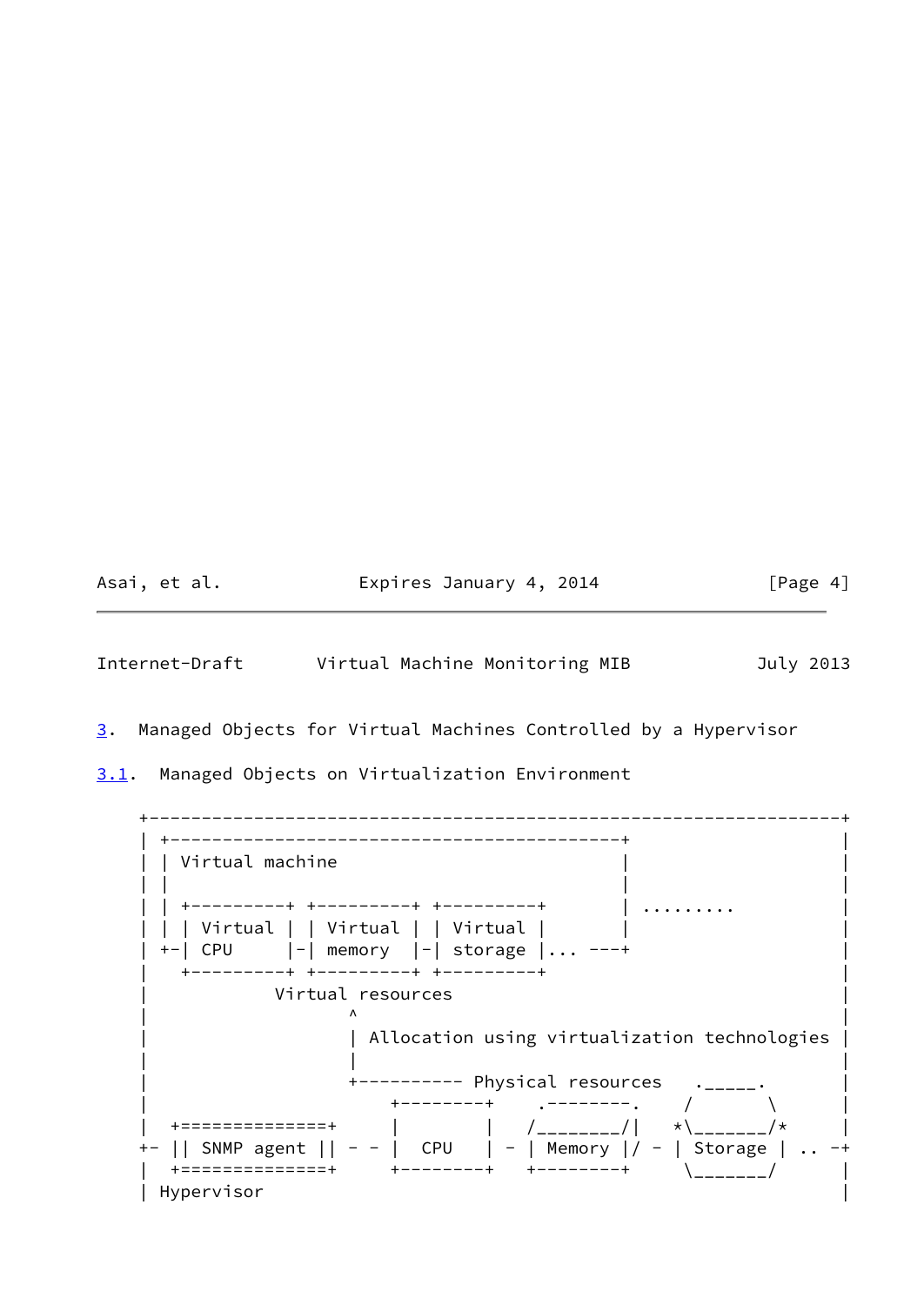A hypervisor allocates resources as virtual devices such as virtual CPU, virtual memory, virtual storage, and virtual network interface to multiple virtual machines controlled by the hypervisor from physical resources.

+------------------------------------------------------------------+

Figure 1: An example of a virtualization environment

 On the common implementations of hypervisor softwares, a hypervisor allocates resources as virtual devices such as virtual CPUs, virtual memory, virtual storage, and virtual network interface to multiple virtual machines controlled by the hypervisor from physical resources. This document defines objects related to system and software information of a hypervisor, the list of virtual machines controlled by the hypervisor, and virtual resources allocated by the hypervisor to virtual machines. As shown in Figure 1, the virtual resource objects are defined as virtual devices. Consequently, this document specifies four specific types of virtual devices; CPUs (processors), memory, network interfaces, and storage devices. Note that physical resources are managed in HOST-RESOURCES-MIB [[RFC2790](https://datatracker.ietf.org/doc/pdf/rfc2790)]. In case that each virtual resource device object has a corresponding parent physical device managed in HOST-RESOURCES-MIB, the object of the virtual resource device contains a pointer to the physical device. The objects related to virtual network interfaces are mapped to the objects managed in IF-MIB [\[RFC2863](https://datatracker.ietf.org/doc/pdf/rfc2863)].

| Asai, et al.<br>Expires January 4, 2014 | [Page 5] |
|-----------------------------------------|----------|
|-----------------------------------------|----------|

<span id="page-5-0"></span>Internet-Draft Virtual Machine Monitoring MIB July 2013

 The objects defined in this document are managed at a hypervisor and an SNMP agent is launched at the hypervisor to provide access to the objects. The objects are managed from the viewpoint of the operators of hypervisors, but not the operators of virtual machines; i.e., the objects do not take into account the actual resource utilization on each virtual machine but the resource allocation from the physical resources. For example, vmNetworIfIndex indicates the virtual interface associated with an interface of a virtual machine at the hypervisor, and consequently, the 'in' and 'out' directions denote `from a virtual machine to the hypervisor' and `from the hypervisor to a virtual machine', respectively. Moreover, vmStorageAllocatedSize denotes the size allocated by the hypervisor, but not the size actually used by the operating system on the virtual machine. This means that vmStorageDefinedSize and vmStorageAllocatedSize must not take different values when the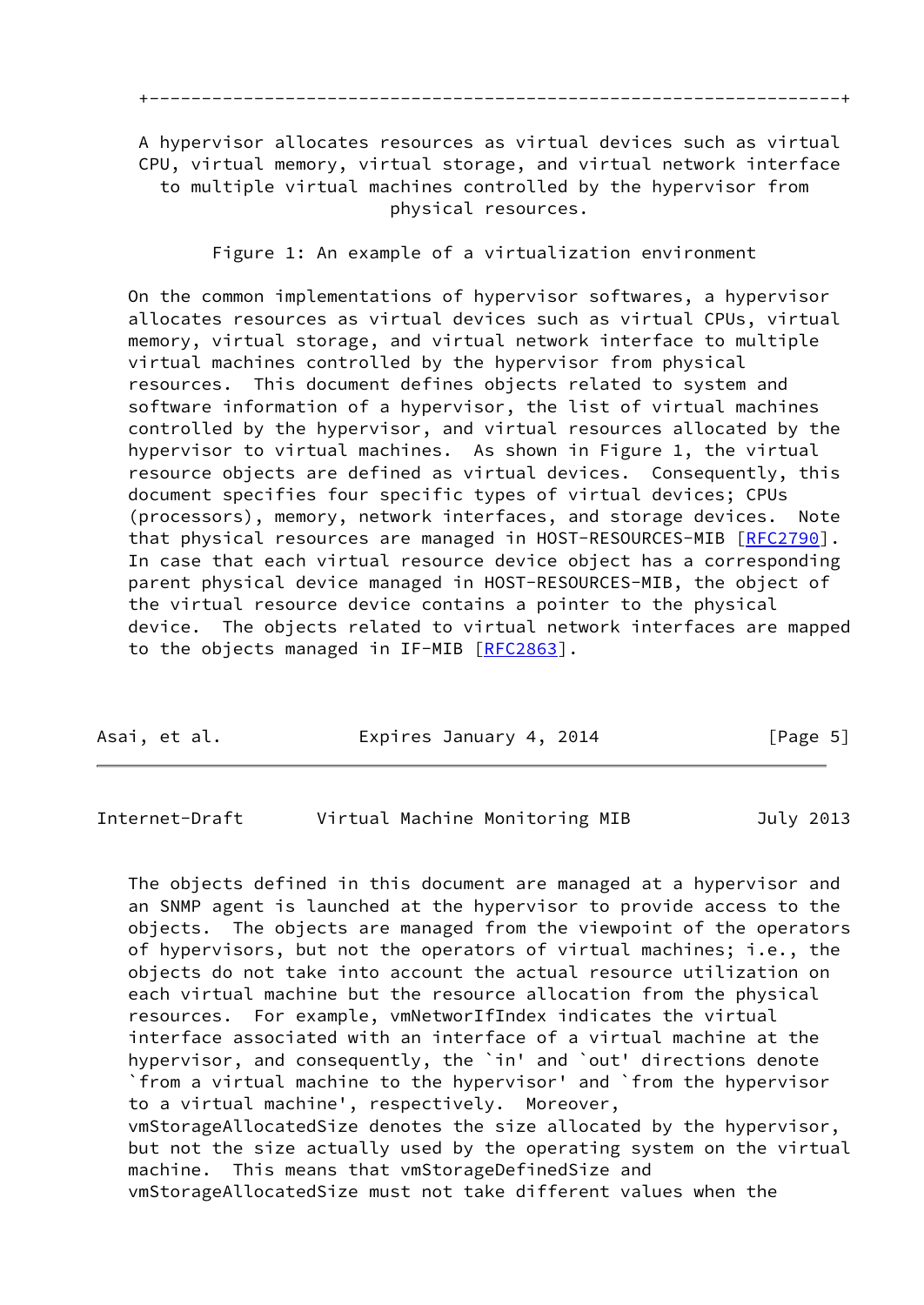vmStorageSourceType is `block' or `raw'.

#### <span id="page-6-0"></span>[3.2](#page-6-0). Overview of the MIB Module

 The MIB module is organized into a group of scalars and tables. The scalars below `hypervisor' provide basic information about the hypervisor. The `vmTable' lists the virtual machines (guests) that are known to the hypervisor. The `vmCpuTable' and 'vmCpuAffinityTable' provide the mapping of virtual CPUs and their affinity to virtual machines. The `vmStorageTable' and the `vmNetworkTable' provide the mapping of logical storage areas and network interfaces to virtual machines.

Asai, et al. Expires January 4, 2014 [Page 6]

Internet-Draft Virtual Machine Monitoring MIB July 2013 \*: `vmAdminState' write access !: Notification +-------------+ + - - - - - - + | finite | | transient | | vmOperState | | vmOperState | +-------------+ + - - - - - - + ================================================================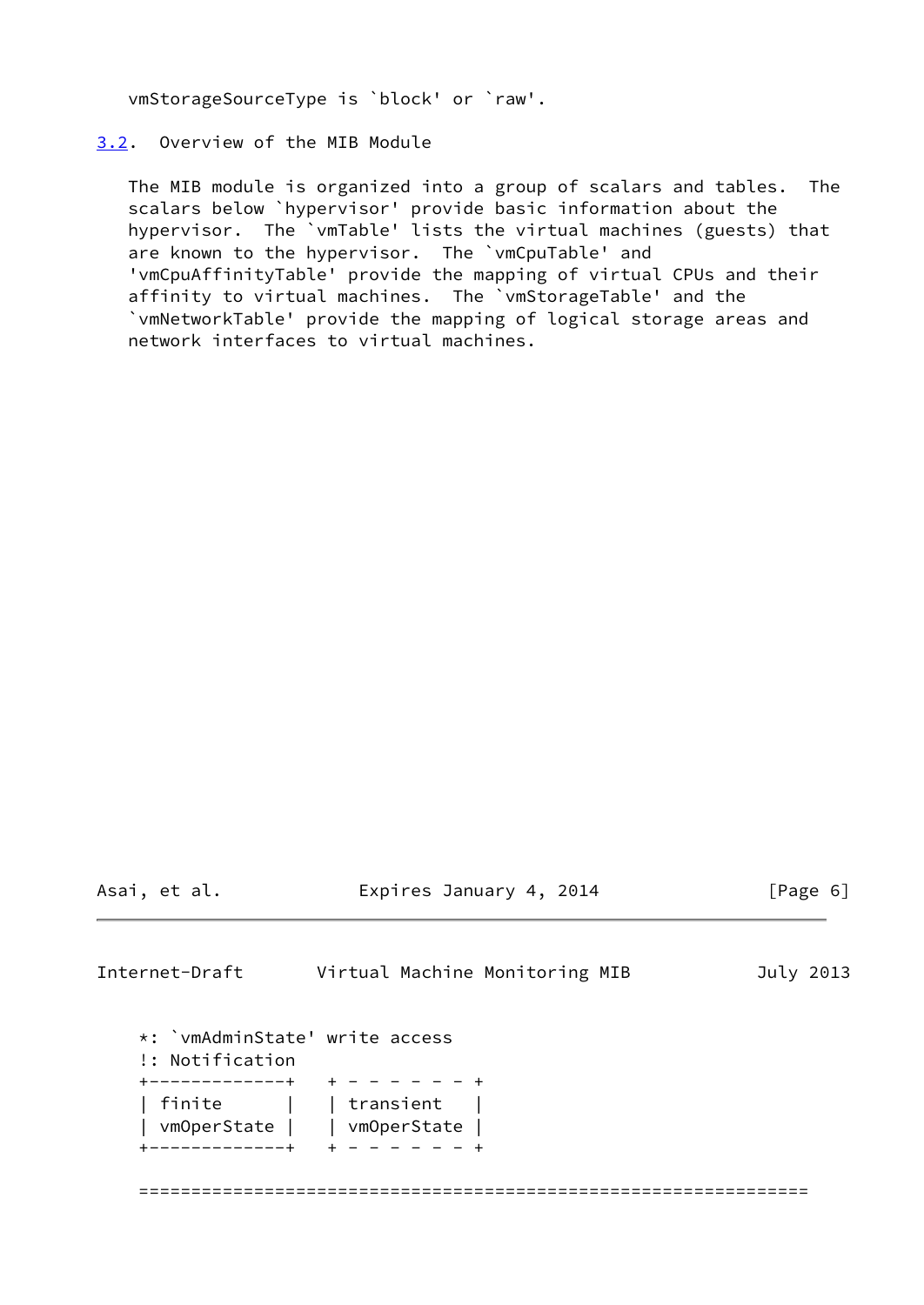

The state transition of a virtual machine

Figure 2: State transition of a virtual machine

 The vmAdminState' and `vmOperState' textual conventions define an administrative state and an operational state model for virtual machines. Events causing transitions between major operational states will cause the generation of notifications. Per-VM notifications (vmRunning, vmShutdown, vmPaused, vmSuspended, vmCrashed, vmDeleted) are generated if vmPerVMNotificationsEnabled is true(1). Bulk notifications (vmBulkRunning, vmBulkShutdown, vmBulkPaused, vmBulkSuspended, vmBulkCrashed, vmBulkDeleted) are

Asai, et al. **Expires January 4, 2014** [Page 7]

Internet-Draft Virtual Machine Monitoring MIB July 2013

generated if vmBulkNotificationsEnabled is true(1). The transition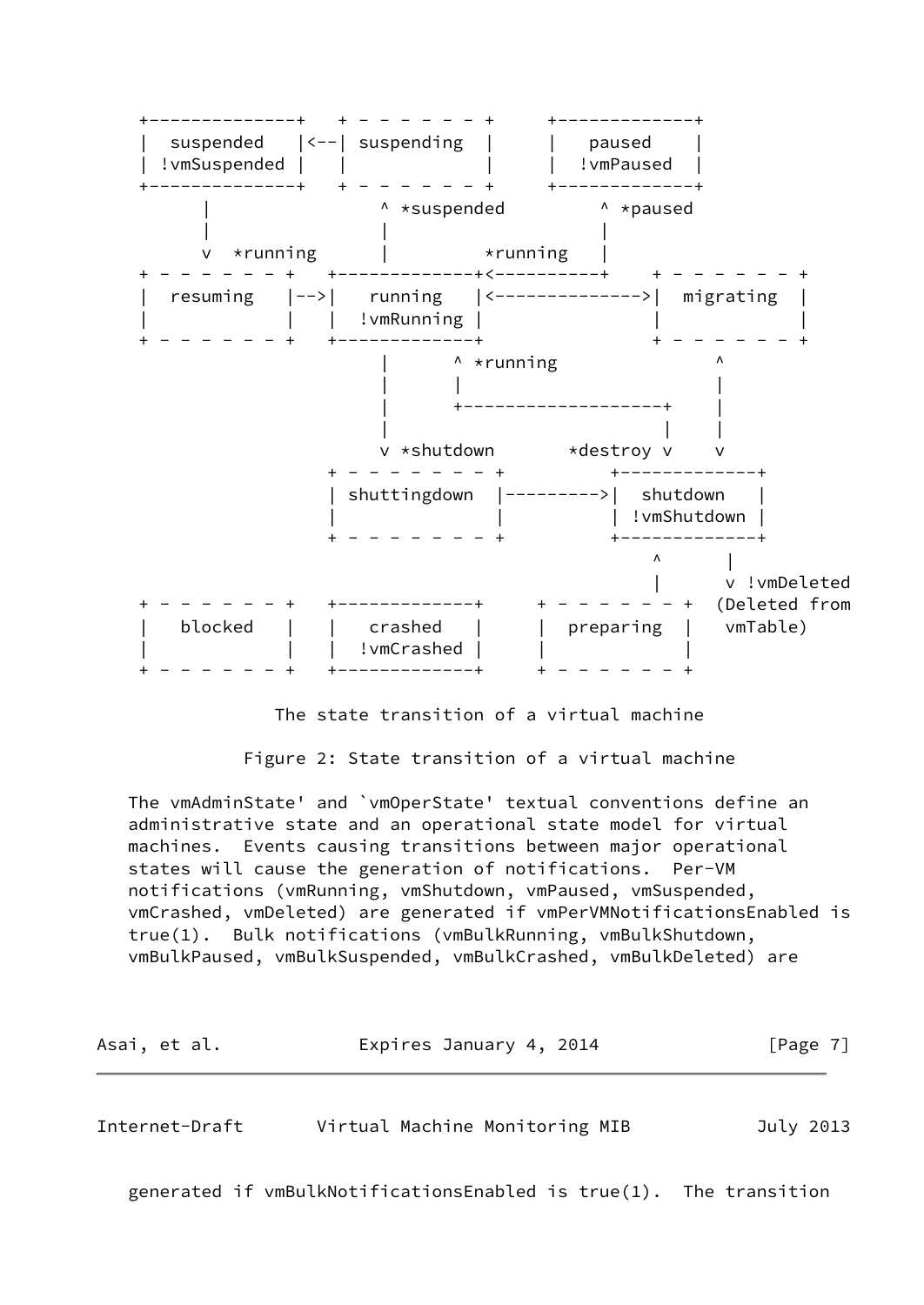of `vmOperState' by the write access to `vmAdminState' and the notifications generated by the operational state changes are summarized in Figure 2. Note that the notifications shown in this figure are per-VM notifications. In the case of Bulk notifications, the prefix `vm' is replaced with 'vmBulk'.

 The bulk notification mechanism is designed to reduce the number of notifications that are trapped by an SNMP manager. This is because the number of virtual machines managed by a bunch of hypervisors in a datacenter possibly becomes several thousands or more, and consequently, many notifications could be trapped if these virtual machines frequently change their administrative state. The per-VM notifications carry more detailed information, but the scalability shall be a problem. An implementation shall support both, either of, or none of per-VM notifications and bulk notifications. The notification filtering mechanism described in section [6 of RFC 3413](https://datatracker.ietf.org/doc/pdf/rfc3413#section-6) [\[RFC3413](https://datatracker.ietf.org/doc/pdf/rfc3413)] is used by the management applications to control the notifications.

 The MIB module provides a few writable objects that can be used to make non-persistent changes, e.g., changing the memory allocation or the CPU allocation. It is not the goal of this MIB module to provide a configuration interface for virtual machines since other protocols and data modeling languages are more suitable for this task.

The OID tree structure of the MIB module is shown below.

--vmMIB (1.3.6.1.2.1.yyy)

```
 +--vmNotifications(0)
   | +--vmRunning(1) [vmName, vmUUID, vmOperState]
   | +--vmShutdown(2) [vmName, vmUUID, vmOperState]
   | +--vmPaused(3) [vmName, vmUUID, vmOperState]
   | +--vmSuspended(4) [vmName, vmUUID, vmOperState]
   | +--vmCrashed(5) [vmName, vmUUID, vmOperState]
   | +--vmDeleted(6) [vmName, vmUUID, vmOperState, vmPersistent]
   | +--vmBulkRunning(7) [vmAffectedVMs]
   | +--vmBulkShutdown(8) [vmAffectedVMs]
   | +--vmBulkPaused(9) [vmAffectedVMs]
   | +--vmBulkSuspended(10) [vmAffectedVMs]
   | +--vmBulkCrashed(11) [vmAffectedVMs]
   | +--vmBulkDeleted(12) [vmAffectedVMs]
 +--vmObjects(1)
 | +--vmHypervisor(1)
 | | +-- r-n SnmpAdminString vmHvSoftware(1)
 | | +-- r-n SnmpAdminString vmHvVersion(2)
  | | +-- r-n OBJECT IDENTIFIER vmHvObjectID(3)
  | | +-- r-n TimeTicks vmHvUpTime(4)
```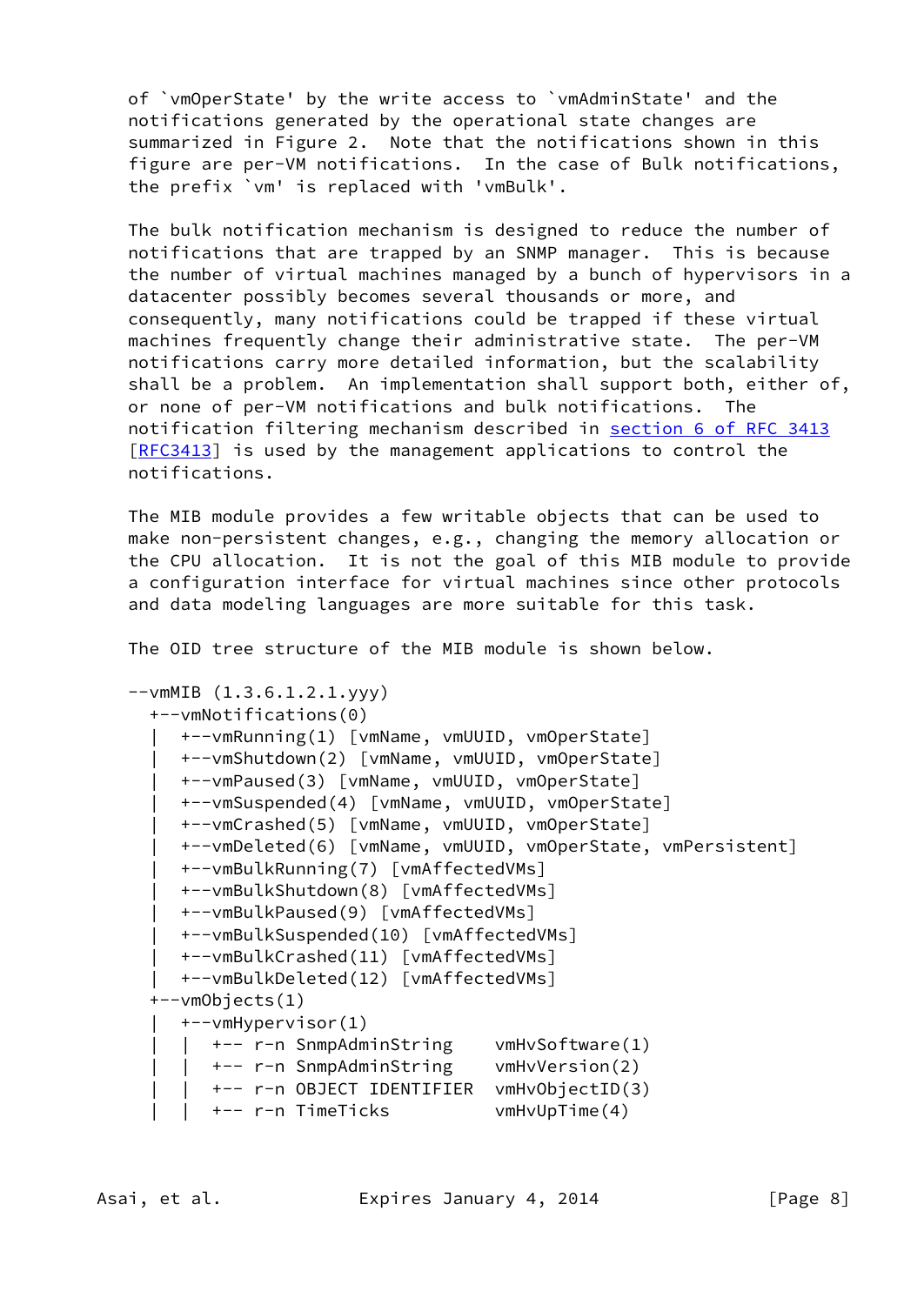```
 | +-- r-n Integer32 vmNumber(2)
 | +-- r-n TimeTicks vmTableLastChange(3)
+--vmTable(4)
  +--vmEntry(1) [vmIndex]
       | | +-- --- VirtualMachineIndex vmIndex(1)
      | | +-- r-n SnmpAdminString vmName(2)
      | | +-- r-n UUIDorZero vmUUID(3)
       | | +-- r-n SnmpAdminString vmOSType(4)
       | | +-- rwn VirtualMachineAdminState
                                    | | | vmAdminState(5)
      | | +-- r-n VirtualMachineOperState
                                   vmOperState(6)
       | | +-- rwn VirtualMachineAutoStart
                                   vmAutoStart(7)
       | | +-- r-n VirtualMachinePersistent
                                   | | | vmPersistent(8)
      | | +-- r-n Integer32 vmCurCpuNumber(9)
      | | +-- rwn Integer32 vmMinCpuNumber(10)
      | | +-- rwn Integer32 vmMaxCpuNumber(11)
      | | +-- r-n Integer32 vmMemUnit(12)
      | | +-- r-n Integer32 vmCurMem(13)
      | | +-- rwn Integer32 vmMinMem(14)
      | | +-- rwn Integer32 vmMaxMem(15)
       | | +-- r-n TimeTicks vmUpTime(16)
      | | +-- r-n Counter64 vmCpuTime(17)
  | +--vmCpuTable(5)
    | | +--vmCpuEntry(1) [vmIndex, vmCpuIndex]
      | | +-- --- VirtualMachineCpuIndex
                                   vmCpuIndex(1) | | +-- r-n Counter64 vmCpuCoreTime(2)
 | +--vmCpuAffinityTable(6)
    | | +--vmCpuAffinityEntry(1) [vmIndex,
                             vmCpuIndex,
                             vmCpuPhysIndex]
     +-- --- Integer32 vmCpuPhysIndex(1)
      | | +-- rwn Integer32 vmCpuAffinity(2)
 | +--vmStorageTable(7)
   | | +--vmStorageEntry(1) [vmStorageVmIndex, vmStorageIndex]
      | | +-- --- VirtualMachineIndexOrZero
                                   vmStorageVmIndex(1)
      | | +-- --- VirtualMachineStorageIndex
       | | | vmStorageIndex(2)
      | | +-- r-n Integer32 vmStorageParent(3)
      | | +-- r-n VirtualMachineStorageSourceType
```
| | | vmStorageSourceType(4)

| | +-- r-n SnmpAdminString vmStorageSourceTypeString(5)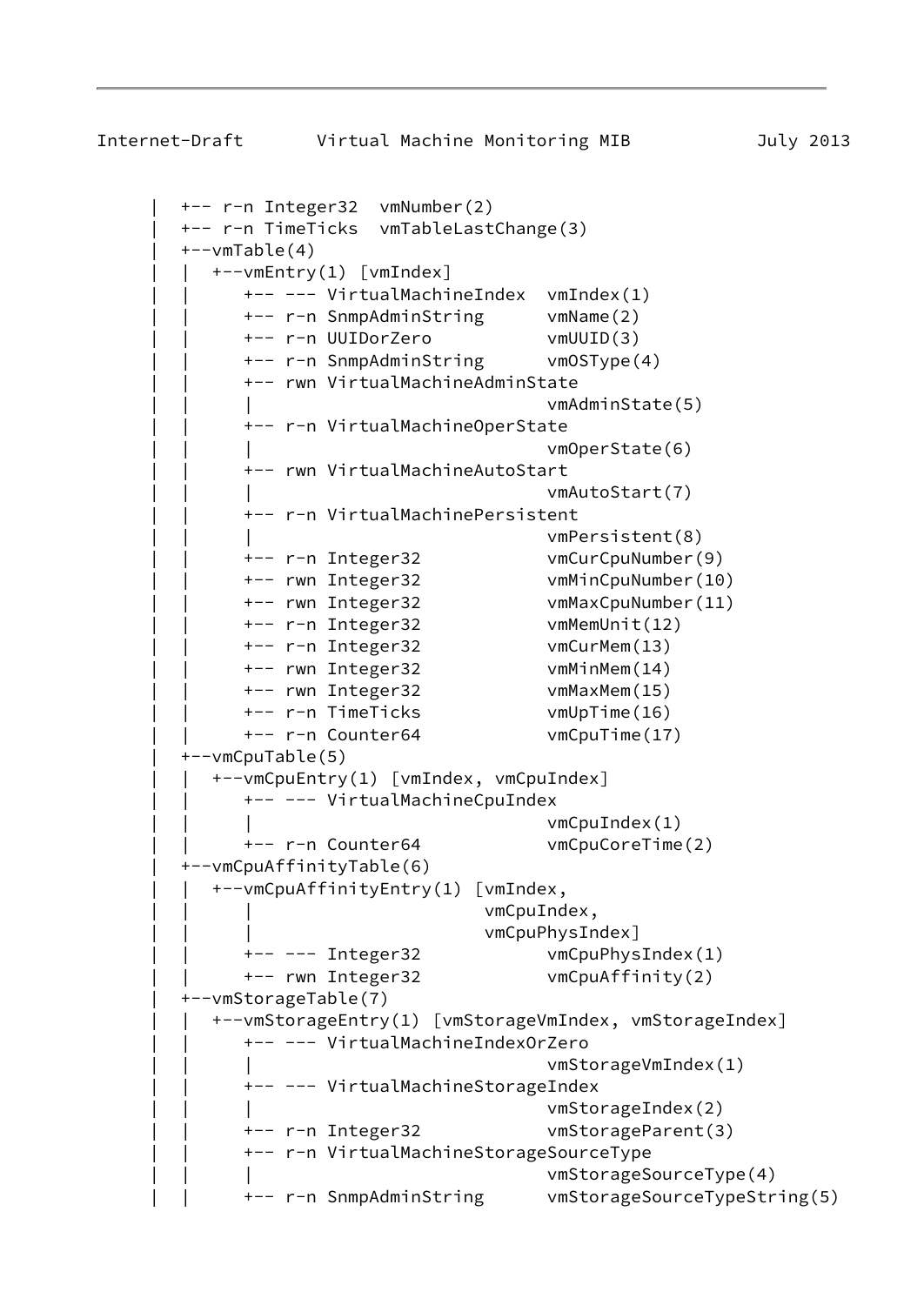| | +-- r-n SnmpAdminString vmStorageResourceID(6) | | +-- r-n VirtualMachineStorageAccess

<span id="page-10-1"></span>

| Asai, et al.   | Expires January 4, 2014                                                                                                                                                                                                                                                                                                                                                                                                                                                                                                                                                                                                                                                                                                                                                                                                                                                                                                                                            |                                                                                                                                                                                                                                                                                                                                | [Page 9]                    |
|----------------|--------------------------------------------------------------------------------------------------------------------------------------------------------------------------------------------------------------------------------------------------------------------------------------------------------------------------------------------------------------------------------------------------------------------------------------------------------------------------------------------------------------------------------------------------------------------------------------------------------------------------------------------------------------------------------------------------------------------------------------------------------------------------------------------------------------------------------------------------------------------------------------------------------------------------------------------------------------------|--------------------------------------------------------------------------------------------------------------------------------------------------------------------------------------------------------------------------------------------------------------------------------------------------------------------------------|-----------------------------|
| Internet-Draft | Virtual Machine Monitoring MIB                                                                                                                                                                                                                                                                                                                                                                                                                                                                                                                                                                                                                                                                                                                                                                                                                                                                                                                                     |                                                                                                                                                                                                                                                                                                                                | July 2013                   |
|                | +-- r-n VirtualMachineStorageMediaType<br>+-- r-n SnmpAdminString<br>+-- r-n Integer32<br>+-- r-n Integer32<br>+-- r-n Integer32<br>+-- r-n Counter64<br>+-- r-n Counter64<br>+--vmNetworkTable(8)<br>+--vmNetworkEntry(1) [vmIndex, vmNetworkIndex]<br>+-- --- VirtualMachineNetworkIndex<br>+-- r-n InterfaceIndexOrZero vmNetworIfIndex(2)<br>+-- r-n InterfaceIndexOrZero vmNetworkParent(3)<br>+-- r-n SnmpAdminString vmNetworkModel(4)<br>+-- r-n PhysAddress<br>+-- rwn TruthValue<br>+-- rwn TruthValue<br>+-- --n VirtualMachineList<br>+--vmConformance(2)<br>+--vmCompliances(1)<br>+--vmFullCompliances(1)<br>+--vmReadOnlyCompliances(2)<br>+--vmGroups(2)<br>+--vmHypervisorGroup(1)<br>+--vmVirtualMachineGroup(2)<br>$+--vmCpuGroup(3)$<br>+--vmCpuAffinityGroup(4)<br>+--vmStorageGroup(5)<br>+--vmNetworkGroup(6)<br>+--vmPerVMNotificationOptionalGroup(7)<br>+--vmBulkNotificationsVariablesGroup(8)<br>+--vmBulkNotificationOptionalGroup(9) | vmStorageAccess(7)<br>vmStorageMediaType(8)<br>vmStorageSizeUnit(10)<br>vmStorageDefinedSize(11)<br>vmStorageAllocatedSize(12)<br>vmStorageReadIOs(13)<br>vmStorageWriteIOs(14)<br>$v$ mNetworkIndex $(1)$<br>vmNetworkPhysAddress(5)<br>vmPerVMNotificationsEnabled(9)<br>vmBulkNotificationsEnabled(10)<br>vmAffectedVMs(11) | vmStorageMediaTypeString(9) |

<span id="page-10-0"></span>[3.3](#page-10-0). Definitions

VM-MIB DEFINITIONS ::= BEGIN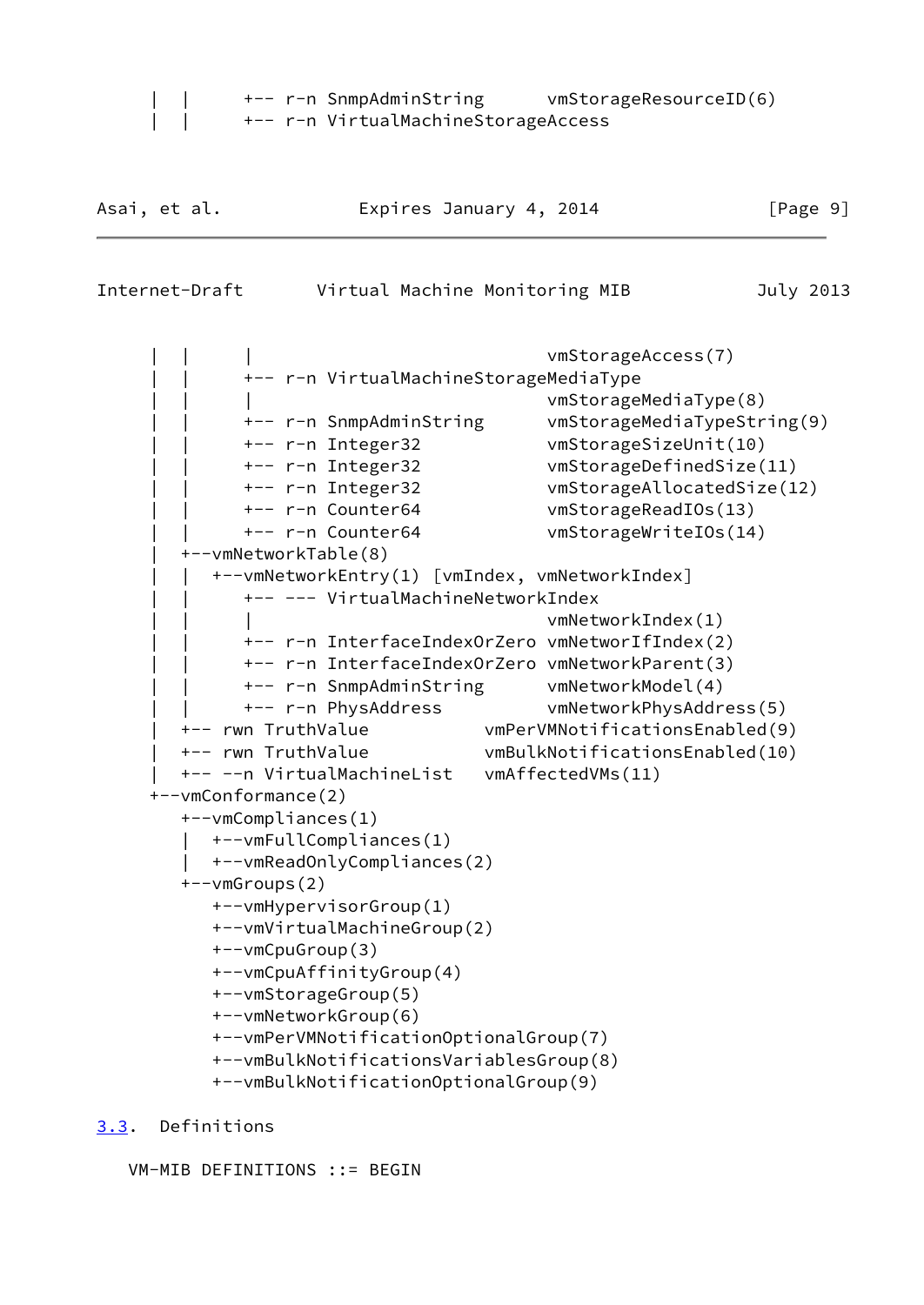IMPORTS

 MODULE-IDENTITY, OBJECT-TYPE, NOTIFICATION-TYPE, TimeTicks, Counter64, Integer32, mib-2 FROM SNMPv2-SMI OBJECT-GROUP, MODULE-COMPLIANCE, NOTIFICATION-GROUP FROM SNMPv2-CONF TEXTUAL-CONVENTION, PhysAddress, TruthValue FROM SNMPv2-TC SnmpAdminString

| Asai, et al. | Expires January 4, 2014                                                                                                                                         | [Page 10] |
|--------------|-----------------------------------------------------------------------------------------------------------------------------------------------------------------|-----------|
|              | Internet-Draft Virtual Machine Monitoring MIB                                                                                                                   | July 2013 |
| UUIDorZero   | FROM SNMP-FRAMEWORK-MIB<br>FROM UUID-TC-MIB<br>InterfaceIndex0rZero<br>FROM IF-MIB;                                                                             |           |
| CONTACT-INFO | VMMIB MODULE-IDENTITY<br>LAST-UPDATED "201307020000Z" -- 2 July 2013<br>ORGANIZATION "IETF Operations and Management Area Working Group"<br>п                   |           |
|              | WG E-mail: (To be added after approved by WG)<br>Mailing list subscription info:<br>http:// (To be added after approved by WG)                                  |           |
|              | Hirochika Asai<br>The University of Tokyo<br>$7-3-1$ Hongo<br>Bunkyo-ku, Tokyo 113-8656<br><b>JP</b><br>Phone: +81 3 5841 6748<br>Email: panda@hongo.wide.ad.jp |           |
|              | Michael MacFaden<br>VMware Inc.<br>Email: mrm@vmware.com                                                                                                        |           |
|              | Juergen Schoenwaelder<br>Jacobs University<br>Campus Ring 1<br>Bremen 28759<br>Germany                                                                          |           |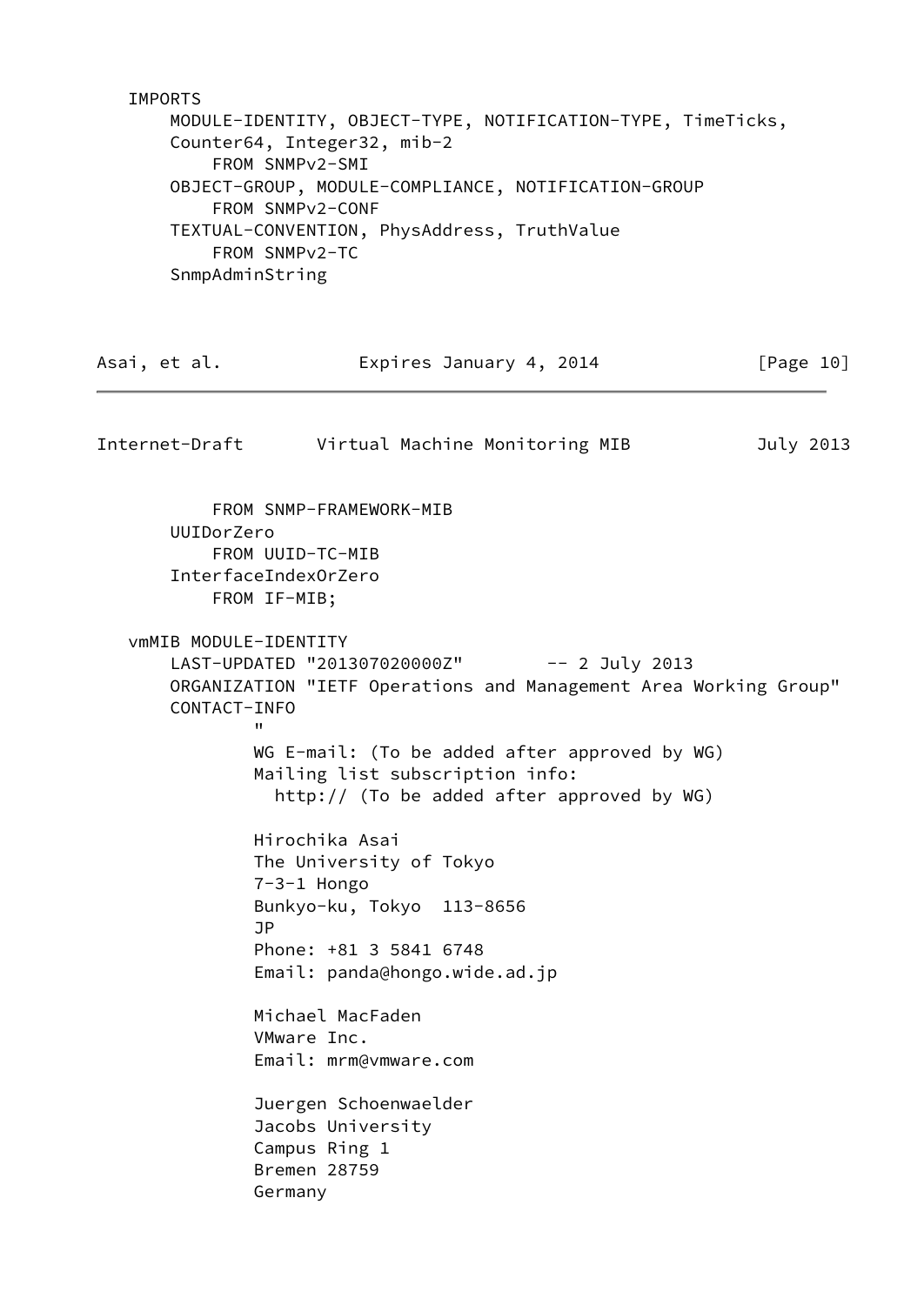Email: j.schoenwaelder@jacobs-university.de

 Yuji Sekiya The University of Tokyo 2-11-16 Yayoi Bunkyo-ku, Tokyo 113-8658 JP Email: sekiya@wide.ad.jp

 Keiichi Shima IIJ Innovation Institute Inc. 3-13 Kanda-Nishikicho Chiyoda-ku, Tokyo 101-0054 JP Email: keiichi@iijlab.net

| Asai, et al. | Expires January 4, 2014 | [Page 11] |
|--------------|-------------------------|-----------|
|              |                         |           |

Internet-Draft Virtual Machine Monitoring MIB July 2013

| Tina Tsou                           |
|-------------------------------------|
| Huawei Technologies (USA)           |
| 2330 Central Expressway             |
| Santa Clara CA 95050                |
| <b>USA</b>                          |
| Email: tina.tsou.zouting@huawei.com |
| Cathy Zhou                          |
| Huawei Technologies                 |
| Bantian, Longgang District          |
| Shenzhen 518129                     |
| P.R. China                          |
| Email: cathyzhou@huawei.com         |
| Hiroshi Esaki                       |
| The University of Tokyo             |
| $7-3-1$ Hongo                       |
| Bunkyo-ku, Tokyo 113-8656           |
| <b>JP</b>                           |
| Email: hiroshi@wide.ad.jp           |
| "                                   |

 "This MIB module is for use in managing a hypervisor and virtual machines controlled by the hypervisor. The OID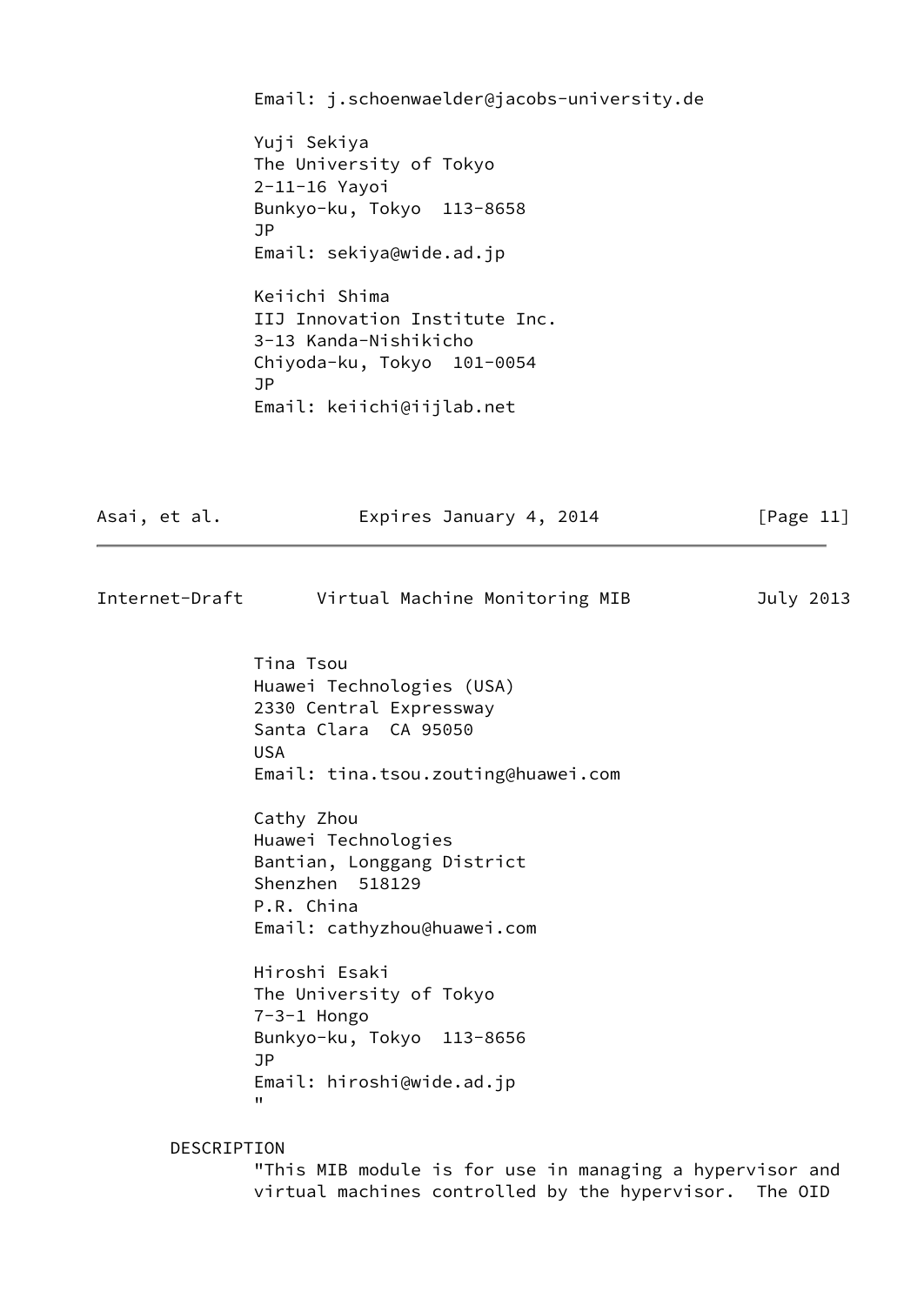`yyy' is temporary one, and it must be assigned by IANA when this becomes an official document. Copyright (c) 2013 IETF Trust and the persons identified as authors of the code. All rights reserved. Redistribution and use in source and binary forms, with or without modification, is permitted pursuant to, and subject to the license terms contained in, the Simplified BSD License set forth in **Section 4.c** of the IETF Trust's Legal Provisions Relating to IETF Documents [\(http://trustee.ietf.org/license-info](http://trustee.ietf.org/license-info))." REVISION "201307020000Z" -- 2 July 2013 DESCRIPTION "The original version of this MIB, published as RFCXXXX." ::=  $\{ \text{mib-2 yyy } \}$  vmNotifications OBJECT IDENTIFIER ::= { vmMIB 0 } vmObjects OBJECT IDENTIFIER ::= { vmMIB 1 } vmConformance OBJECT IDENTIFIER ::= { vmMIB 2 } Asai, et al. Expires January 4, 2014 [Page 12] Internet-Draft Virtual Machine Monitoring MIB July 2013 -- Textual conversion definitions  $-$  VirtualMachineIndex ::= TEXTUAL-CONVENTION DISPLAY-HINT "d" STATUS current DESCRIPTION "A unique value, greater than zero, identifying a virtual machine. The value for each virtual machine must remain constant at least from one re-initialization of the hypervisor to the next re-initialization." SYNTAX Integer32 (1..2147483647) VirtualMachineIndexOrZero ::= TEXTUAL-CONVENTION DISPLAY-HINT "d" STATUS current DESCRIPTION "This textual convention is an extension of the VirtualMachineIndex convention. This extension permits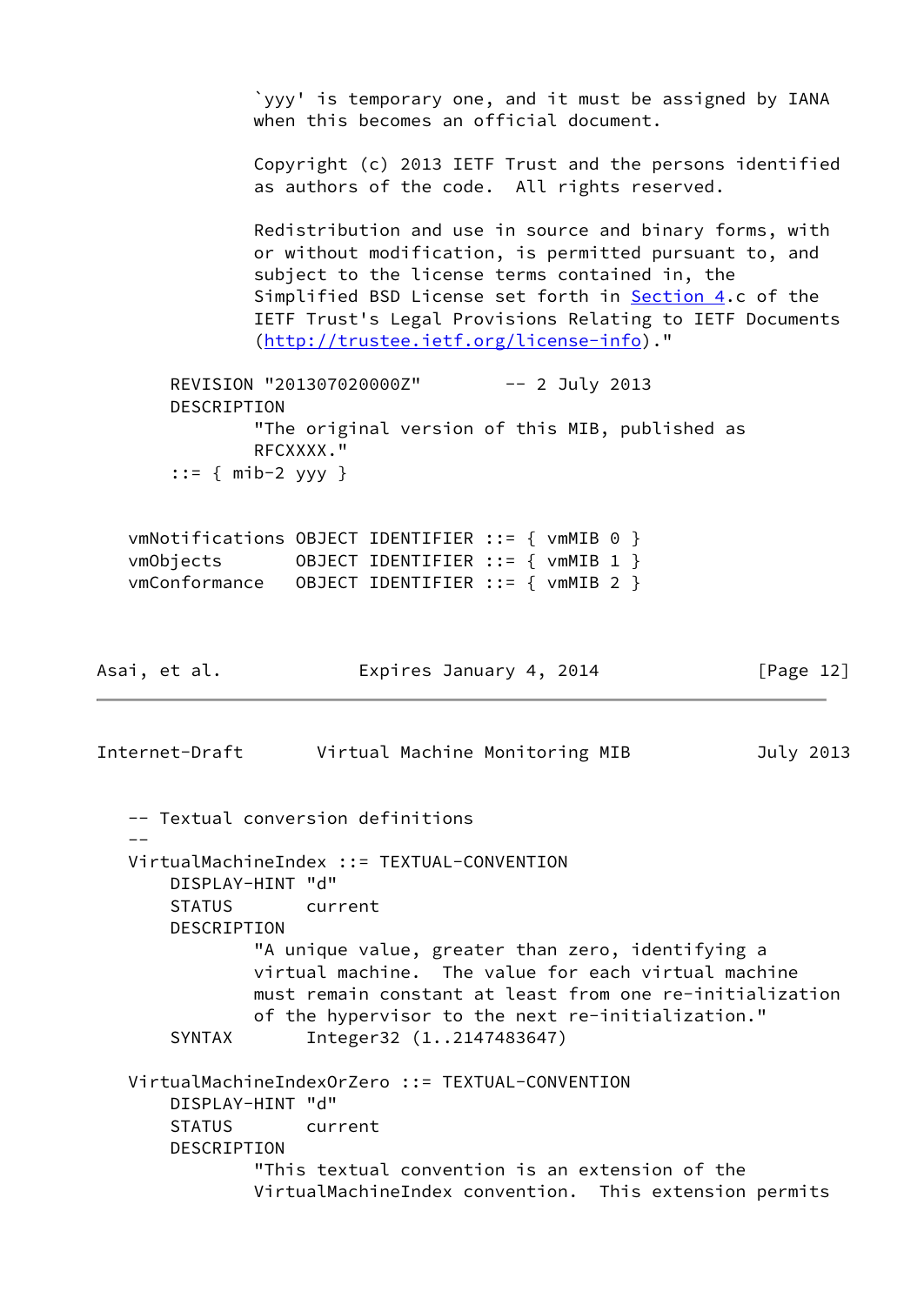| <b>SYNTAX</b>  |                                                   | the additional value of zero. The meaning of the value<br>zero is object-specific and must therefore be defined as<br>part of the description of any object which uses this<br>syntax. Examples of the usage of zero might include<br>situations where a virtual machine is unknown, or when<br>none or all virtual machines need to be referenced."<br>Integer32 (02147483647) |              |
|----------------|---------------------------------------------------|---------------------------------------------------------------------------------------------------------------------------------------------------------------------------------------------------------------------------------------------------------------------------------------------------------------------------------------------------------------------------------|--------------|
| <b>STATUS</b>  | current                                           | VirtualMachineAdminState ::= TEXTUAL-CONVENTION                                                                                                                                                                                                                                                                                                                                 |              |
| DESCRIPTION    |                                                   |                                                                                                                                                                                                                                                                                                                                                                                 |              |
|                |                                                   | "The administrative state of a virtual machine:                                                                                                                                                                                                                                                                                                                                 |              |
|                | running(1)                                        | The administrative state of the virtual<br>machine indicating the virtual machine<br>should be brought online.                                                                                                                                                                                                                                                                  |              |
|                | suspended(2)                                      | The administrative state of the virtual<br>machine where its memory and CPU execution<br>state has been saved to persistent store<br>and will be restored at next running $(1)$ .                                                                                                                                                                                               |              |
|                | $p$ aused $(3)$                                   | The administrative state indicating the<br>virtual machine is resident in memory but<br>is no longer scheduled to execute by the<br>hypervisor.                                                                                                                                                                                                                                 |              |
|                | shutdown(4)                                       | The administrative state of the virtual<br>machine indicating the virtual machine<br>should be taken shuttingdown.                                                                                                                                                                                                                                                              |              |
| Asai, et al.   |                                                   | Expires January 4, 2014                                                                                                                                                                                                                                                                                                                                                         | [Page $13$ ] |
| Internet-Draft |                                                   | Virtual Machine Monitoring MIB                                                                                                                                                                                                                                                                                                                                                  | July 2013    |
|                | destroy(5)                                        | The administrative state of the virtual<br>machine indicating the virtual machine<br>should be forcibly shutdown. After the<br>destroy operation, the administrative<br>state should be automatically changed to<br>shutdown."                                                                                                                                                  |              |
| <b>SYNTAX</b>  | INTEGER {                                         |                                                                                                                                                                                                                                                                                                                                                                                 |              |
|                | running $(1)$ ,<br>$suspend(2)$ ,<br>$pause(3)$ , | $shutdown(4)$ ,                                                                                                                                                                                                                                                                                                                                                                 |              |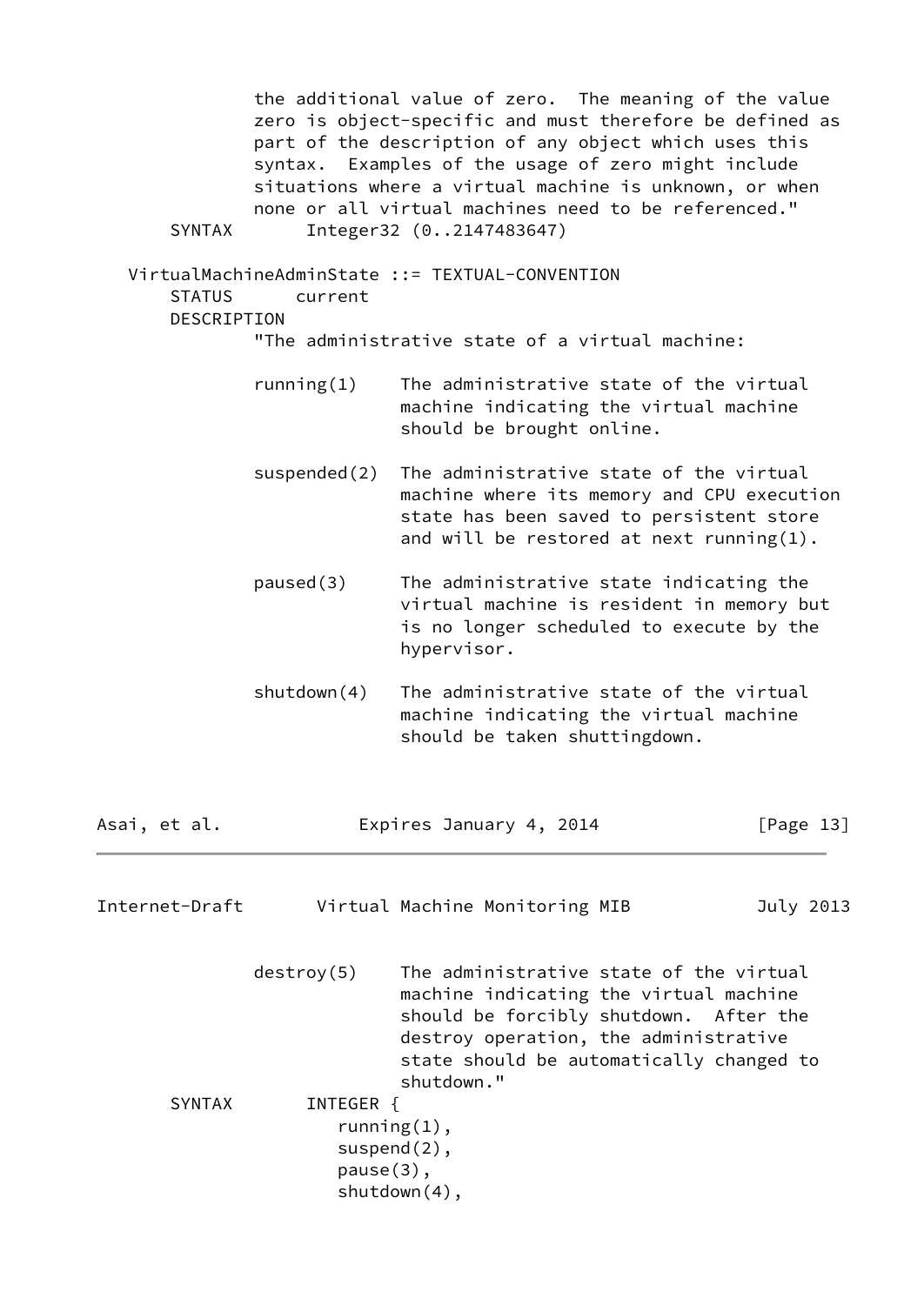|                              | destroy(5)<br>}  |                                                                                                                                                                              |              |
|------------------------------|------------------|------------------------------------------------------------------------------------------------------------------------------------------------------------------------------|--------------|
| <b>STATUS</b><br>DESCRIPTION | current          | VirtualMachineOperState ::= TEXTUAL-CONVENTION<br>"The operational state of a virtual machine:                                                                               |              |
|                              | unknown(1)       | The state is unknown, e.g., because the<br>implementation failed to obtain the state<br>from the hypervisor.                                                                 |              |
|                              | other(2)         | The state has been obtained but it is not<br>a known state.                                                                                                                  |              |
|                              | preparing(3)     | The virtual machine is currently in the<br>process of preparation, e.g., allocating<br>and initializing virtual storage are<br>after creating (defining) virtual<br>machine. |              |
|                              | running $(4)$    | The virtual machine is currently running.                                                                                                                                    |              |
|                              | blocked(5)       | The virtual machine is currently blocked.                                                                                                                                    |              |
|                              | suspending(6)    | The virtual machine is currently in the<br>process of suspending.                                                                                                            |              |
|                              | suspended(7)     | The virtual machine is currently<br>suspended.                                                                                                                               |              |
|                              | resuming(8)      | The virtual machine is currently in the<br>process of resuming. This is a transient<br>state from suspended state to running<br>state.                                       |              |
|                              | paused(9)        | The virtual machine is currently paused.                                                                                                                                     |              |
| Asai, et al.                 |                  | Expires January 4, 2014                                                                                                                                                      | [Page $14$ ] |
| Internet-Draft               |                  | Virtual Machine Monitoring MIB                                                                                                                                               | July 2013    |
|                              | migrating(10)    | The virtual machine is currently<br>migrating.                                                                                                                               |              |
|                              | shuttingdown(11) |                                                                                                                                                                              |              |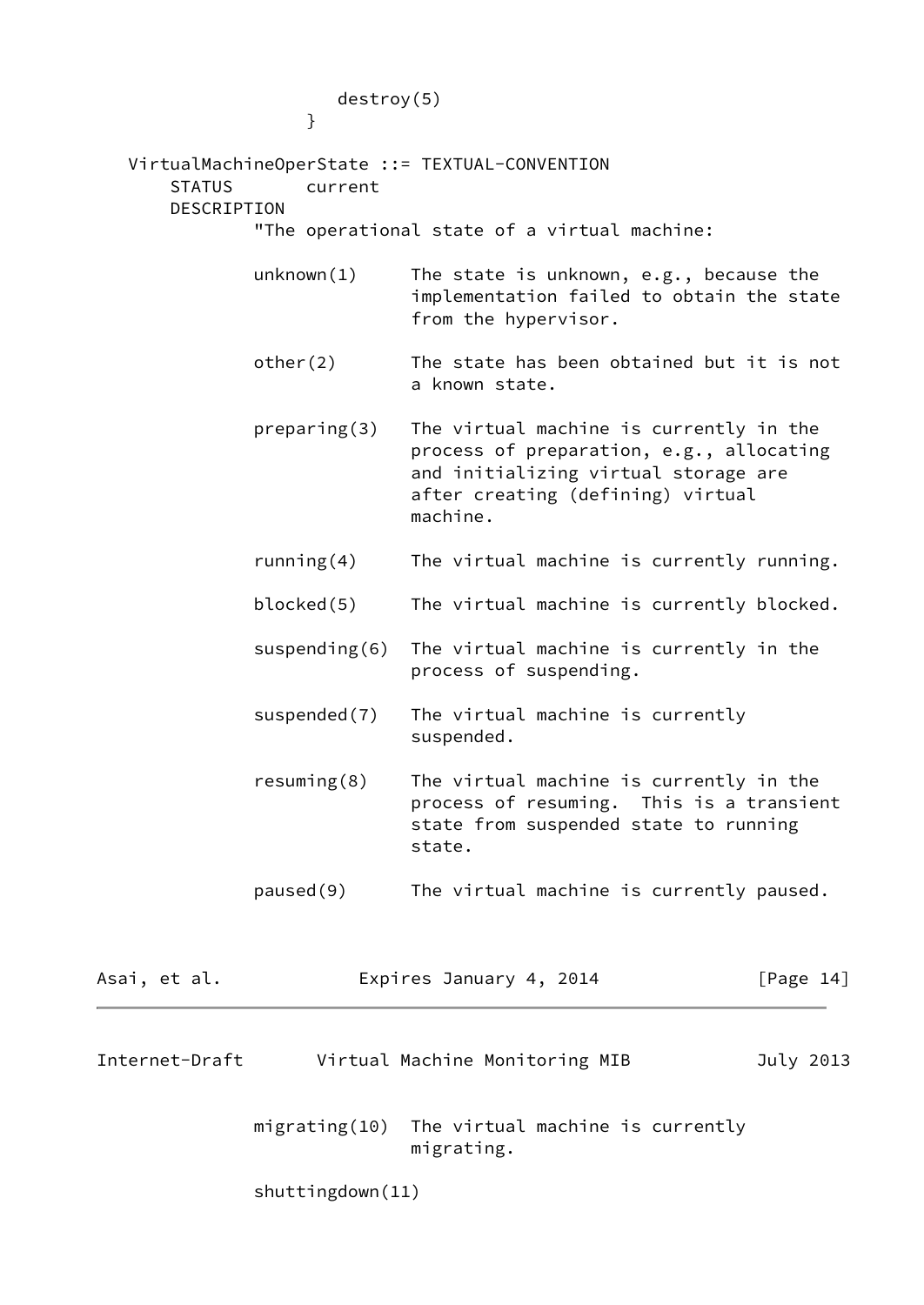```
 The virtual machine is currently in the
                              process of shutting down.
               shutdown(12) The virtual machine is down.
               crashed(13) The virtual machine has crashed."
      SYNTAX INTEGER {
                       unknown(1),
                       other(2),
                       preparing(3),
                      running(4),
                       blocked(5),
                       suspending(6),
                       suspended(7),
                       resuming(8),
                       paused(9),
                       migrating(10),
                       shuttingdown(11),
                       shutdown(12),
                       crashed(13)
 }
   VirtualMachineAutoStart ::= TEXTUAL-CONVENTION
       STATUS current
       DESCRIPTION
               "The autostart configuration of a virtual machine:
               unknown(1) The autostart configuration is unknown,
                              e.g., because the implementation failed
                              to obtain the autostart configuration
                              from the hypervisor. (read-only)
               enable(2) The autostart configuration of the
                              virtual machine is enabled.
               disable(3) The autostart configuration of the
                              virtual machine is disabled."
      SYNTAX INTEGER {
                       unknown(1),
                       enable(2),
                       disable(3)
 }
   VirtualMachinePersistent ::= TEXTUAL-CONVENTION
```

| Asai, et al. | Expires January 4, 2014 | [Page 15] |
|--------------|-------------------------|-----------|
|              |                         |           |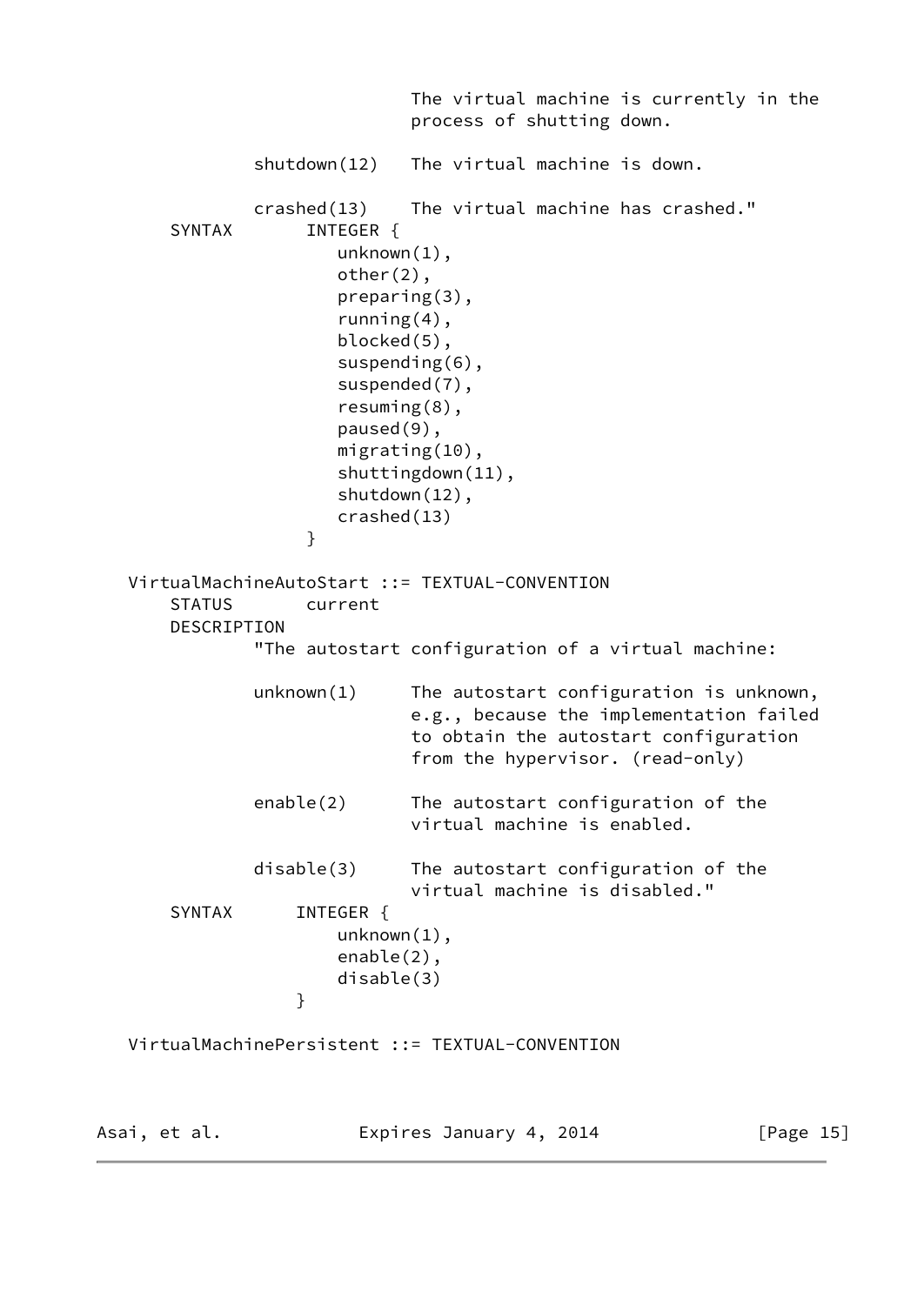```
Internet-Draft Virtual Machine Monitoring MIB July 2013
       STATUS current
       DESCRIPTION
               "This value indicates whether a virtual machine has a
               persistent configuration which means the virtual machine
               will still exist after shutting down:
               unknown(1) The persistent configuration is unknown,
                              e.g., because the implementation failed
                              to obtain the persistent configuration
                              from the hypervisor. (read-only)
               persistent(2) The virtual machine is persistent.
               transient(3) The virtual machine is transient, i.e.,
                              the virtual machine does not exist after
                              its power-off."
      SYNTAX INTEGER {
                       unknown(1),
                       persistent(2),
                       transient(3)
 }
   VirtualMachineCpuIndex ::= TEXTUAL-CONVENTION
       DISPLAY-HINT "d"
       STATUS current
       DESCRIPTION
               "A unique value, greater than zero, identifying a
               virtual CPU assigned to a virtual machine. The value
               for each virtual CPU must remain constant at least from
               one re-initialization of the virtual machine to the next
               re-initialization."
        SYNTAX Integer32 (1..2147483647)
   VirtualMachineStorageIndex ::= TEXTUAL-CONVENTION
       DISPLAY-HINT "d"
       STATUS current
       DESCRIPTION
                "A unique value, greater than zero, identifying a
               virtual storage device allocated to a virtual machine.
               The value for each virtual storage device must remain
               constant at least from one re-initialization of the
               virtual machine to the next re-initialization."
        SYNTAX Integer32 (1..2147483647)
   VirtualMachineStorageSourceType ::= TEXTUAL-CONVENTION
       STATUS current
       DESCRIPTION
```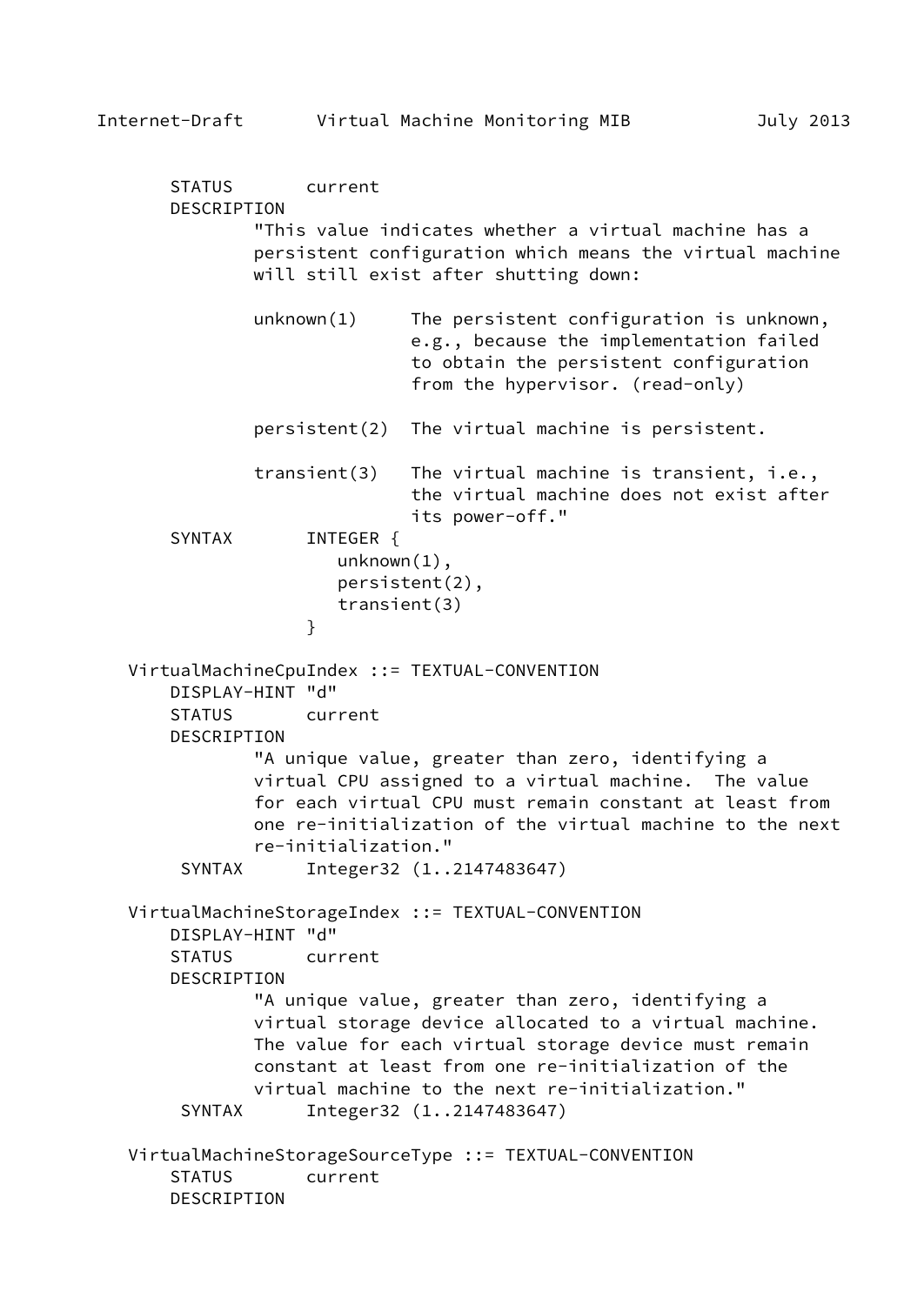# "The source type of a virtual storage device:

| Asai, et al.                 |                                                                                                                           | Expires January 4, 2014                                                                                                 | [Page $16$ ] |
|------------------------------|---------------------------------------------------------------------------------------------------------------------------|-------------------------------------------------------------------------------------------------------------------------|--------------|
| Internet-Draft               |                                                                                                                           | Virtual Machine Monitoring MIB                                                                                          | July 2013    |
|                              | unknown(1)                                                                                                                | The source type is unknown, e.g., because<br>the implementation failed to obtain the<br>media type from the hypervisor. |              |
|                              | other(2)                                                                                                                  | The source type is other than those<br>defined in this conversion.                                                      |              |
|                              | block(3)                                                                                                                  | The source type is a block device.                                                                                      |              |
|                              | raw $(4)$                                                                                                                 | The source type is a raw-formatted file.                                                                                |              |
|                              | sparse(5)                                                                                                                 | The source type is a sparse file.                                                                                       |              |
| <b>SYNTAX</b>                | network(6)<br>INTEGER {<br>$unknown(1)$ ,<br>$other(2)$ ,<br>block(3),<br>raw $(4)$ ,<br>$sparse(5)$ ,<br>network(6)<br>} | The source type is a network device."                                                                                   |              |
| <b>STATUS</b><br>DESCRIPTION | current                                                                                                                   | VirtualMachineStorageAccess ::= TEXTUAL-CONVENTION<br>"The access permission of a virtual storage:                      |              |
|                              | readwrite(1)                                                                                                              | The virtual storage is a read-write<br>device.                                                                          |              |
|                              | readonly(2)                                                                                                               | The virtual storage is a read-only<br>device."                                                                          |              |
| <b>SYNTAX</b>                | INTEGER {<br>readonly(2)<br>}                                                                                             | $readwrite(1)$ ,                                                                                                        |              |
| <b>STATUS</b>                | current                                                                                                                   | VirtualMachineStorageMediaType ::= TEXTUAL-CONVENTION                                                                   |              |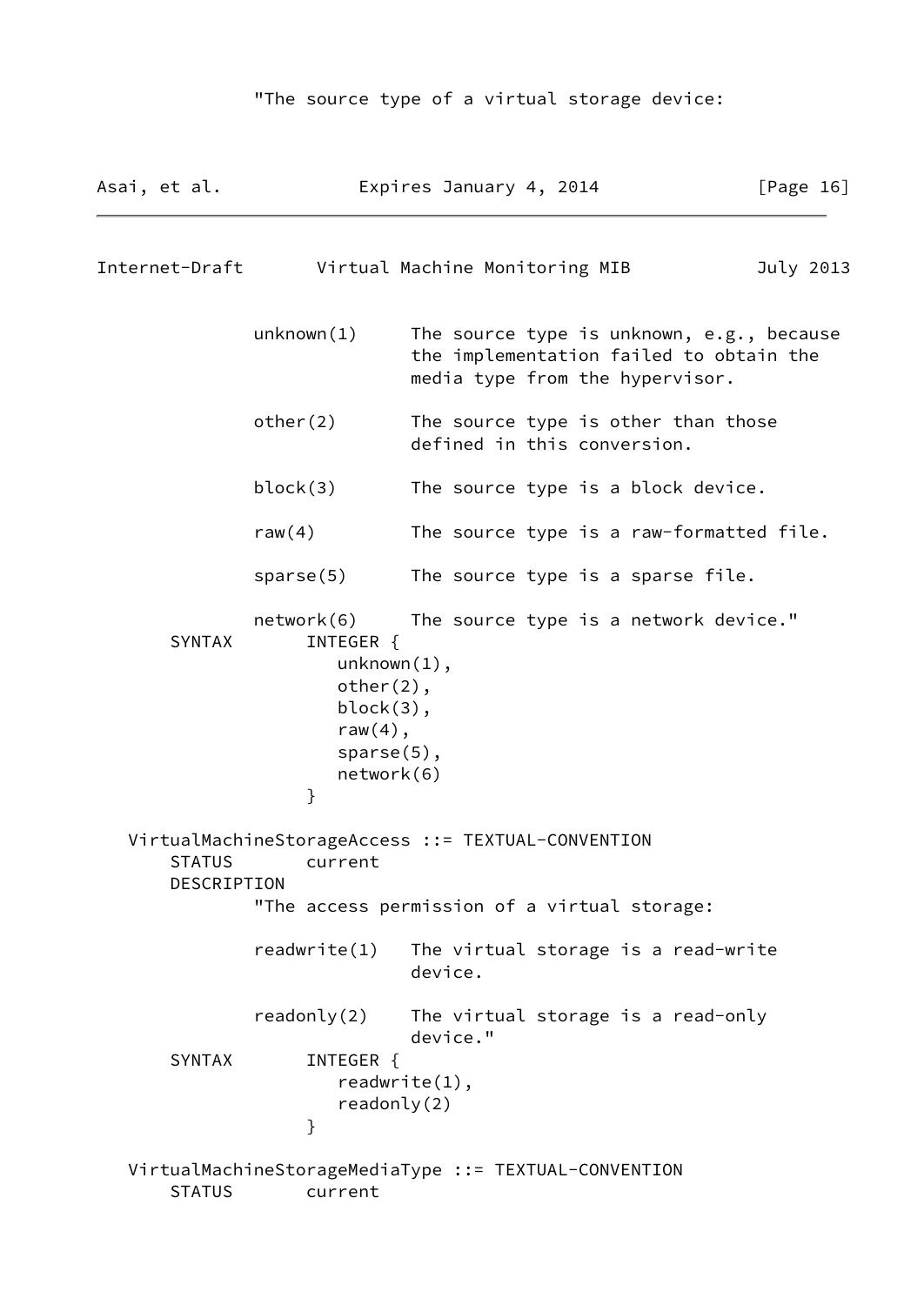DESCRIPTION "The media type of a virtual storage device: unknown(1) The media type is unknown, e.g., because the implementation failed to obtain the media type from the hypervisor. other(2) The media type is other than those Asai, et al. Expires January 4, 2014 [Page 17] Internet-Draft Virtual Machine Monitoring MIB July 2013 defined in this conversion. hardDisk(3) The media type is hard disk. opticalDisk(4) The media type is optical disk." SYNTAX INTEGER { other(1), unknown(2), hardDisk(3), opticalDisk(4) } VirtualMachineNetworkIndex ::= TEXTUAL-CONVENTION DISPLAY-HINT "d" STATUS current DESCRIPTION "A unique value, greater than zero, identifying a virtual network interface allocated to a virtual machine. The value for each virtual network interface must remain constant at least from one re-initialization of the virtual machine to the next re-initialization." SYNTAX Integer32 (1..2147483647) VirtualMachineList ::= TEXTUAL-CONVENTION DISPLAY-HINT "1x" STATUS current DESCRIPTION "Each octet within this value specifies a set of eight Virtual Machine vmIndex, with the first octet specifying Virtual Machine 1 through 8, the second octet specifying Virtual Machine 9 through 16, etc. Within each octet, the most significant bit represents the lowest numbered vmIndex, and the least significant bit represents the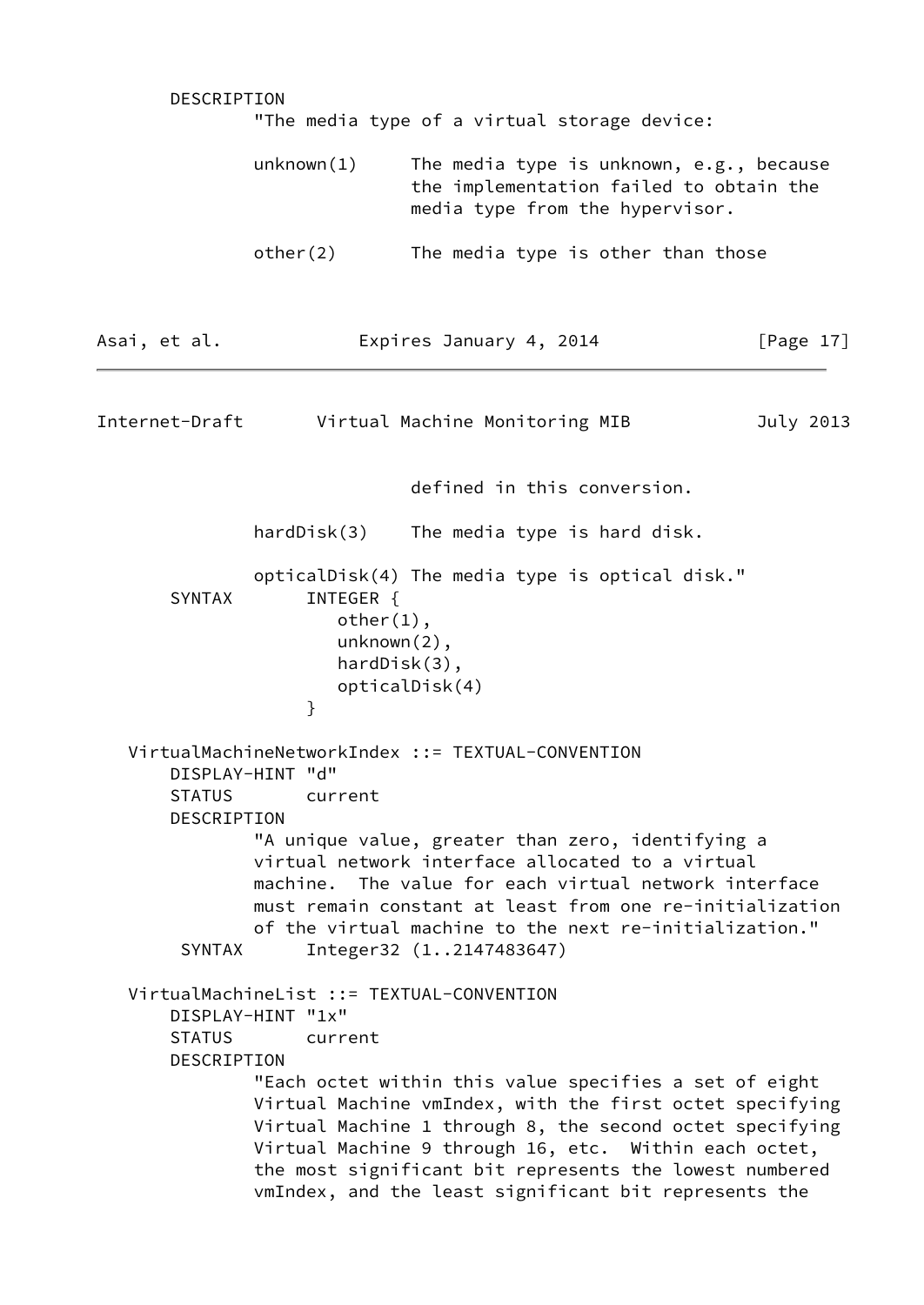highest numbered vmIndex. Thus, each Virtual Machine of the host is represented by a single bit within the value of this object. If that bit has a value of '1', then that Virtual Machine is included in the set of Virtual Machines; the Virtual Machine is not included if its bit has a value of '0'." SYNTAX OCTET STRING -- The hypervisor group -- -- A collection of objects common to all hypervisors. - vmHypervisor OBJECT IDENTIFIER ::= { vmObjects 1 } vmHvSoftware OBJECT-TYPE Asai, et al. **Expires January 4, 2014** [Page 18] Internet-Draft Virtual Machine Monitoring MIB July 2013 SYNTAX SnmpAdminString (SIZE (0..255)) MAX-ACCESS read-only STATUS current DESCRIPTION "A textual description of the hypervisor software. This value should not include its version, and it should be included in `vmHvVersion'." ::= { vmHypervisor 1 } vmHvVersion OBJECT-TYPE SYNTAX SnmpAdminString (SIZE (0..255)) MAX-ACCESS read-only STATUS current DESCRIPTION "A textual description of the version of the hypervisor software." ::= { vmHypervisor 2 } vmHvObjectID OBJECT-TYPE SYNTAX OBJECT IDENTIFIER MAX-ACCESS read-only STATUS current DESCRIPTION "The vendor's authoritative identification of the hypervisor software contained in the entity. This value is allocated within the SMI enterprises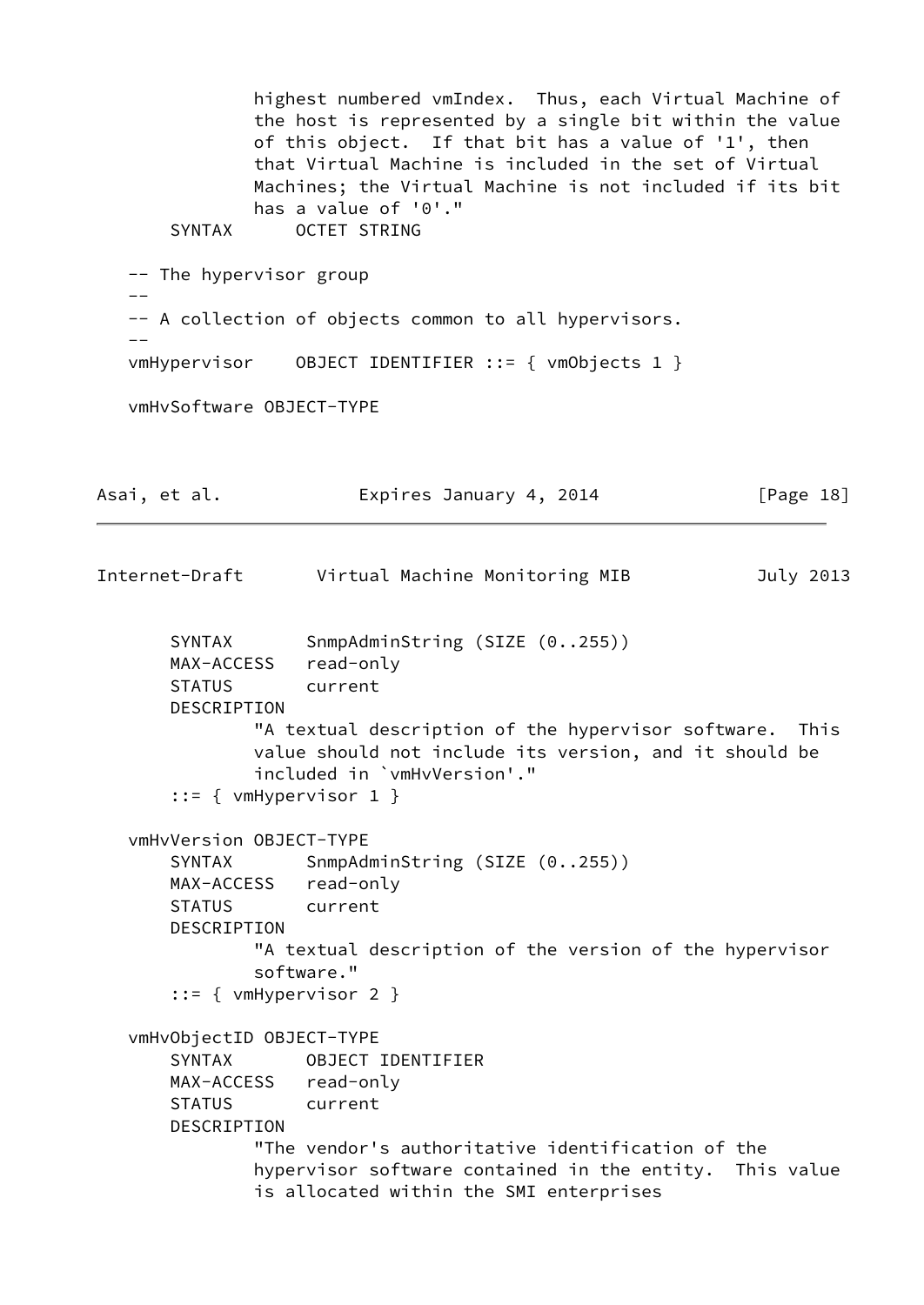```
 subtree (1.3.6.1.4.1). Note that this is different from
             RFC3418] because
              sysObjectID is not the identification of the hypervisor
              software but the device, firmware, or management
              operating system."
       ::= { vmHypervisor 3 }
   vmHvUpTime OBJECT-TYPE
       SYNTAX TimeTicks
       MAX-ACCESS read-only
       STATUS current
       DESCRIPTION
              "The time (in centi-seconds) since the hypervisor was
              last re-initialized. Note that this is different from
             [RFC3418] and hrSystemUptime
             RFC2790] because sysUpTime is
              the uptime of the network management portion of the
              system, and hrSystemUptime is the uptime of the
              management operating system but not the hypervisor
              software."
       ::= { vmHypervisor 4 }
Asai, et al. Expires January 4, 2014 [Page 19]
Internet-Draft Virtual Machine Monitoring MIB July 2013
   -- The virtual machine information
 --
   -- A collection of objects common to all virtual machines.
   --
   vmNumber OBJECT-TYPE
       SYNTAX Integer32 (0..2147483647)
       MAX-ACCESS read-only
       STATUS current
       DESCRIPTION
              "The number of virtual machines (regardless of their
              current state) present on this hypervisor."
       ::= { vmObjects 2 }
   vmTableLastChange OBJECT-TYPE
       SYNTAX TimeTicks
       MAX-ACCESS read-only
       STATUS current
       DESCRIPTION
               "The value of vmHvUpTime at the time of the last creation
```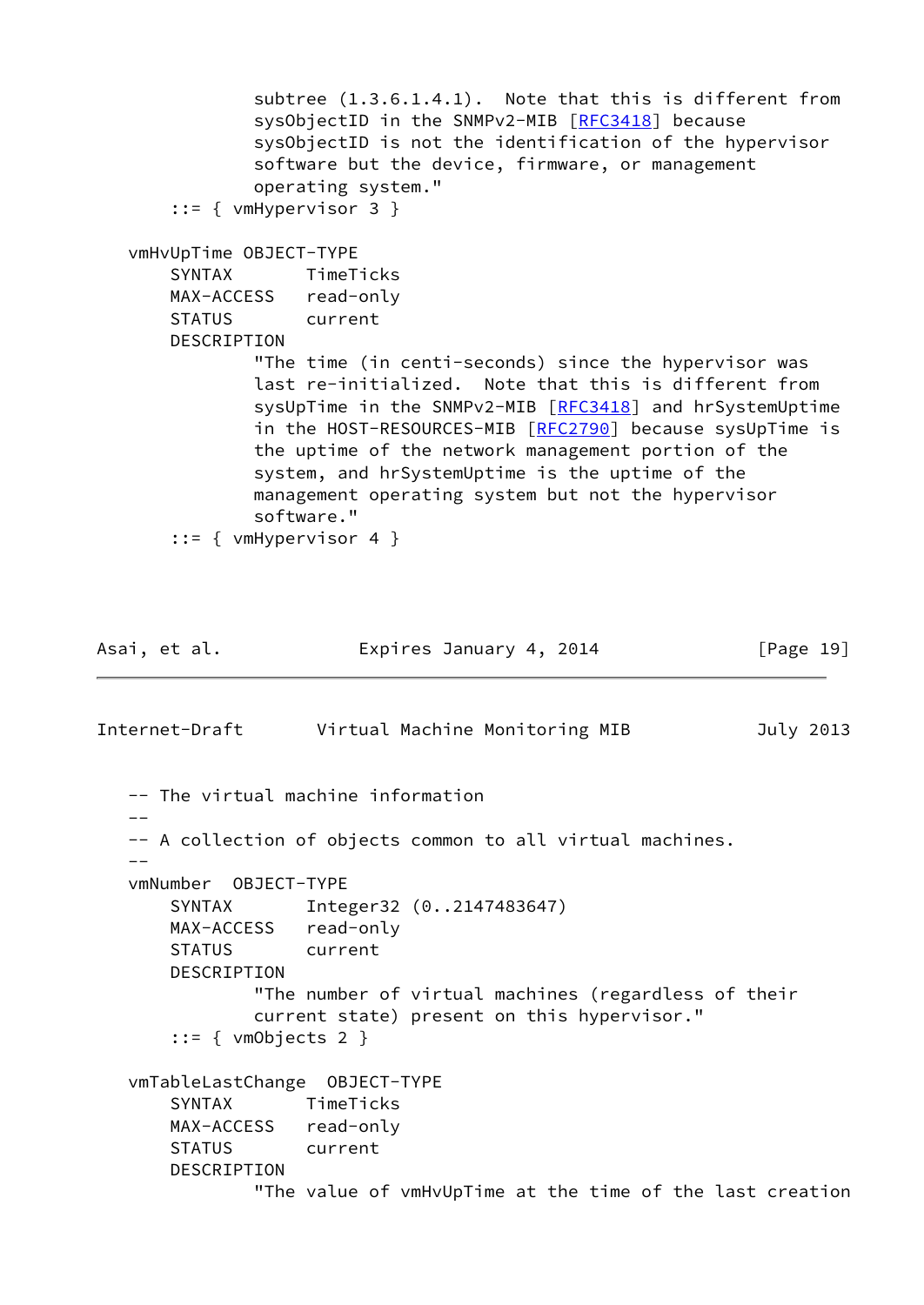```
 or deletion of an entry in the vmTable."
      ::= { vmObjects 3 }
   vmTable OBJECT-TYPE
     SYNTAX SEQUENCE OF VmEntry
      MAX-ACCESS not-accessible
      STATUS current
      DESCRIPTION
             "A list of virtual machine entries. The number of
             entries is given by the value of vmNumber."
     ::= { vmObjects 4 }
   vmEntry OBJECT-TYPE
      SYNTAX VmEntry
      MAX-ACCESS not-accessible
      STATUS current
      DESCRIPTION
             "An entry containing management information applicable
             to a particular virtual machine."
      INDEX { vmIndex }
     ::= { vmTable 1 }
   VmEntry ::=
      SEQUENCE {
        vmIndex VirtualMachineIndex,
        vmName SnmpAdminString,
        vmUUID UUIDorZero,
        vmOSType SnmpAdminString,
         vmAdminState VirtualMachineAdminState,
Asai, et al. Expires January 4, 2014 [Page 20]
Internet-Draft Virtual Machine Monitoring MIB July 2013
          vmOperState VirtualMachineOperState,
          vmAutoStart VirtualMachineAutoStart,
          vmPersistent VirtualMachinePersistent,
         vmCurCpuNumber Integer32,
        vmMinCpuNumber Integer32,
         vmMaxCpuNumber Integer32,
        vmMemUnit Integer32,
        vmCurMem Integer32,
        vmMinMem Integer32,
         vmMaxMem Integer32,
         vmUpTime TimeTicks,
          vmCpuTime Counter64
```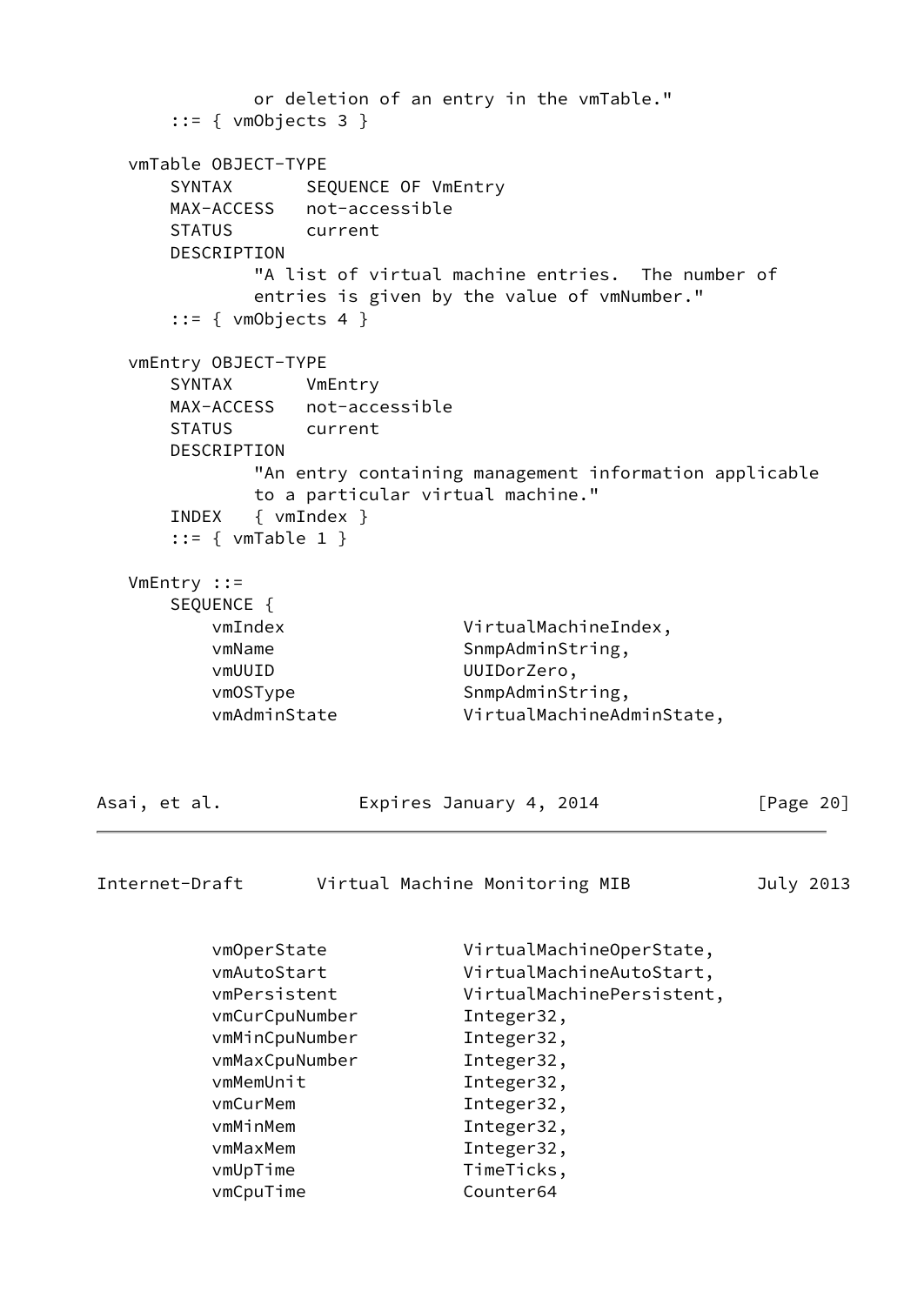```
 vmIndex OBJECT-TYPE
       SYNTAX VirtualMachineIndex
       MAX-ACCESS not-accessible
       STATUS current
       DESCRIPTION
                "A unique value, greater than zero, identifying the
               virtual machine. The value assigned to a given Virtual
               machine may not persist across a reboot. A command
               generator must use the vmUUID to identify a given
               Virtual Machine of interest."
       ::= { vmEntry 1 }
   vmName OBJECT-TYPE
      SYNTAX SnmpAdminString (SIZE (0..255))
       MAX-ACCESS read-only
       STATUS current
       DESCRIPTION
               "A textual name of the virtual machine."
       ::= { vmEntry 2 }
   vmUUID OBJECT-TYPE
       SYNTAX UUIDorZero
       MAX-ACCESS read-only
       STATUS current
       DESCRIPTION
               "The virtual machine's 128-bit UUID or the zero-length
               string when a UUID is not available. The UUID if set
               must uniquely identify a VM from all other Virtual
               Machines in an administrative region. (*mrm -note-
               explain case when this value may be empty."
        ::= { vmEntry 3 }
   vmOSType OBJECT-TYPE
      SYNTAX SnmpAdminString (SIZE (0..255))
Asai, et al.                   Expires January 4, 2014               [Page 21]
Internet-Draft Virtual Machine Monitoring MIB July 2013
       MAX-ACCESS read-only
       STATUS current
       DESCRIPTION
               "A textual description containing operating system
               information installed on the virtual machine. This
```
}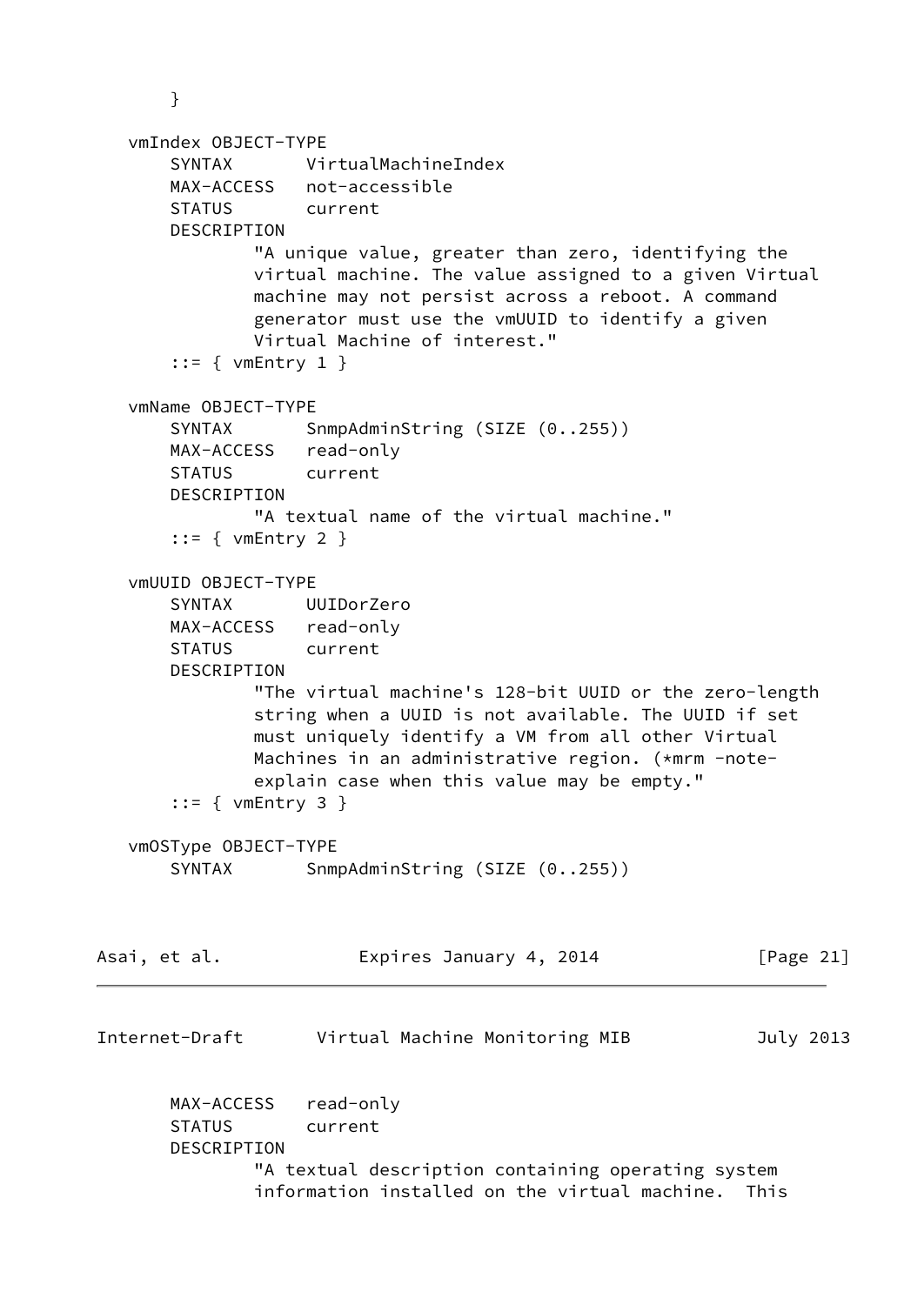```
 value corresponds to the operating system the hypervisor
                assumes to be running when the virtual machine is
                started. This may differ from the actual operating
                system in case the virtual machine boots into a
                different operating system."
       ::= { vmEntry 4 }
    vmAdminState OBJECT-TYPE
        SYNTAX VirtualMachineAdminState
        MAX-ACCESS read-write
        STATUS current
        DESCRIPTION
                "The administrative power state of the virtual machine.
                Note that a virtual machine is supposed to be resumed
                when vmAdminState of the virtual machine is changed from
               pause(3) to on(1)."
       ::= { vmEntry 5 }
    vmOperState OBJECT-TYPE
        SYNTAX VirtualMachineOperState
        MAX-ACCESS read-only
        STATUS current
        DESCRIPTION
                "The current operational state of the virtual machine."
        ::= { vmEntry 6 }
    vmAutoStart OBJECT-TYPE
        SYNTAX VirtualMachineAutoStart
        MAX-ACCESS read-write
        STATUS current
        DESCRIPTION
                "The autostart configuration of the virtual machine."
       ::= { vmEntry 7 }
    vmPersistent OBJECT-TYPE
        SYNTAX VirtualMachinePersistent
        MAX-ACCESS read-only
        STATUS current
        DESCRIPTION
                "This value indicates whether the virtual machine has a
                persistent configuration which means the virtual machine
                will still exist after shutting down."
       ::= { vmEntry 8 }
Asai, et al.                   Expires January 4, 2014               [Page 22]
```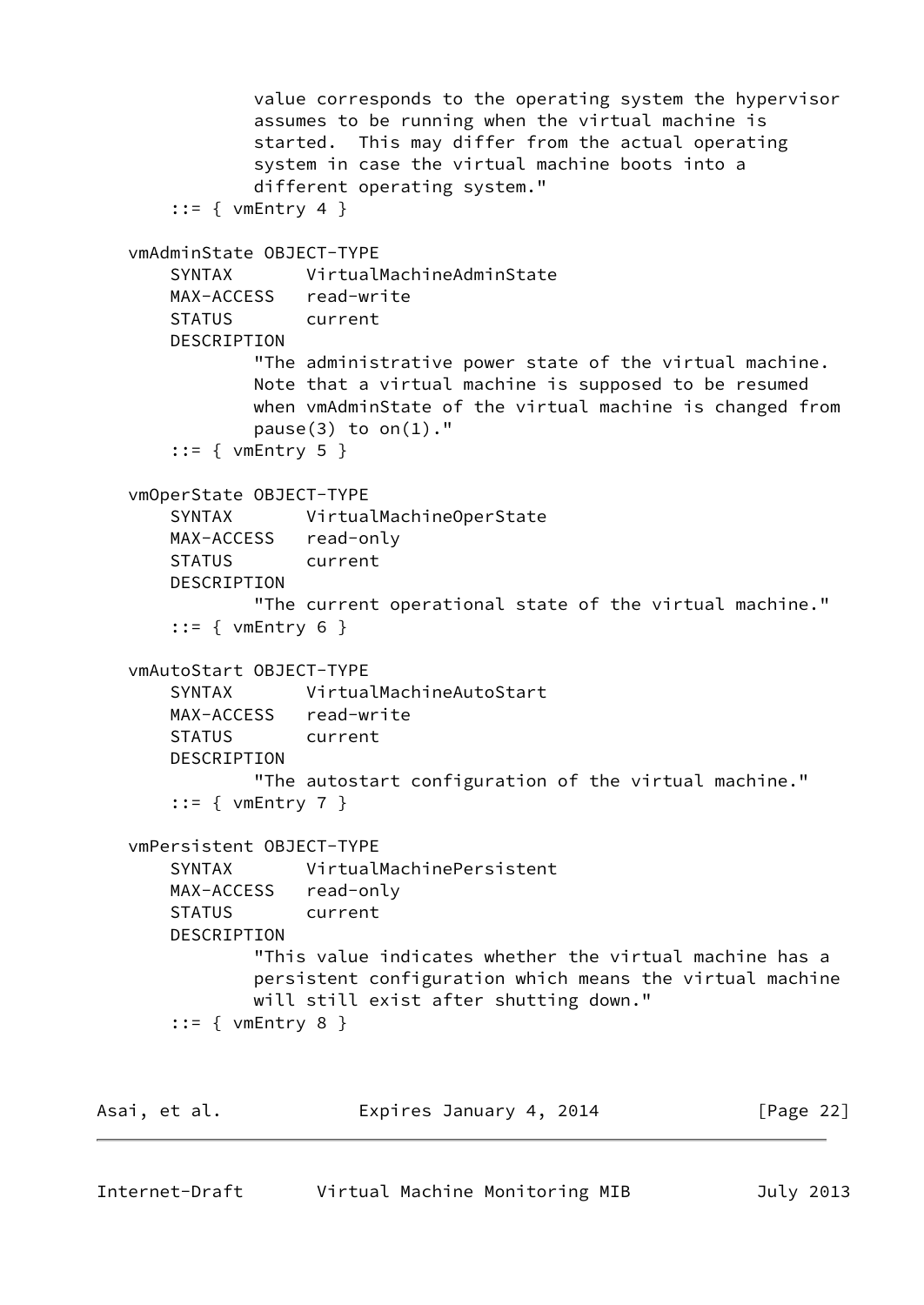```
 vmCurCpuNumber OBJECT-TYPE
    SYNTAX Integer32 (0..2147483647)
    MAX-ACCESS read-only
    STATUS current
    DESCRIPTION
             "The number of virtual CPUs currently assigned to the
            virtual machine."
     ::= { vmEntry 9 }
 vmMinCpuNumber OBJECT-TYPE
   SYNTAX Integer32 (-1|0..2147483647)
    MAX-ACCESS read-write
    STATUS current
    DESCRIPTION
             "The minimum number of virtual CPUs that are assigned to
            the virtual machine when it is in a power-on state. The
            value -1 indicates that there is no hard boundary for
            the minimum number of virtual CPUs. Changes to this
            object may not persist across restarts of the
            hypervisor."
     ::= { vmEntry 10 }
 vmMaxCpuNumber OBJECT-TYPE
   SYNTAX Integer32 (-1|0..2147483647)
    MAX-ACCESS read-write
    STATUS current
    DESCRIPTION
             "The maximum number of virtual CPUs that are assigned to
             the virtual machine when it is in a power-on state. The
            value -1 indicates that there is no limit. Changes to
            this object may not persist across restarts of the
            hypervisor."
     ::= { vmEntry 11 }
 vmMemUnit OBJECT-TYPE
    SYNTAX Integer32 (1..2147483647)
    MAX-ACCESS read-only
    STATUS current
    DESCRIPTION
             "The multiplication unit for vmCurMem, vmMinMem, and
            vmMaxMem. For example, when this value is 1024, the
            memory size unit for vmCurMem, vmMinMem, and vmMaxMem is
            KiB."
     ::= { vmEntry 12 }
 vmCurMem OBJECT-TYPE
    SYNTAX Integer32 (0..2147483647)
    MAX-ACCESS read-only
```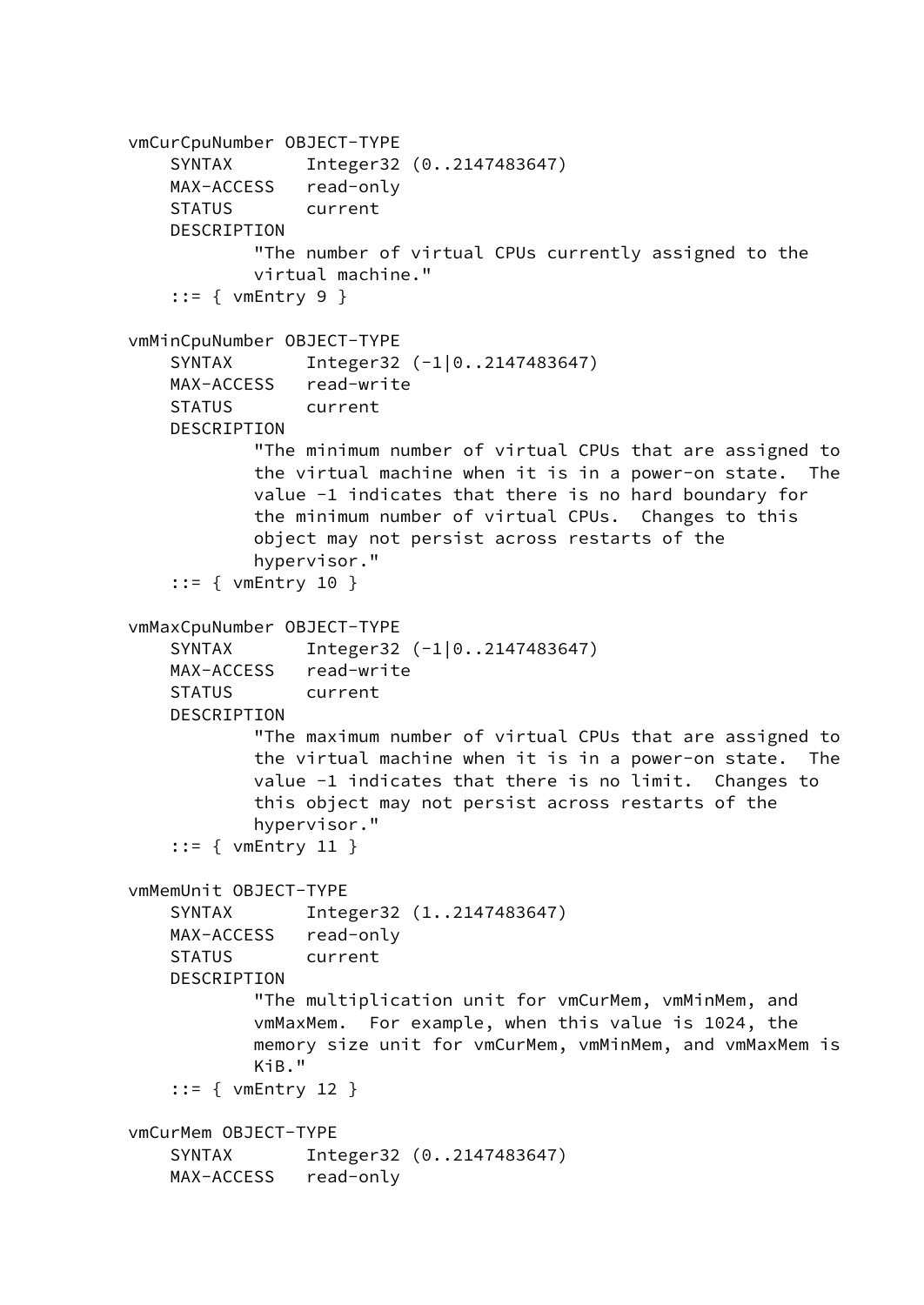```
Internet-Draft Virtual Machine Monitoring MIB July 2013
       STATUS current
       DESCRIPTION
               "The current memory size currently allocated to the
               virtual memory module in the unit designated by
               vmMemUnit."
        ::= { vmEntry 13 }
   vmMinMem OBJECT-TYPE
      SYNTAX Integer32 (-1|0..2147483647)
       MAX-ACCESS read-write
       STATUS current
       DESCRIPTION
               "The minimum memory size defined to the virtual machine
              in the unit designated by vmMemUnit. The value -1 indicates that there is no hard boundary for the minimum
               memory size. Changes to this object may not persist
               across the restart of the hypervisor."
        ::= { vmEntry 14 }
   vmMaxMem OBJECT-TYPE
      SYNTAX Integer32 (-1|0..2147483647)
       MAX-ACCESS read-write
       STATUS current
       DESCRIPTION
               "The maximum memory size defined to the virtual machine
              in the unit designated by vmMemUnit. The value -1 indicates that there is no limit. Changes to this
               object may not persist across the restart of the
               hypervisor."
        ::= { vmEntry 15 }
    vmUpTime OBJECT-TYPE
       SYNTAX TimeTicks
       MAX-ACCESS read-only
       STATUS current
       DESCRIPTION
               "The time (in centi-seconds) since the administrative
               state of the virtual machine was last changed to power
               on."
        ::= { vmEntry 16 }
```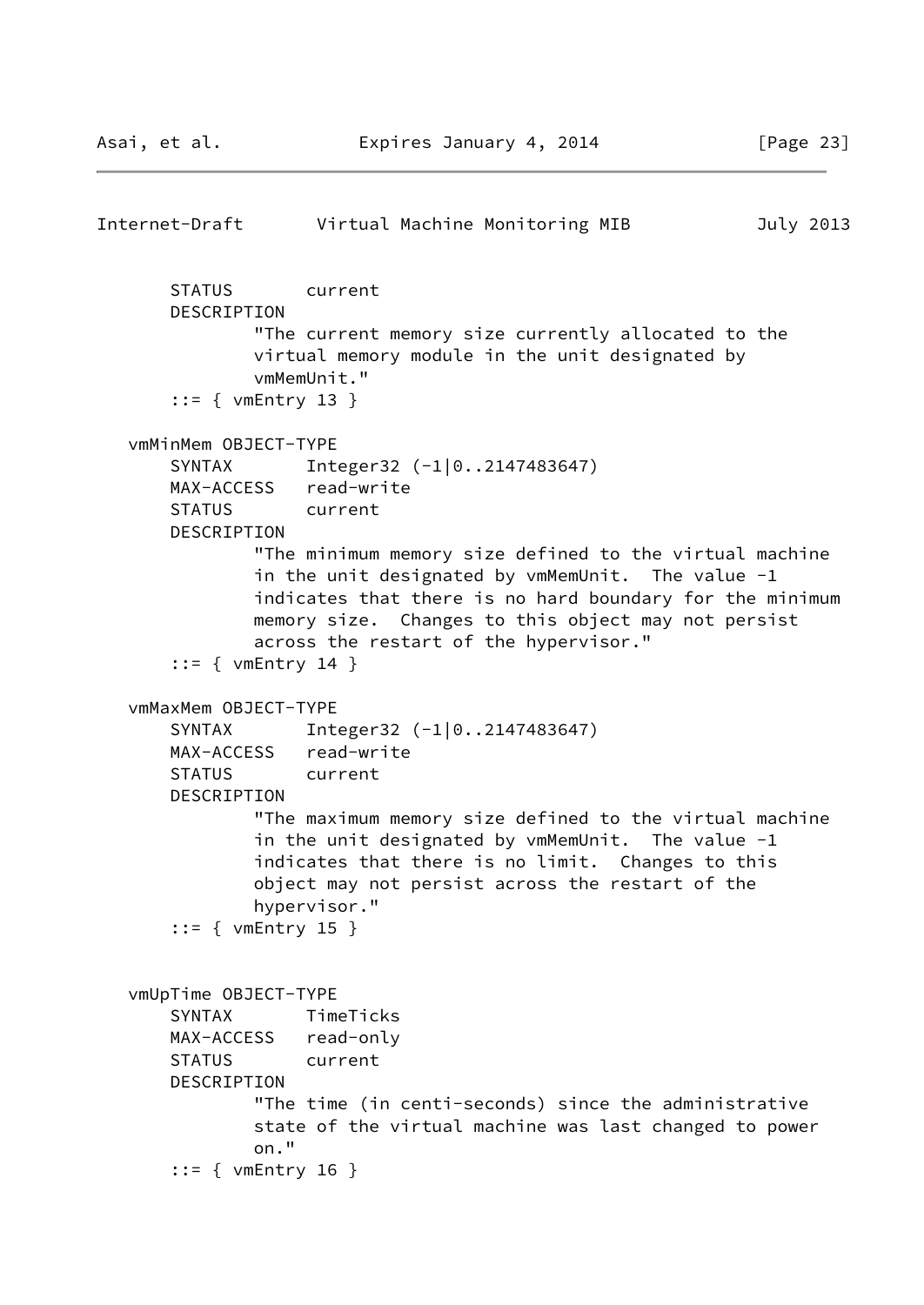vmCpuTime OBJECT-TYPE SYNTAX Counter64 UNITS "microsecond" MAX-ACCESS read-only STATUS current DESCRIPTION

```
Asai, et al. Expires January 4, 2014 [Page 24]
Internet-Draft Virtual Machine Monitoring MIB July 2013
               "The total CPU time used in microsecond. If the number
               of virtual CPUs is larger than 1, vmCpuTime may exceed
               real time."
        ::= { vmEntry 17 }
    -- The virtual CPU on each virtual machines
   vmCpuTable OBJECT-TYPE
       SYNTAX SEQUENCE OF VmCpuEntry
       MAX-ACCESS not-accessible
       STATUS current
       DESCRIPTION
               "The table of virtual CPUs provided by the hypervisor."
       ::= { vmObjects 5 }
   vmCpuEntry OBJECT-TYPE
       SYNTAX VmCpuEntry
       MAX-ACCESS not-accessible
       STATUS current
       DESCRIPTION
               "An entry for one virtual processor assigned to a
               virtual machine."
       INDEX { vmIndex, vmCpuIndex }
       ::= { vmCpuTable 1 }
   VmCpuEntry ::=
       SEQUENCE {
                              VirtualMachineCpuIndex,<br>Counter64
          vmCpuIndex<br>vmCpuCoreTime
       }
   vmCpuIndex OBJECT-TYPE
       SYNTAX VirtualMachineCpuIndex
       MAX-ACCESS not-accessible
       STATUS current
       DESCRIPTION
```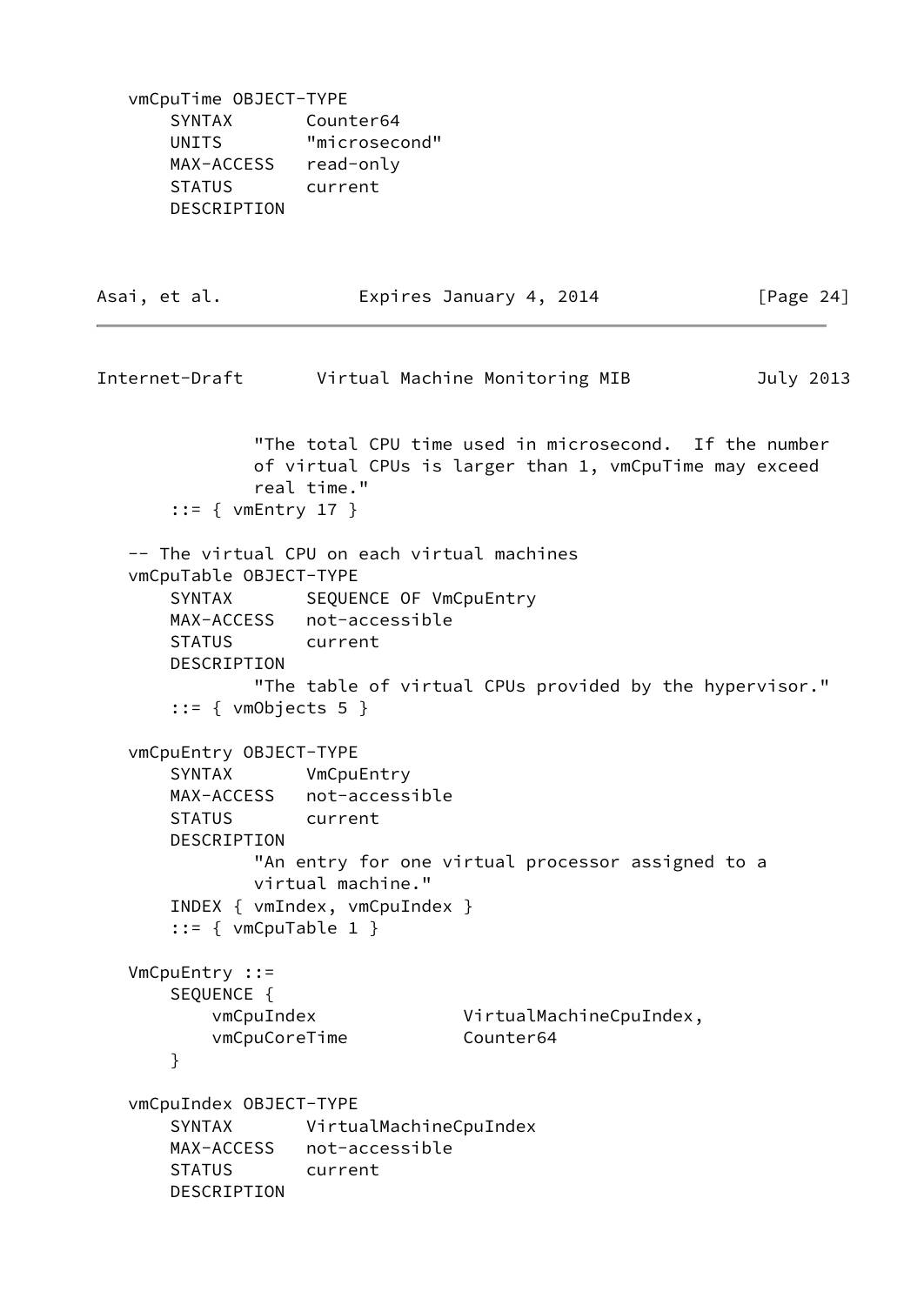```
 "A unique value identifying a virtual CPU assigned to
              the virtual machine."
      ::= { vmCpuEntry 1 }
   vmCpuCoreTime OBJECT-TYPE
       SYNTAX Counter64
       UNITS "microsecond"
       MAX-ACCESS read-only
       STATUS current
       DESCRIPTION
              "The total CPU time used by this virtual CPU in
              microsecond."
       ::= { vmCpuEntry 2 }
Asai, et al. Expires January 4, 2014 [Page 25]
Internet-Draft Virtual Machine Monitoring MIB July 2013
   -- The virtual CPU affinity on each virtual machines
   vmCpuAffinityTable OBJECT-TYPE
       SYNTAX SEQUENCE OF VmCpuAffinityEntry
       MAX-ACCESS not-accessible
       STATUS current
       DESCRIPTION
              "A list of CPU affinity entries of a virtual CPU."
      ::= { vmObjects 6 }
   vmCpuAffinityEntry OBJECT-TYPE
       SYNTAX VmCpuAffinityEntry
       MAX-ACCESS not-accessible
       STATUS current
       DESCRIPTION
              "An entry containing CPU affinity associated with a
              particular virtual machine."
       INDEX { vmIndex, vmCpuIndex, vmCpuPhysIndex }
       ::= { vmCpuAffinityTable 1 }
   VmCpuAffinityEntry ::=
       SEQUENCE {
 vmCpuPhysIndex Integer32,
 vmCpuAffinity Integer32
       }
   vmCpuPhysIndex OBJECT-TYPE
       SYNTAX Integer32 (1..2147483647)
       MAX-ACCESS not-accessible
```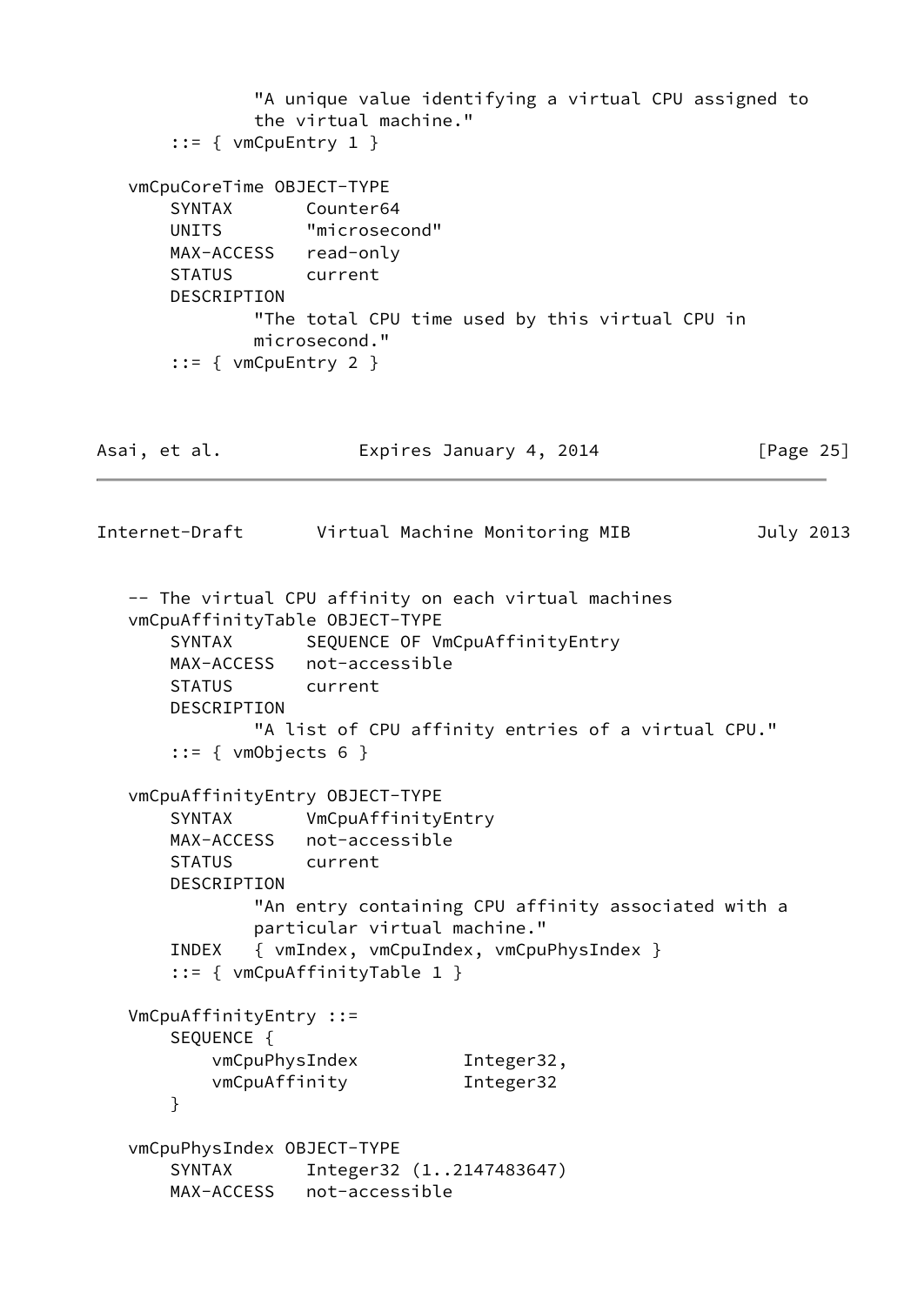```
 STATUS current
       DESCRIPTION
               "A value identifying a physical CPU on the hypervisor.
               On systems implementing the HOST-RESOURCES-MIB, the
               value must be the same value that is used as the index
               in the hrProcessorTable (hrDeviceIndex)."
       ::= { vmCpuAffinityEntry 2 }
   vmCpuAffinity OBJECT-TYPE
      SYNTAX INTEGER {
 unknown(0), -- unknown
 enable(1), -- enabled
                      disable(2) -- disabled
 }
       MAX-ACCESS read-write
       STATUS current
       DESCRIPTION
               "The CPU affinity of this virtual CPU to the physical
               CPU represented by `vmCpuPhysIndex'."
       ::= { vmCpuAffinityEntry 3 }
Asai, et al.                     Expires January 4, 2014                 [Page 26]
Internet-Draft Virtual Machine Monitoring MIB July 2013
   -- The virtual storage devices on each virtual machine. This
   -- document defines some overlapped objects with hrStorage in
  RFC2790], because virtual resources shall be
   -- allocated from the hypervisor's resources, which is the `host
   -- resources'
   vmStorageTable OBJECT-TYPE
      SYNTAX SEQUENCE OF VmStorageEntry
       MAX-ACCESS not-accessible
       STATUS current
       DESCRIPTION
               "The conceptual table of virtual storage devices
               attached to the virtual machine."
       ::= { vmObjects 7 }
   vmStorageEntry OBJECT-TYPE
       SYNTAX VmStorageEntry
       MAX-ACCESS not-accessible
       STATUS current
       DESCRIPTION
               "An entry for one virtual storage device attached to the
               virtual machine."
```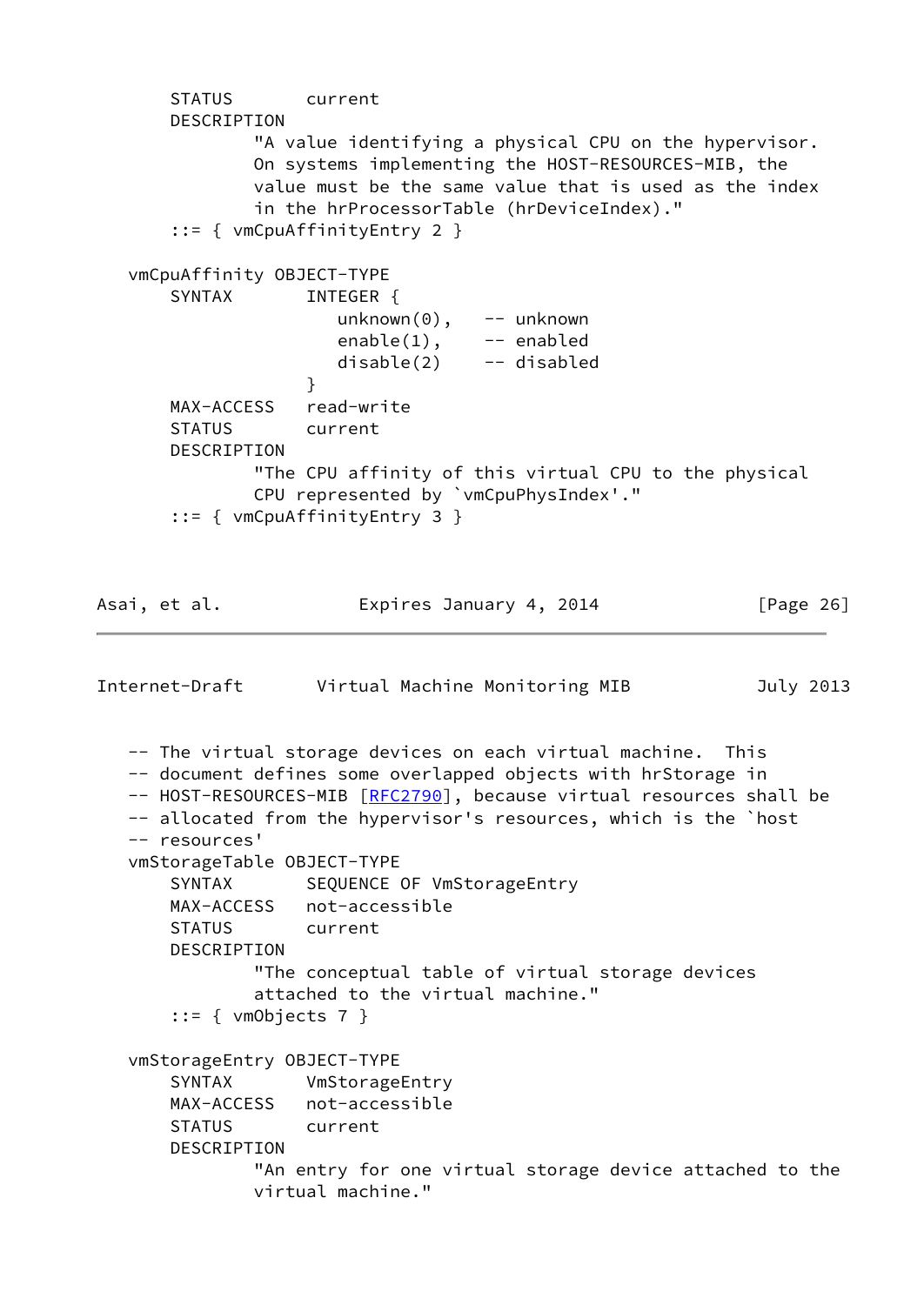|                                              |                | $::= \{$ vmStorageTable 1 }                                                            |                                                                                                                                                                                                              |              |
|----------------------------------------------|----------------|----------------------------------------------------------------------------------------|--------------------------------------------------------------------------------------------------------------------------------------------------------------------------------------------------------------|--------------|
| VmStorageEntry ::=                           |                |                                                                                        |                                                                                                                                                                                                              |              |
| SEQUENCE {                                   |                |                                                                                        |                                                                                                                                                                                                              |              |
|                                              |                | vmStorageVmIndex                                                                       | VirtualMachineIndexOrZero,                                                                                                                                                                                   |              |
|                                              | vmStorageIndex |                                                                                        | VirtualMachineStorageIndex,                                                                                                                                                                                  |              |
|                                              |                | vmStorageParent                                                                        | Integer32,                                                                                                                                                                                                   |              |
|                                              |                | vmStorageSourceType                                                                    | VirtualMachineStorageSourceType,                                                                                                                                                                             |              |
|                                              |                | vmStorageSourceTypeString                                                              |                                                                                                                                                                                                              |              |
|                                              |                |                                                                                        | SnmpAdminString,                                                                                                                                                                                             |              |
|                                              |                | vmStorageResourceID                                                                    | SnmpAdminString,                                                                                                                                                                                             |              |
|                                              |                | vmStorageAccess                                                                        | VirtualMachineStorageAccess,                                                                                                                                                                                 |              |
|                                              |                | vmStorageMediaType                                                                     | VirtualMachineStorageMediaType,                                                                                                                                                                              |              |
|                                              |                | vmStorageMediaTypeString                                                               |                                                                                                                                                                                                              |              |
|                                              |                |                                                                                        | SnmpAdminString,                                                                                                                                                                                             |              |
|                                              |                | vmStorageSizeUnit                                                                      | Integer32,                                                                                                                                                                                                   |              |
|                                              |                | vmStorageDefinedSize                                                                   | Integer32,                                                                                                                                                                                                   |              |
|                                              |                | vmStorageAllocatedSize                                                                 | Integer32,                                                                                                                                                                                                   |              |
|                                              |                | vmStorageReadIOs                                                                       | Counter64,                                                                                                                                                                                                   |              |
|                                              |                | vmStorageWriteIOs                                                                      | Counter64                                                                                                                                                                                                    |              |
| }                                            |                |                                                                                        |                                                                                                                                                                                                              |              |
| <b>SYNTAX</b><br>MAX-ACCESS<br><b>STATUS</b> |                | vmStorageVmIndex OBJECT-TYPE<br>VirtualMachineIndexOrZero<br>not-accessible<br>current |                                                                                                                                                                                                              |              |
| Asai, et al.                                 |                |                                                                                        | Expires January 4, 2014                                                                                                                                                                                      | [Page $27$ ] |
| Internet-Draft                               |                |                                                                                        | Virtual Machine Monitoring MIB                                                                                                                                                                               | July 2013    |
| DESCRIPTION                                  |                | $::= \{$ vmStorageEntry 1 }                                                            | "This value identifies the virtual machine (guest) this<br>storage device has been allocated to. The value zero<br>indicates that the storage device is currently not<br>allocated to any virtual machines." |              |
|                                              |                |                                                                                        |                                                                                                                                                                                                              |              |
|                                              |                | vmStorageIndex OBJECT-TYPE                                                             |                                                                                                                                                                                                              |              |
| <b>SYNTAX</b>                                |                | VirtualMachineStorageIndex                                                             |                                                                                                                                                                                                              |              |
|                                              |                | MAX-ACCESS not-accessible                                                              |                                                                                                                                                                                                              |              |
| <b>STATUS</b>                                |                | current                                                                                |                                                                                                                                                                                                              |              |
| DESCRIPTION                                  |                |                                                                                        |                                                                                                                                                                                                              |              |
|                                              |                |                                                                                        | "A unique value identifying a virtual storage device<br>allocated to the virtual machine."                                                                                                                   |              |
|                                              |                |                                                                                        |                                                                                                                                                                                                              |              |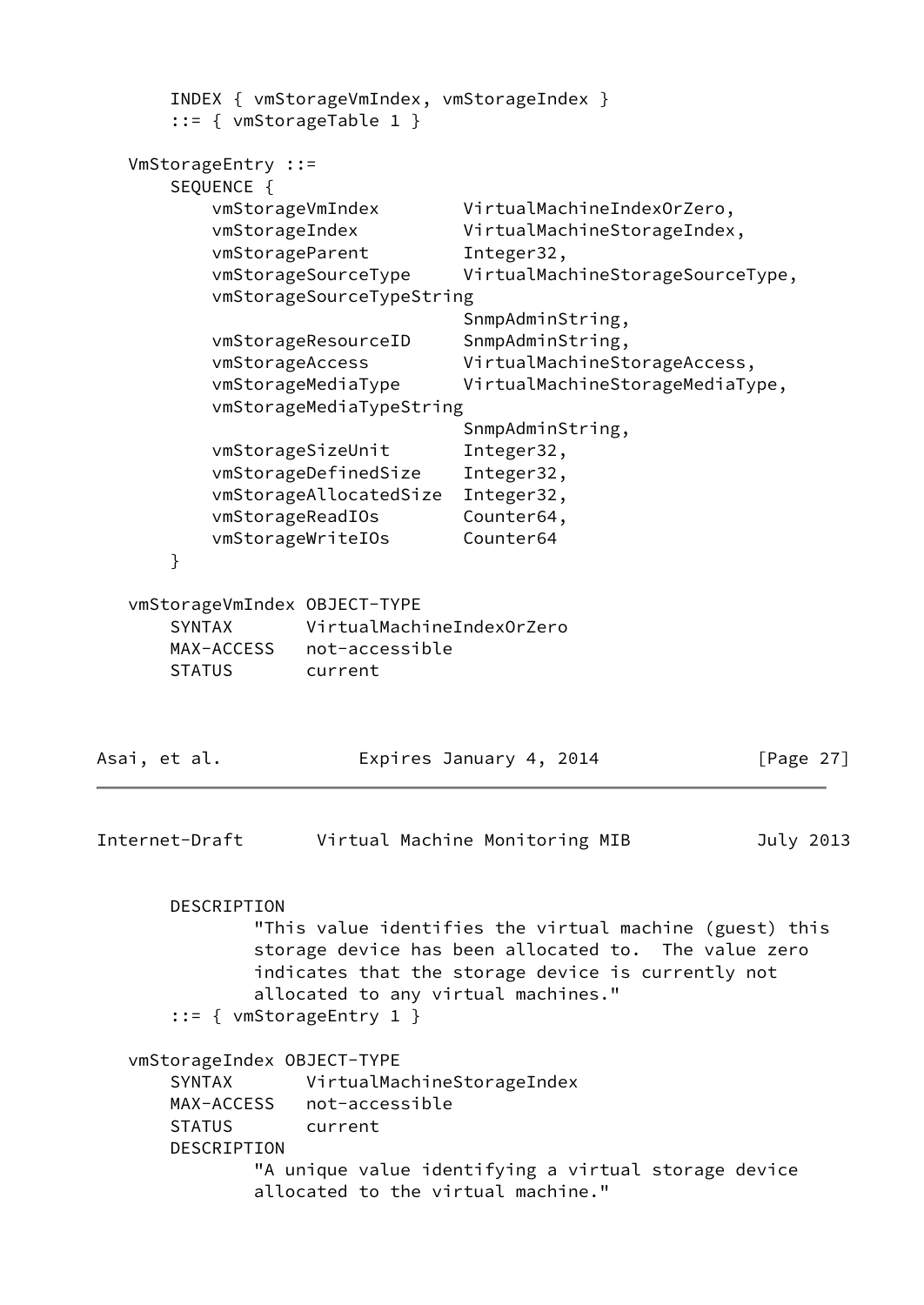```
 ::= { vmStorageEntry 2 }
   vmStorageParent OBJECT-TYPE
       SYNTAX Integer32 (0..2147483647)
       MAX-ACCESS read-only
       STATUS current
       DESCRIPTION
              "The value of hrStorageIndex which is the parent (i.e.,
               physical) device of this virtual device on systems
               implementing the HOST-RESOURCES-MIB. The value zero
               denotes this virtual device is not any child represented
               in the hrStorageTable."
       ::= { vmStorageEntry 3 }
   vmStorageSourceType OBJECT-TYPE
       SYNTAX VirtualMachineStorageSourceType
       MAX-ACCESS read-only
       STATUS current
       DESCRIPTION
               "The source type of the virtual storage device."
       ::= { vmStorageEntry 4 }
   vmStorageSourceTypeString OBJECT-TYPE
      SYNTAX SnmpAdminString (SIZE (0..255))
       MAX-ACCESS read-only
       STATUS current
       DESCRIPTION
               "A (detailed) textual string of the source type of the
               virtual storage device. For example, this represents
               the specific format name of the sparse file."
       ::= { vmStorageEntry 5 }
   vmStorageResourceID OBJECT-TYPE
      SYNTAX SnmpAdminString (SIZE (0..255))
Asai, et al. Expires January 4, 2014 [Page 28]
Internet-Draft Virtual Machine Monitoring MIB July 2013
       MAX-ACCESS read-only
       STATUS current
       DESCRIPTION
               "A textual string that represents the resource
               identifier of the virtual storage. For example, this
               contains the path to the disk image file that
               corresponds to the virtual storage."
```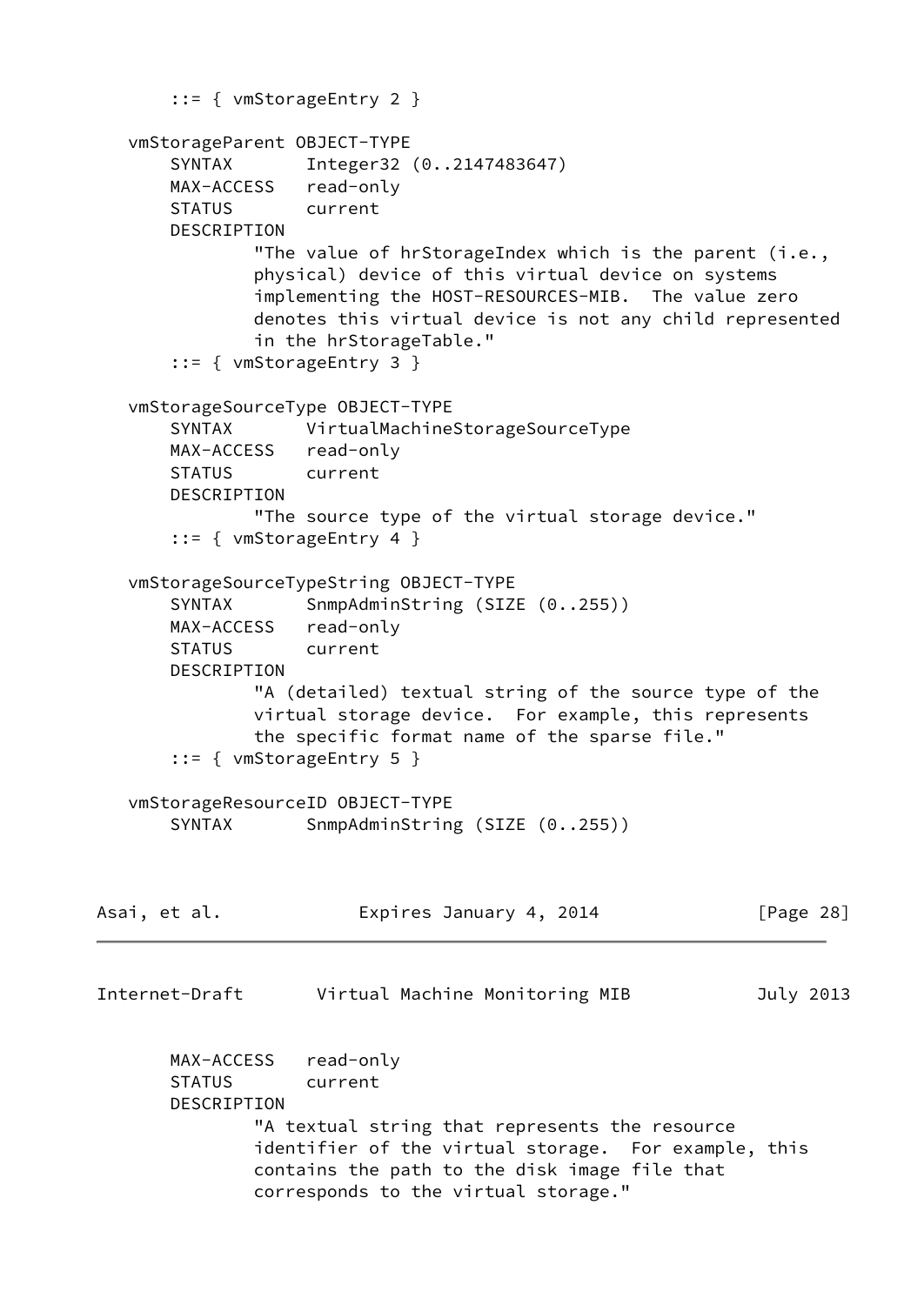```
 ::= { vmStorageEntry 6 }
    vmStorageAccess OBJECT-TYPE
       SYNTAX VirtualMachineStorageAccess
       MAX-ACCESS read-only
       STATUS current
       DESCRIPTION
               "The access permission of the virtual storage device."
        ::= { vmStorageEntry 7 }
   vmStorageMediaType OBJECT-TYPE
       SYNTAX VirtualMachineStorageMediaType
       MAX-ACCESS read-only
       STATUS current
       DESCRIPTION
               "The media type of the virtual storage device."
        ::= { vmStorageEntry 8 }
    vmStorageMediaTypeString OBJECT-TYPE
      SYNTAX SnmpAdminString (SIZE (0..255))
       MAX-ACCESS read-only
       STATUS current
       DESCRIPTION
               "A (detailed) textual string of the virtual storage
               media. For example, this represents the specific driver
               name of the emulated media such as `IDE' and `SCSI'."
        ::= { vmStorageEntry 9 }
   vmStorageSizeUnit OBJECT-TYPE
       SYNTAX Integer32 (1..2147483647)
       MAX-ACCESS read-only
       STATUS current
       DESCRIPTION
               "The multiplication unit for vmStorageDefinedSize and
               vmStorageAllocatedSize. For example, when this value is
               1048576, the storage size unit for vmStorageDefinedSize
               and vmStorageAllocatedSize is MiB."
        ::= { vmStorageEntry 10 }
   vmStorageDefinedSize OBJECT-TYPE
      SYNTAX Integer32 (-1|0..2147483647)
Asai, et al. Expires January 4, 2014 [Page 29]
```
Internet-Draft Virtual Machine Monitoring MIB July 2013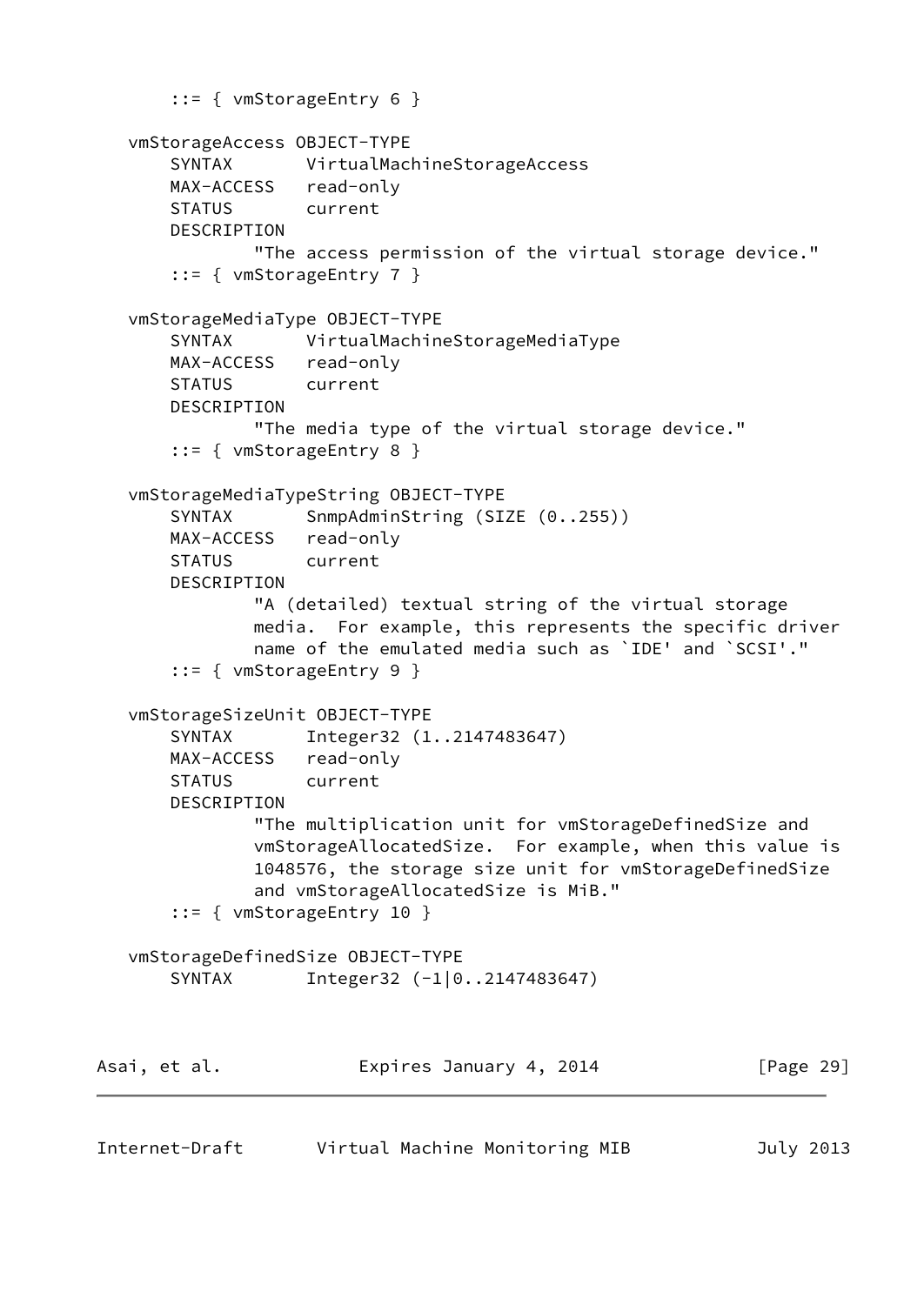```
 MAX-ACCESS read-only
    STATUS current
    DESCRIPTION
             "The defined virtual storage size defined in the unit
            designated by vmStorageSizeUnit. If this information is
             not available, this value shall be -1."
     ::= { vmStorageEntry 11 }
 vmStorageAllocatedSize OBJECT-TYPE
   SYNTAX Integer32 (-1|0..2147483647)
    MAX-ACCESS read-only
    STATUS current
    DESCRIPTION
             "The storage size allocated to the virtual storage from
             a physical storage in the unit designated by
            vmStorageSizeUnit. When the virtual storage is block
            device or raw file, this value and vmStorageDefinedSize
             are supposed to equal. This value must not be different
             from vmStorageDefinedSize when vmStorageSourceType is
             `block' or `raw'. If this information is not available,
            this value shall be -1."
     ::= { vmStorageEntry 12 }
 vmStorageReadIOs OBJECT-TYPE
    SYNTAX Counter64
    MAX-ACCESS read-only
    STATUS current
    DESCRIPTION
             "The number of read I/O requests."
     ::= { vmStorageEntry 13 }
 vmStorageWriteIOs OBJECT-TYPE
    SYNTAX Counter64
    MAX-ACCESS read-only
    STATUS current
    DESCRIPTION
             "The number of write I/O requests."
     ::= { vmStorageEntry 14 }
 -- The virtual network interfaces on each virtual machine.
 vmNetworkTable OBJECT-TYPE
   SYNTAX SEQUENCE OF VmNetworkEntry
    MAX-ACCESS not-accessible
    STATUS current
   DESCRIPTION
             "The conceptual table of virtual network interfaces
             attached to the virtual machine."
     ::= { vmObjects 8 }
```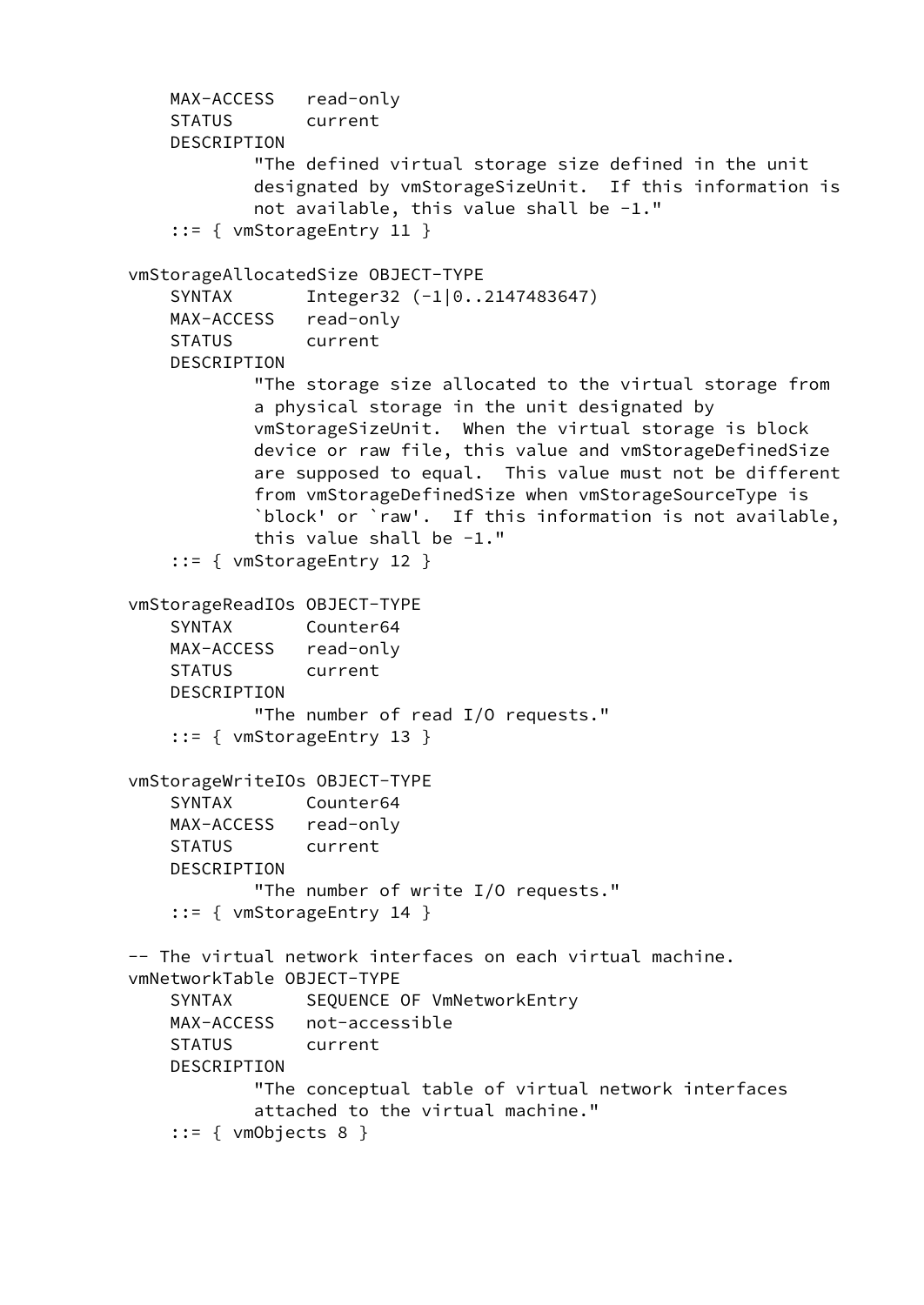```
Internet-Draft Virtual Machine Monitoring MIB July 2013
   vmNetworkEntry OBJECT-TYPE
       SYNTAX VmNetworkEntry
       MAX-ACCESS not-accessible
       STATUS current
       DESCRIPTION
               "An entry for one virtual storage device attached to the
               virtual machine."
       INDEX { vmIndex, vmNetworkIndex }
       ::= { vmNetworkTable 1 }
   VmNetworkEntry ::=
       SEQUENCE {
           vmNetworkIndex VirtualMachineNetworkIndex,
           vmNetworkIfIndex InterfaceIndexOrZero,
           vmNetworkParent InterfaceIndexOrZero,
           vmNetworkModel SnmpAdminString,
           vmNetworkPhysAddress PhysAddress
       }
   vmNetworkIndex OBJECT-TYPE
       SYNTAX VirtualMachineNetworkIndex
       MAX-ACCESS not-accessible
       STATUS current
       DESCRIPTION
               "A unique value identifying a virtual network interface
               allocated to the virtual machine."
       ::= { vmNetworkEntry 1 }
   vmNetworkIfIndex OBJECT-TYPE
       SYNTAX InterfaceIndexOrZero
       MAX-ACCESS read-only
       STATUS current
       DESCRIPTION
               "The value of ifIndex which corresponds to this virtual
               network interface. If this device is not represented in
               the ifTable, then this value shall be zero."
       ::= { vmNetworkEntry 2 }
   vmNetworkParent OBJECT-TYPE
       SYNTAX InterfaceIndexOrZero
       MAX-ACCESS read-only
       STATUS current
       DESCRIPTION
```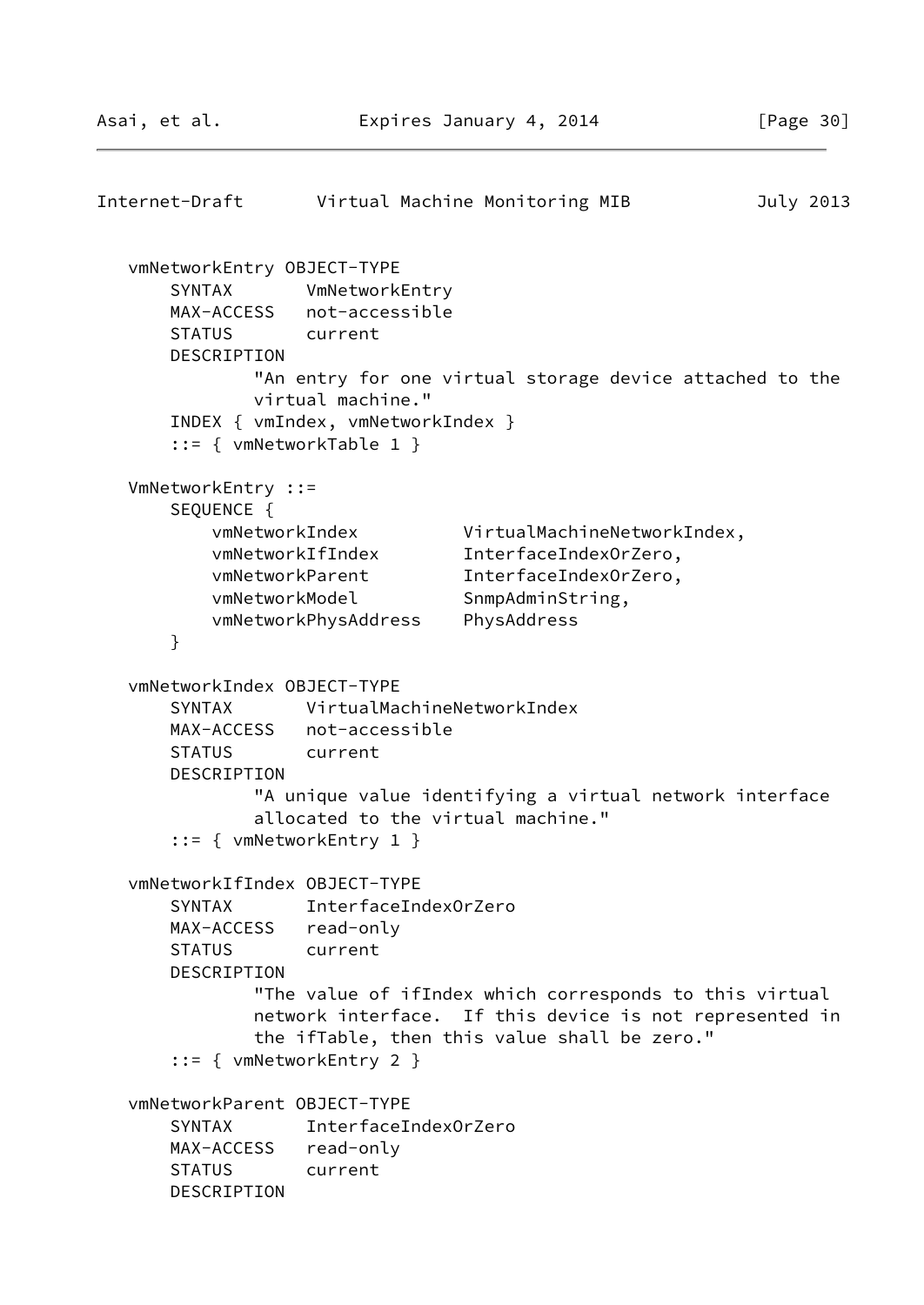```
 "The value of ifIndex which corresponds to the parent
               (i.e., physical) device of this virtual device on. The
               value zero denotes this virtual device is not any child
               represented in the ifTable."
       ::= { vmNetworkEntry 3 }
Asai, et al. Expires January 4, 2014 [Page 31]
Internet-Draft Virtual Machine Monitoring MIB July 2013
   vmNetworkModel OBJECT-TYPE
      SYNTAX SnmpAdminString (SIZE (0..255))
       MAX-ACCESS read-only
       STATUS current
       DESCRIPTION
               "A textual string containing the (emulated) model of
               virtual network interface. For example, this value is
               `virtio' when the emulation driver model is virtio."
       ::= { vmNetworkEntry 4 }
   vmNetworkPhysAddress OBJECT-TYPE
       SYNTAX PhysAddress
       MAX-ACCESS read-only
       STATUS current
       DESCRIPTION
               "The MAC address of the virtual network interface."
       ::= { vmNetworkEntry 5 }
   -- Notification definitions:
   vmPerVMNotificationsEnabled OBJECT-TYPE
       SYNTAX TruthValue
       MAX-ACCESS read-write
       STATUS current
       DESCRIPTION
               "Indicates if notification generator will send
               notifications per VM."
       ::= { vmObjects 9 }
   vmBulkNotificationsEnabled OBJECT-TYPE
       SYNTAX TruthValue
       MAX-ACCESS read-write
       STATUS current
       DESCRIPTION
               "Indicates if notification generator will send
```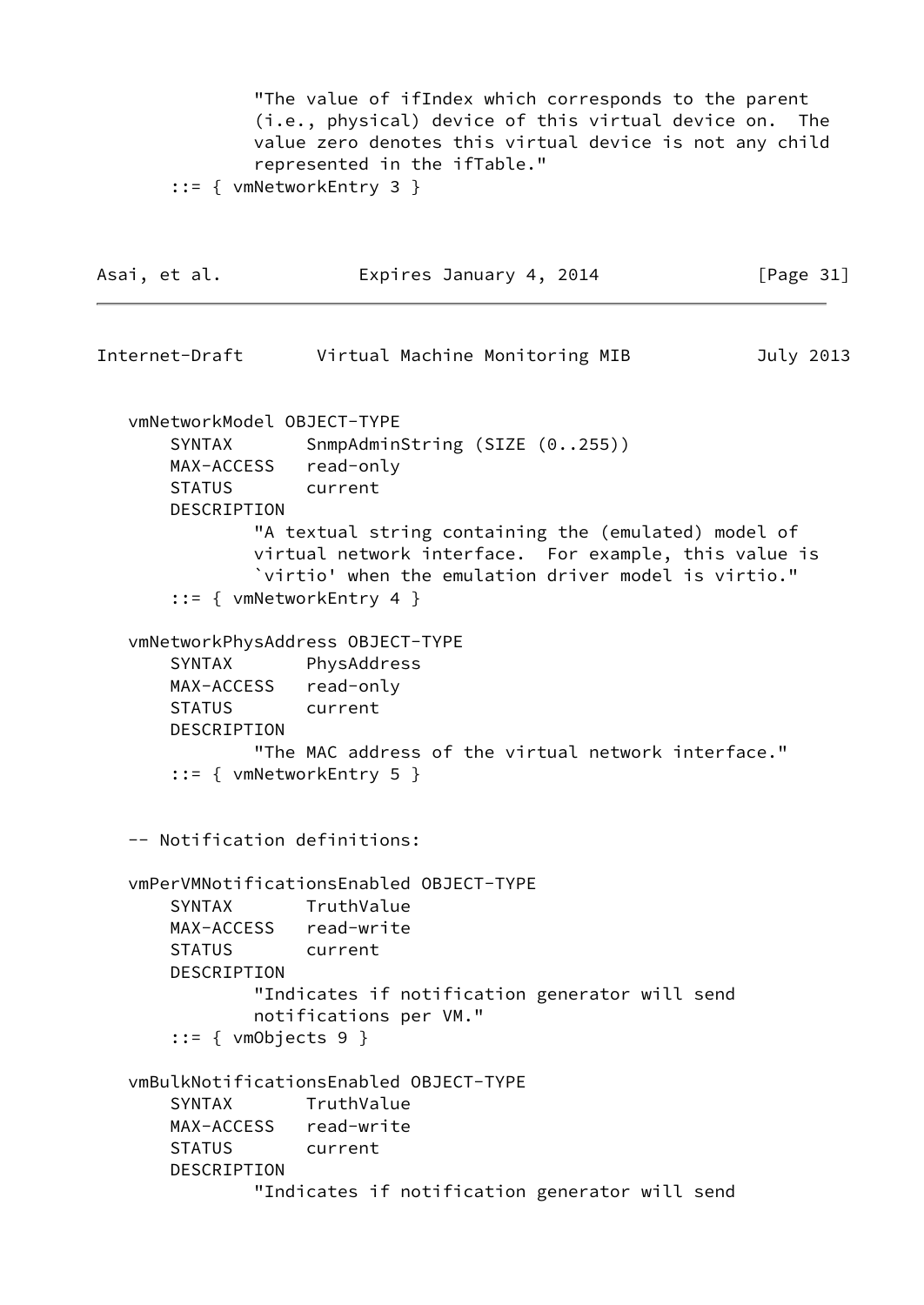```
 notifications per set of VMs."
       ::= { vmObjects 10 }
   vmAffectedVMs OBJECT-TYPE
       SYNTAX VirtualMachineList
       MAX-ACCESS accessible-for-notify
       STATUS current
       DESCRIPTION
               "A complete list of Virtual Machines whose state has
               changed. This object is the only object sent with bulk
               notifications."
       ::= { vmObjects 11 }
Asai, et al. Expires January 4, 2014 [Page 32]
Internet-Draft Virtual Machine Monitoring MIB July 2013
   vmRunning NOTIFICATION-TYPE
       OBJECTS {
                      vmName,
                      vmUUID,
                      vmOperState
 }
       STATUS current
       DESCRIPTION
               "This notification is generated when the operational
               state of a virtual machine has been changed to
               `running' from some other state. The other state is
               indicated by the included value of vmOperState."
       ::= { vmNotifications 1 }
   vmShutdown NOTIFICATION-TYPE
       OBJECTS {
                      vmName,
                      vmUUID,
                      vmOperState
 }
       STATUS current
       DESCRIPTION
               "This notification is generated when the operational
               state of a virtual machine has been changed to
               `shutdown' from some other state. The other state is
               indicated by the included value of vmOperState."
       ::= { vmNotifications 2 }
```
vmPaused NOTIFICATION-TYPE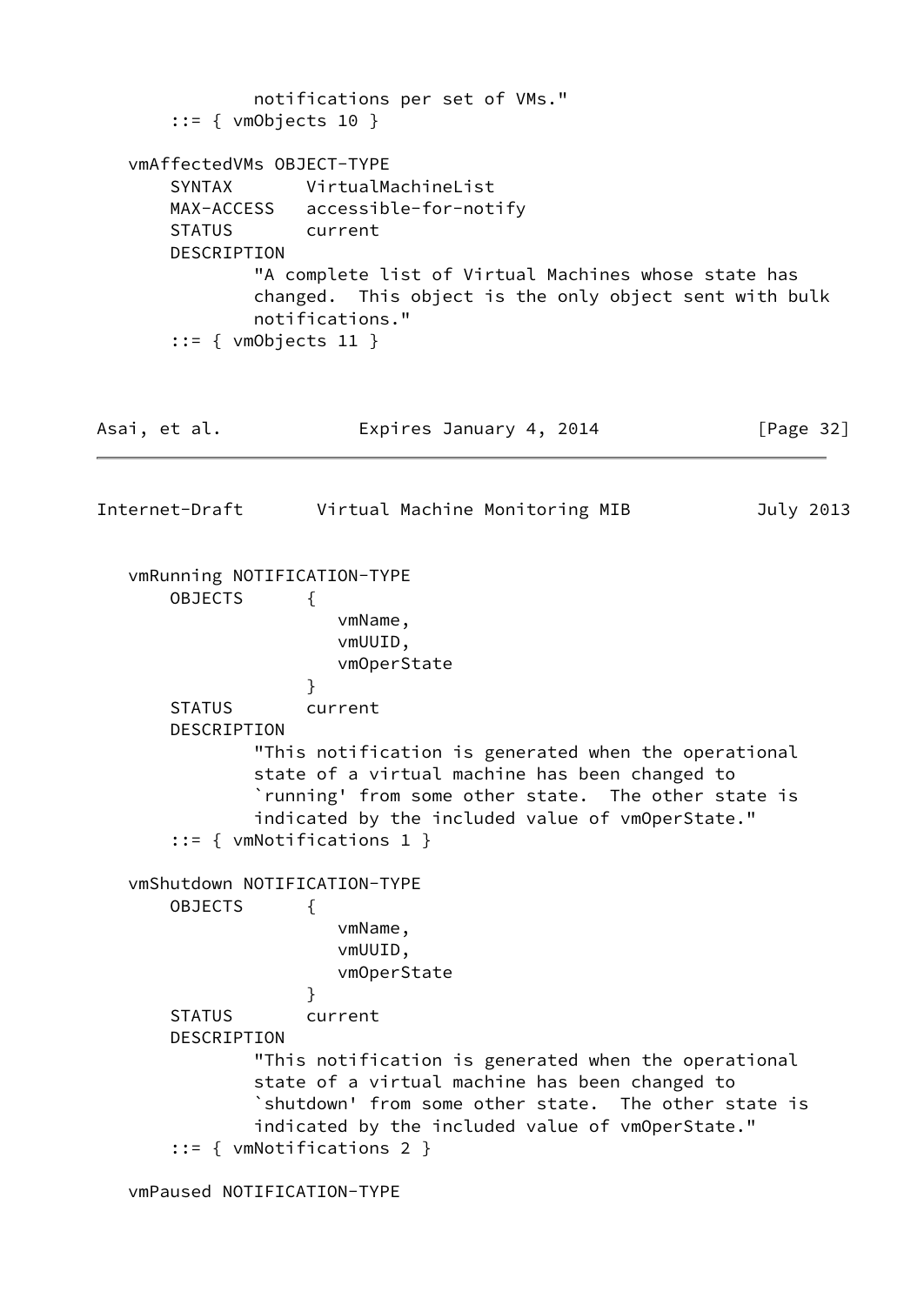OBJECTS { vmName, vmUUID, vmOperState } STATUS current DESCRIPTION "This notification is generated when the operational state of a virtual machine has been changed to `paused' from some other state. The other state is indicated by the included value of vmOperState." ::= { vmNotifications 3 } vmSuspended NOTIFICATION-TYPE OBJECTS { vmName, vmUUID, vmOperState } Asai, et al. **Expires January 4, 2014** [Page 33] Internet-Draft Virtual Machine Monitoring MIB July 2013 STATUS current DESCRIPTION "This notification is generated when the operational state of a virtual machine has been changed to `suspended' from some other state. The other state is indicated by the included value of vmOperState." ::= { vmNotifications 4 } vmCrashed NOTIFICATION-TYPE OBJECTS { vmName, vmUUID, vmOperState } STATUS current DESCRIPTION "This notification is generated when a virtual machine has been crashed. The previos state of the virtual machine is indicated by the included value of vmOperState." ::= { vmNotifications 5 }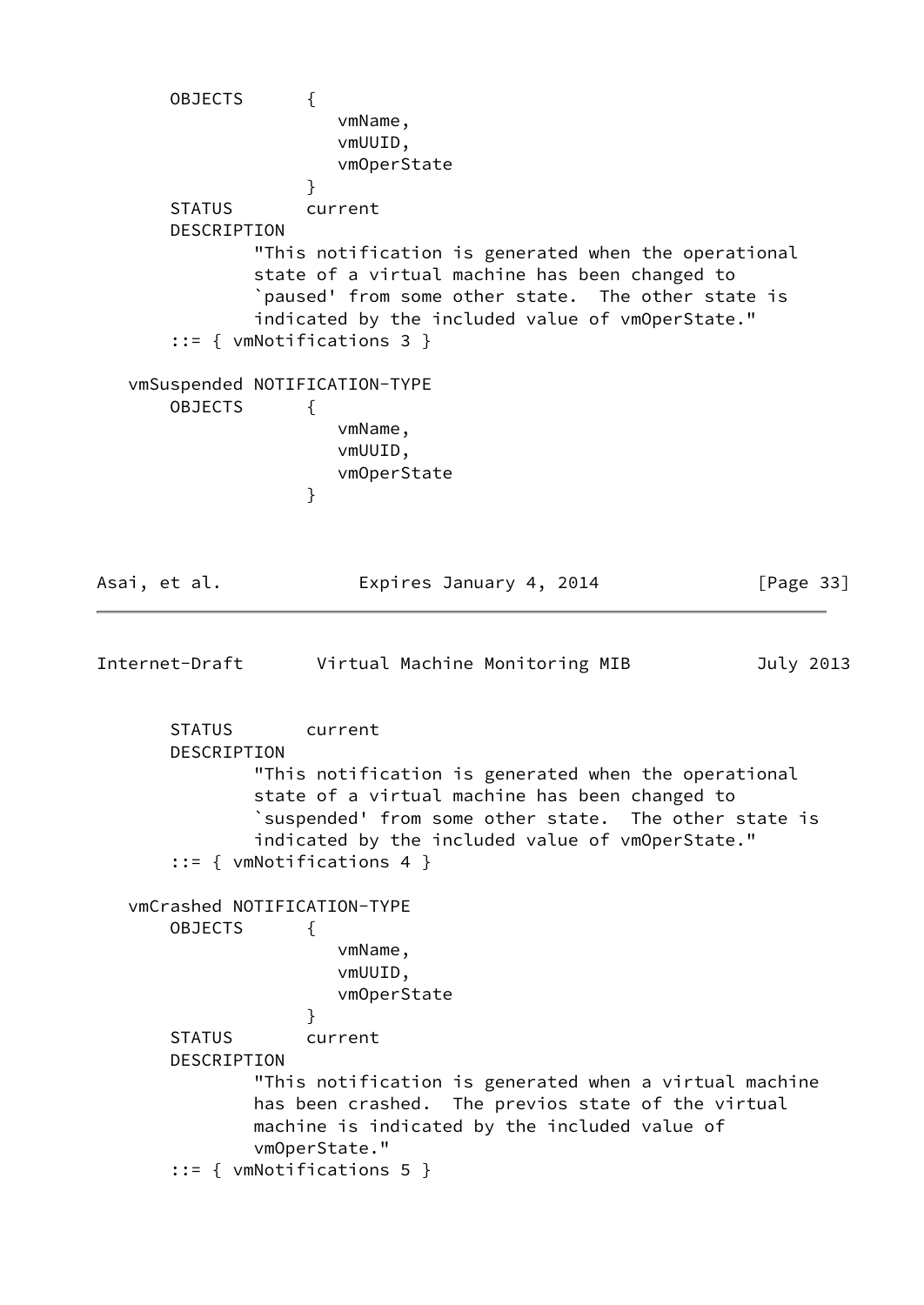vmDeleted NOTIFICATION-TYPE OBJECTS { vmName, vmUUID, vmOperState, vmPersistent } STATUS current DESCRIPTION "This notification is generated when a virtual machine has been deleted. The prior state of the virtual machine is indicated by the included value of vmOperState." ::= { vmNotifications 6 } vmBulkRunning NOTIFICATION-TYPE OBJECTS { vmAffectedVMs } STATUS current DESCRIPTION "This notification is generated when the operational state of one or more virtual machine has been changed to `running' from a all prior states except for 'running.' Management stations are encouraged to subsequently poll the subset of VMs of interest for vmOperState." Asai, et al. **Expires January 4, 2014** [Page 34] Internet-Draft Virtual Machine Monitoring MIB July 2013 ::= { vmNotifications 7 } vmBulkShutdown NOTIFICATION-TYPE OBJECTS { vmAffectedVMs } STATUS current DESCRIPTION "This notification is generated when the operational state of one or more virtual machine has been changed to `shutdown' from a state other than `shutdown`. Management stations are encouraged to subsequently poll the subset of VMs of interest for vmOperState." ::= { vmNotifications 8 }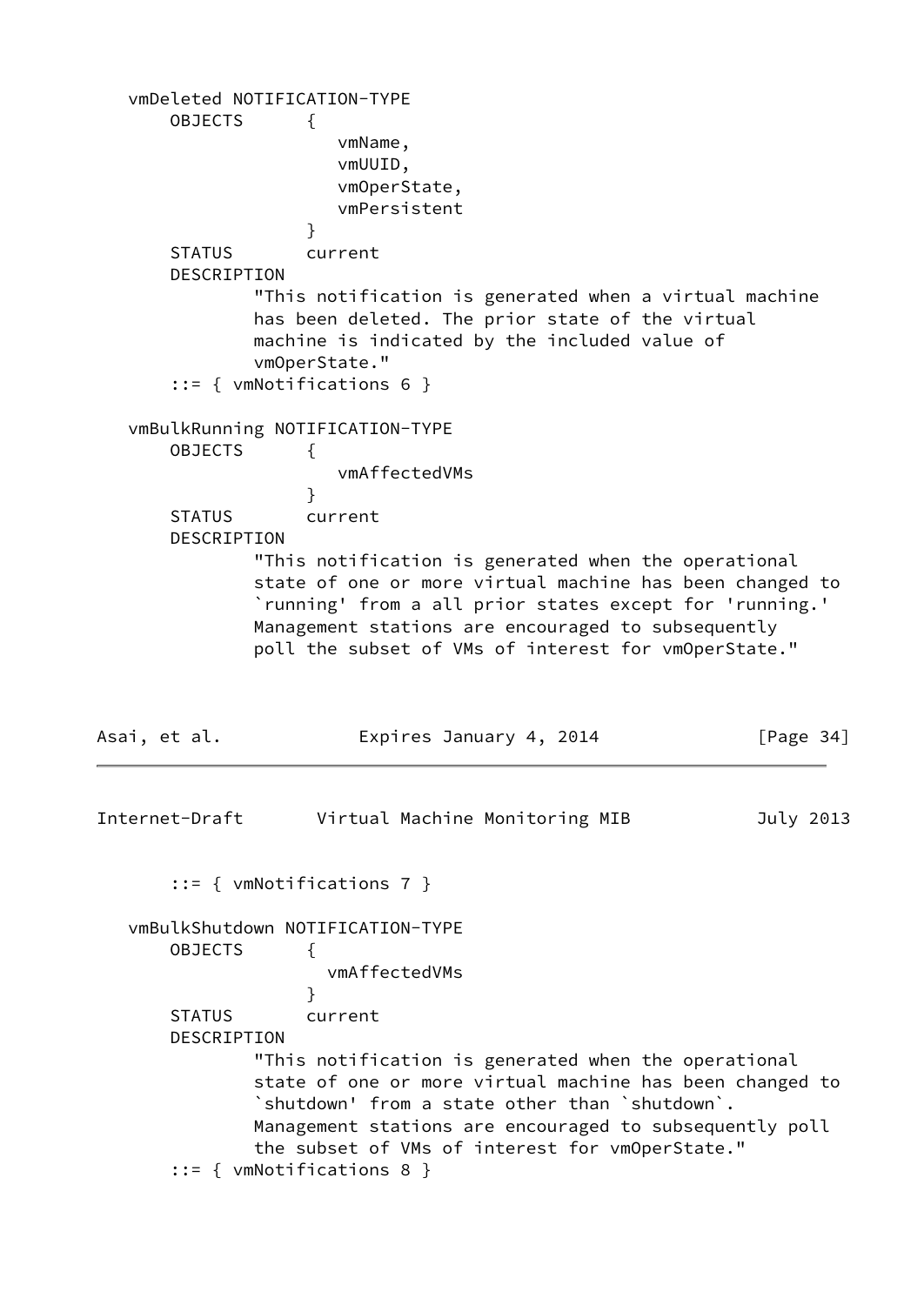vmBulkPaused NOTIFICATION-TYPE OBJECTS { vmAffectedVMs } STATUS current DESCRIPTION "This notification is generated when the operational state of one or more virtual machines have been changed to `paused' from a state other than `paused.` Management stations are encouraged to subsequently poll the subset of VMs of interest for vmOperState." ::= { vmNotifications 9 } vmBulkSuspended NOTIFICATION-TYPE OBJECTS { vmAffectedVMs } STATUS current DESCRIPTION "This notification is generated when the operational state of one or more virtual machines have been changed to `suspended' from a state other than 'suspended.' Management stations are encouraged to subsequently poll the subset of VMs of interest for vmOperState." ::= { vmNotifications 10 } vmBulkCrashed NOTIFICATION-TYPE OBJECTS { vmAffectedVMs } STATUS current DESCRIPTION Asai, et al. **Expires January 4, 2014** [Page 35] Internet-Draft Virtual Machine Monitoring MIB July 2013 "This notification is generated when one or more virtual machines have been crashed. Management stations are encouraged to subsequently poll the subset of VMs of interest for vmOperState." ::= { vmNotifications 11 } vmBulkDeleted NOTIFICATION-TYPE OBJECTS {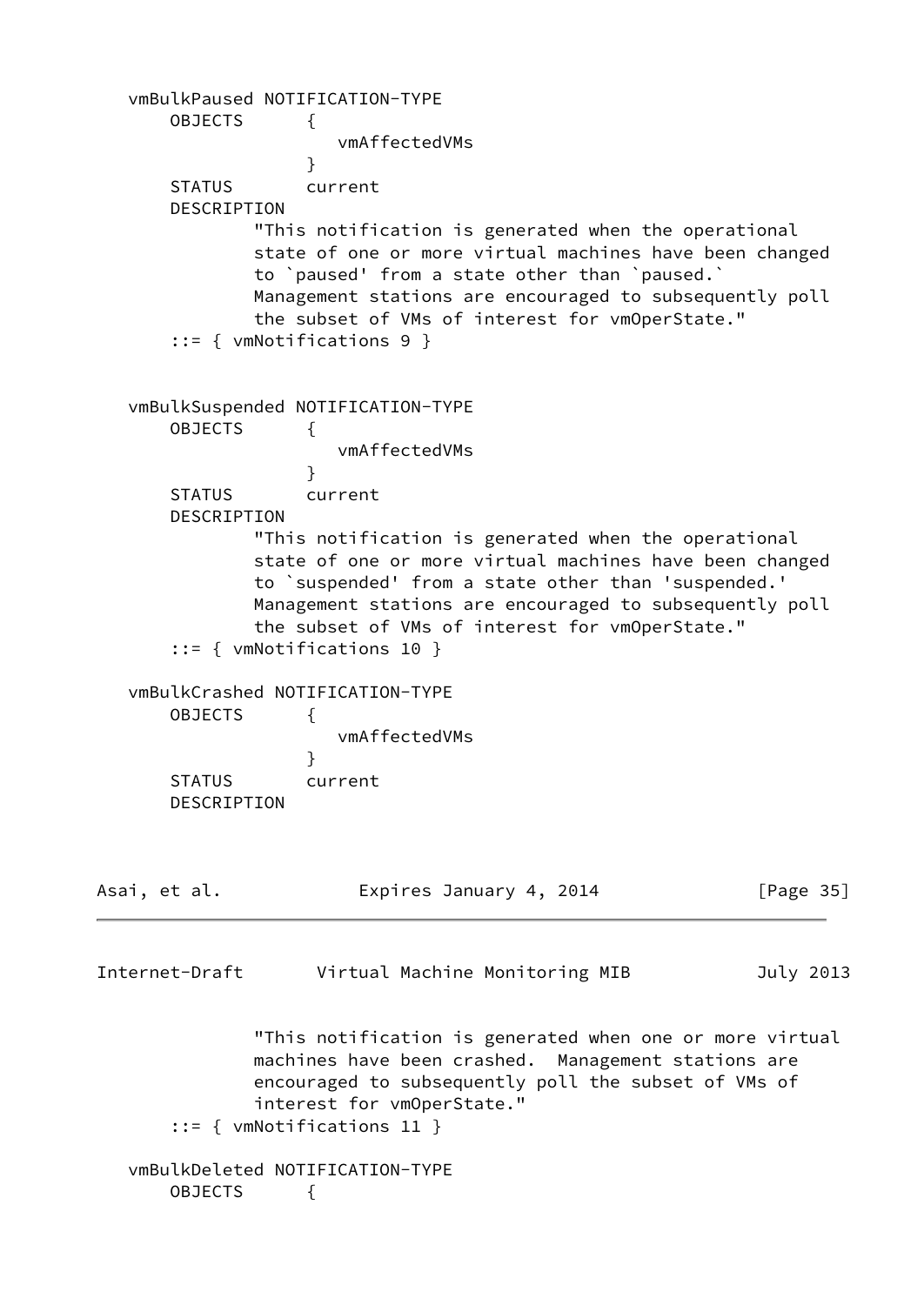```
 vmAffectedVMs
 }
       STATUS current
       DESCRIPTION
               "This notification is generated when one or more virtual
               machines have been deleted. Management stations are
               encouraged to subsequently poll the subset of VMs of
               interest for vmOperState."
        ::= { vmNotifications 12 }
    -- Compliance definitions:
   vmGroups OBJECT IDENTIFIER ::= { vmConformance 1 }
    vmCompliances OBJECT IDENTIFIER ::= { vmConformance 2 }
   vmFullCompliances MODULE-COMPLIANCE
       STATUS current
       DESCRIPTION
               "Compliance statement for implementations supporting
               read/write access, according to the object definitions."
      MODULE -- this module
       MANDATORY-GROUPS {
           vmHypervisorGroup,
           vmVirtualMachineGroup,
           vmCpuGroup,
           vmCpuAffinityGroup,
           vmStorageGroup,
           vmNetworkGroup
       }
       GROUP vmPerVMNotificationOptionalGroup
       DESCRIPTION
               "Support for per-VM notifications is optional. If not
               implemented then vmPerVMNotificationsEnabled must report
               false(2)."
       GROUP vmBulkNotificationsVariablesGroup
       DESCRIPTION
               "Necessary only if vmPerVMNotificationOptionalGroup is
               implemented."
       GROUP vmBulkNotificationOptionalGroup
       DESCRIPTION
               "Support for bulk notifications is optional. If not
Asai, et al. Expires January 4, 2014 [Page 36]
```
implemented then vmBulkNotificationsEnabled must report

Internet-Draft Virtual Machine Monitoring MIB July 2013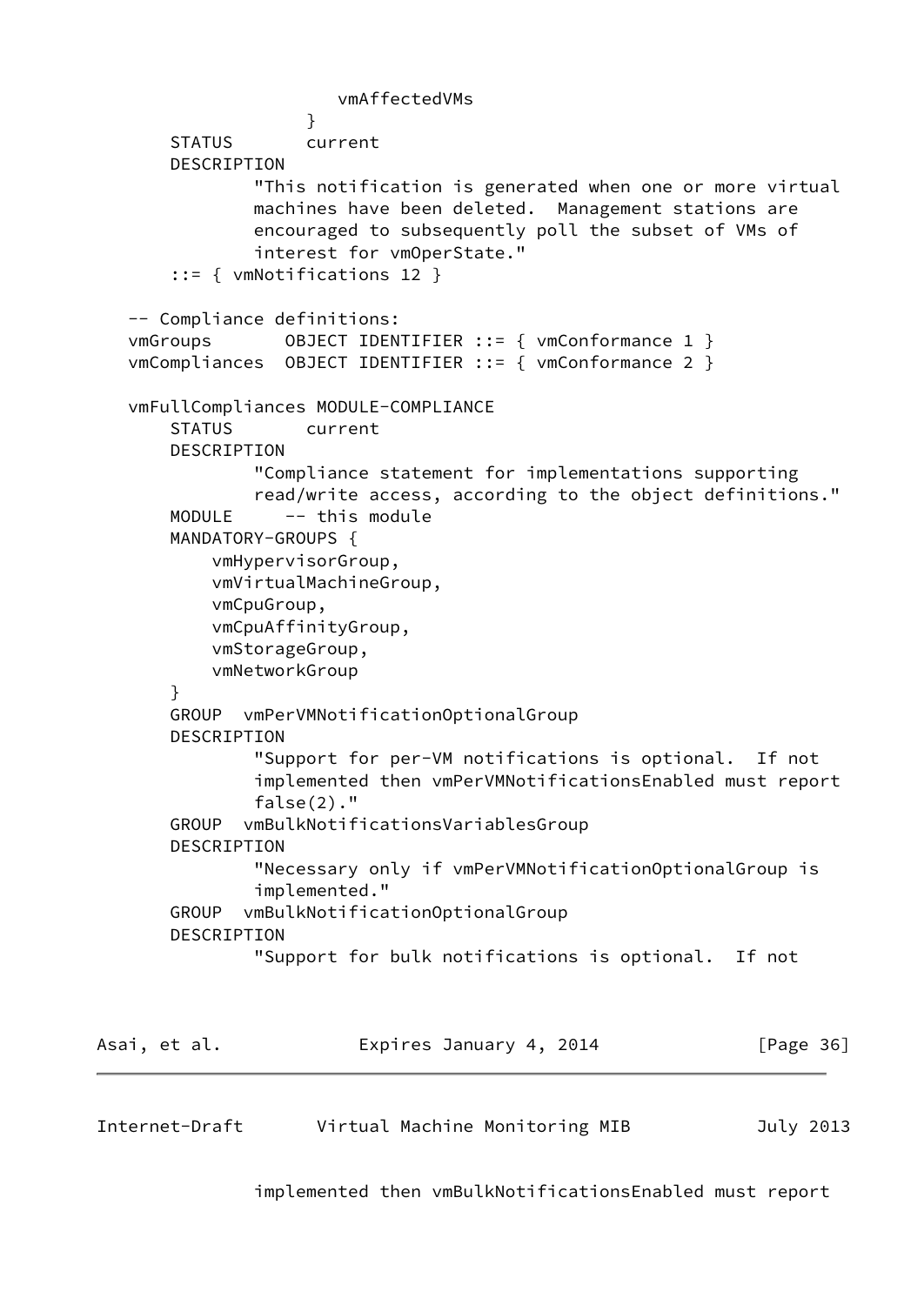```
 false(2)."
     ::= { vmCompliances 1 }
 vmReadOnlyCompliances MODULE-COMPLIANCE
     STATUS current
     DESCRIPTION
             "Compliance statement for implementations supporting
             only readonly access."
    MODULE -- this module
     MANDATORY-GROUPS {
         vmHypervisorGroup,
         vmVirtualMachineGroup,
         vmCpuGroup,
         vmCpuAffinityGroup,
         vmStorageGroup,
         vmNetworkGroup
     }
     OBJECT vmAdminState
     MIN-ACCESS read-only
     DESCRIPTION
             "Write access is not required."
     OBJECT vmAutoStart
     MIN-ACCESS read-only
     DESCRIPTION
             "Write access is not required."
     OBJECT vmMinCpuNumber
     MIN-ACCESS read-only
     DESCRIPTION
             "Write access is not required."
     OBJECT vmMaxCpuNumber
     MIN-ACCESS read-only
     DESCRIPTION
             "Write access is not required."
     OBJECT vmMinMem
     MIN-ACCESS read-only
     DESCRIPTION
             "Write access is not required."
     OBJECT vmMaxMem
     MIN-ACCESS read-only
     DESCRIPTION
```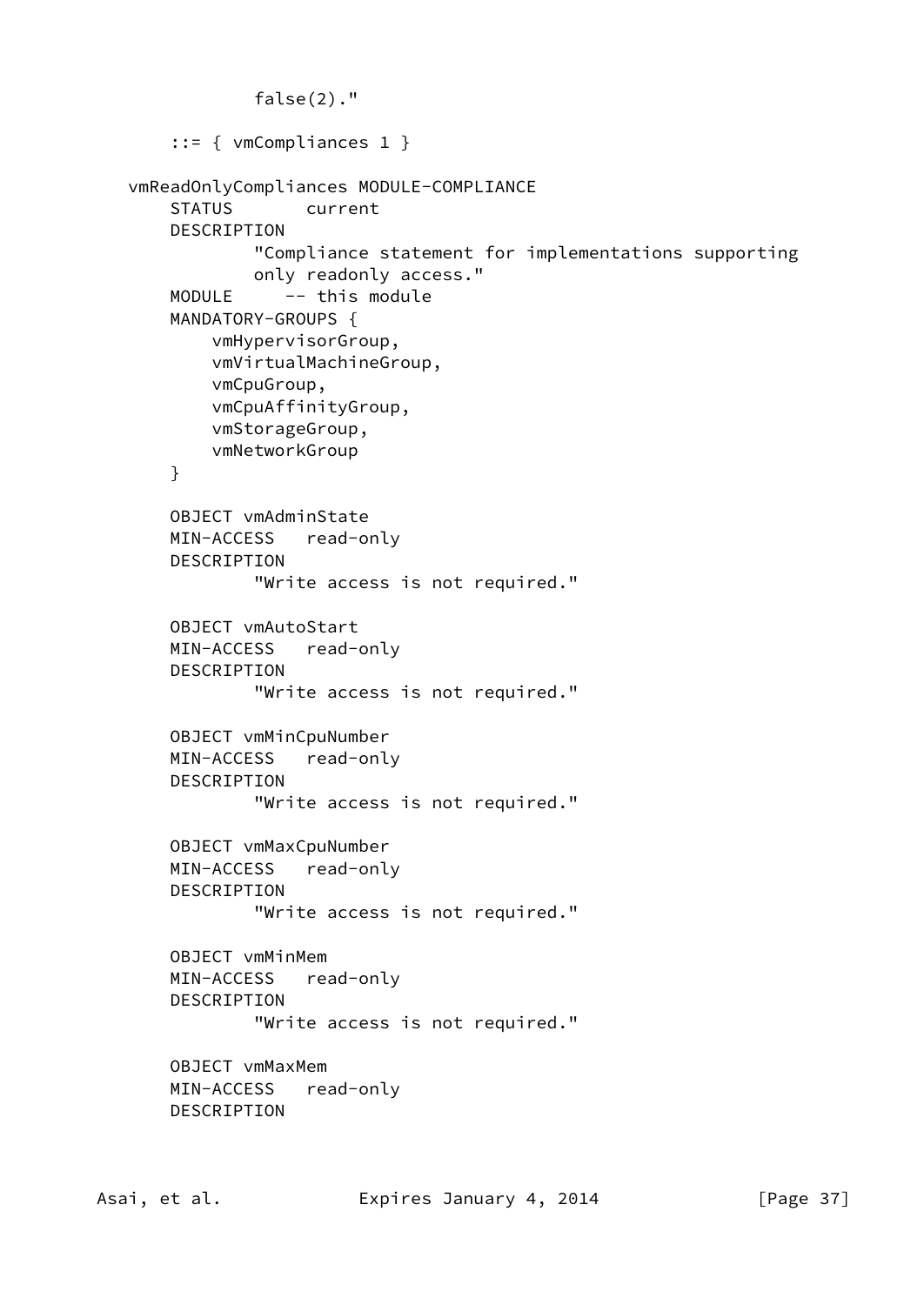```
Internet-Draft Virtual Machine Monitoring MIB July 2013
                "Write access is not required."
        OBJECT vmCpuAffinity
        MIN-ACCESS read-only
        DESCRIPTION
                "Write access is not required."
        OBJECT vmPerVMNotificationsEnabled
        MIN-ACCESS read-only
        DESCRIPTION
                "Write access is not required."
        OBJECT vmBulkNotificationsEnabled
        MIN-ACCESS read-only
        DESCRIPTION
                "Write access is not required."
        ::= { vmCompliances 2 }
    vmHypervisorGroup OBJECT-GROUP
        OBJECTS {
            vmHvSoftware,
            vmHvVersion,
            vmHvObjectID,
            vmHvUpTime,
            vmNumber,
            vmTableLastChange,
            vmPerVMNotificationsEnabled,
            vmBulkNotificationsEnabled
        }
        STATUS current
        DESCRIPTION
                "A collection of objects providing insight into the
                hypervisor itself."
        ::= { vmGroups 1 }
    vmVirtualMachineGroup OBJECT-GROUP
        OBJECTS {
            -- vmIndex
            vmName,
            vmUUID,
            vmOSType,
            vmAdminState,
            vmOperState,
            vmAutoStart,
            vmPersistent,
            vmCurCpuNumber,
```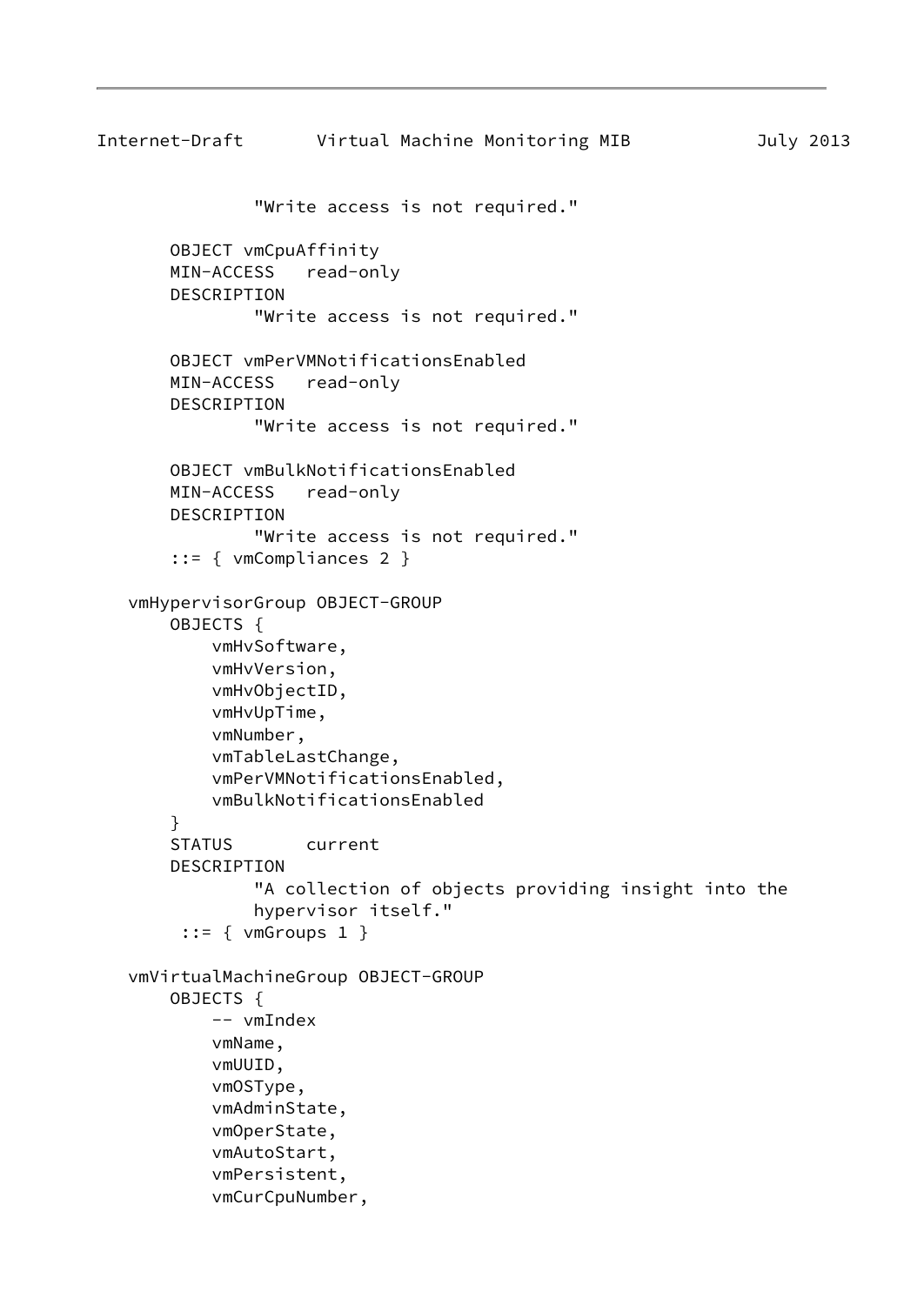| Asai, et al. | Expires January 4, 2014 | [Page 38] |
|--------------|-------------------------|-----------|
|              |                         |           |

```
Internet-Draft Virtual Machine Monitoring MIB July 2013
```

```
 vmMemUnit,
         vmCurMem,
         vmMinMem,
         vmMaxMem,
         vmUpTime,
         vmCpuTime
     }
     STATUS current
     DESCRIPTION
             "A collection of objects providing insight into the
             virtual machines) controlled by a hypervisor."
    ::= { vmGroups 2 }
 vmCpuGroup OBJECT-GROUP
     OBJECTS {
        -- vmCpuIndex,
         vmCpuCoreTime
     }
     STATUS current
     DESCRIPTION
             "A collection of objects providing insight into the
             virtual machines) controlled by a hypervisor."
    ::= { vmGroups 3 }
 vmCpuAffinityGroup OBJECT-GROUP
     OBJECTS {
        -- vmCpuPhysIndex,
         vmCpuAffinity
     }
     STATUS current
     DESCRIPTION
             "A collection of objects providing insight into the
             virtual machines) controlled by a hypervisor."
    ::= { vmGroups 4 }
 vmStorageGroup OBJECT-GROUP
     OBJECTS {
        -- vmStorageVmIndex,
        -- vmStorageIndex,
```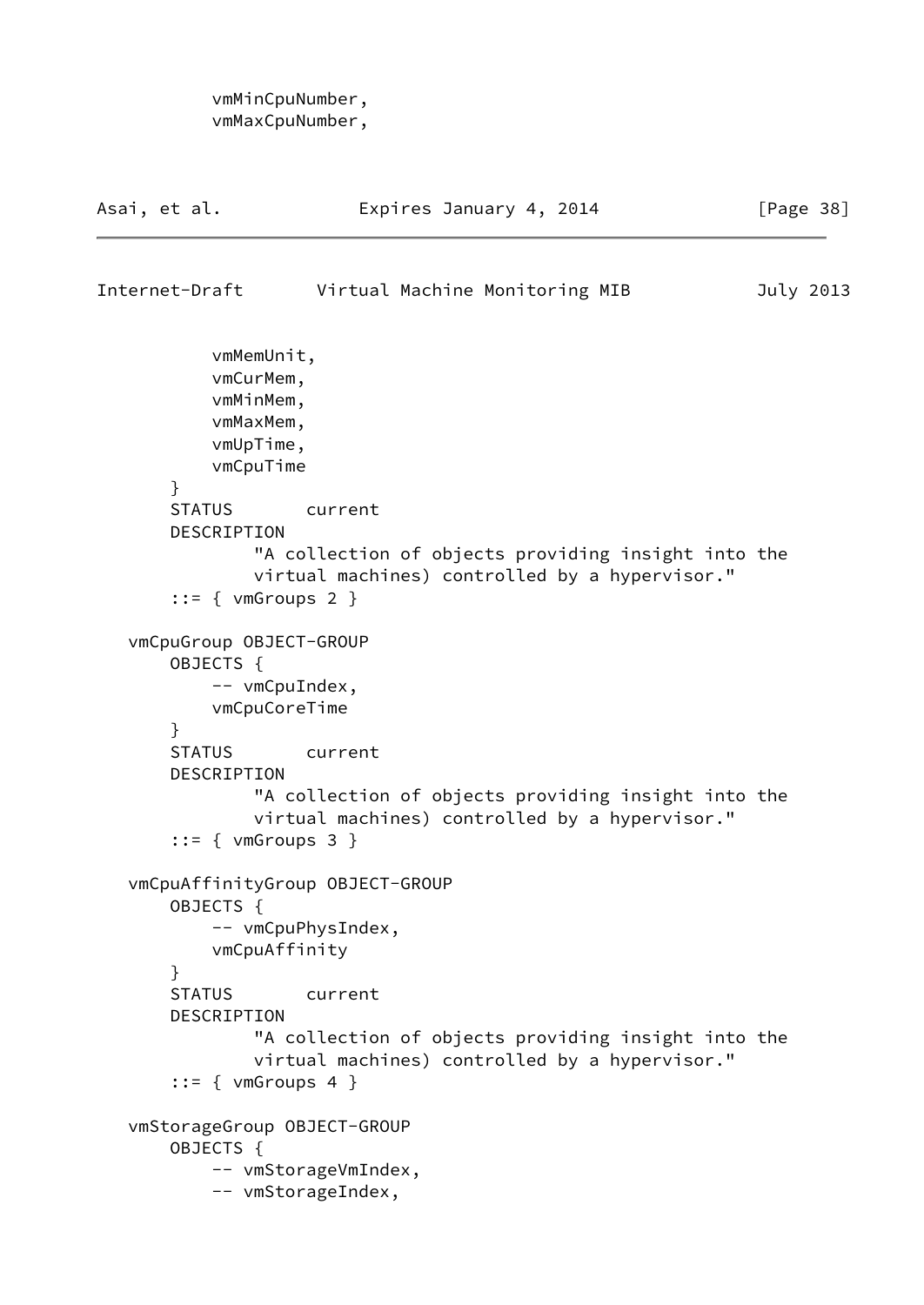vmStorageParent, vmStorageSourceType, vmStorageSourceTypeString, vmStorageResourceID, vmStorageAccess, vmStorageMediaType, vmStorageMediaTypeString, vmStorageSizeUnit, vmStorageDefinedSize,

| Asai, et al.                 | Expires January 4, 2014                                                                                                               | [Page 39] |
|------------------------------|---------------------------------------------------------------------------------------------------------------------------------------|-----------|
| Internet-Draft               | Virtual Machine Monitoring MIB                                                                                                        | July 2013 |
| }                            | vmStorageAllocatedSize,<br>vmStorageReadIOs,<br>vmStorageWriteIOs                                                                     |           |
| <b>STATUS</b>                | current                                                                                                                               |           |
| DESCRIPTION                  |                                                                                                                                       |           |
|                              | "A collection of objects providing insight into the<br>virtual storage devices controlled by a hypervisor."<br>$::=$ { $vmGroups$ 5 } |           |
|                              | vmNetworkGroup OBJECT-GROUP                                                                                                           |           |
| OBJECTS {                    | -- vmNetworkIndex,                                                                                                                    |           |
|                              | vmNetworkIfIndex,                                                                                                                     |           |
|                              | vmNetworkParent,                                                                                                                      |           |
|                              | vmNetworkModel,                                                                                                                       |           |
|                              | vmNetworkPhysAddress                                                                                                                  |           |
| }                            |                                                                                                                                       |           |
| <b>STATUS</b><br>DESCRIPTION | current                                                                                                                               |           |
|                              | "A collection of objects providing insight into the                                                                                   |           |
|                              | virtual network interfaces controlled by a hypervisor."                                                                               |           |
|                              | $::=$ { $vmGroups$ 6 }                                                                                                                |           |
|                              | vmPerVMNotificationOptionalGroup NOTIFICATION-GROUP                                                                                   |           |
| NOTIFICATIONS {              |                                                                                                                                       |           |
|                              | vmRunning,                                                                                                                            |           |
|                              | vmShutdown,                                                                                                                           |           |
|                              | vmPaused,<br>vmSuspended,                                                                                                             |           |
|                              | vmCrashed,                                                                                                                            |           |
|                              | vmDeleted                                                                                                                             |           |
|                              |                                                                                                                                       |           |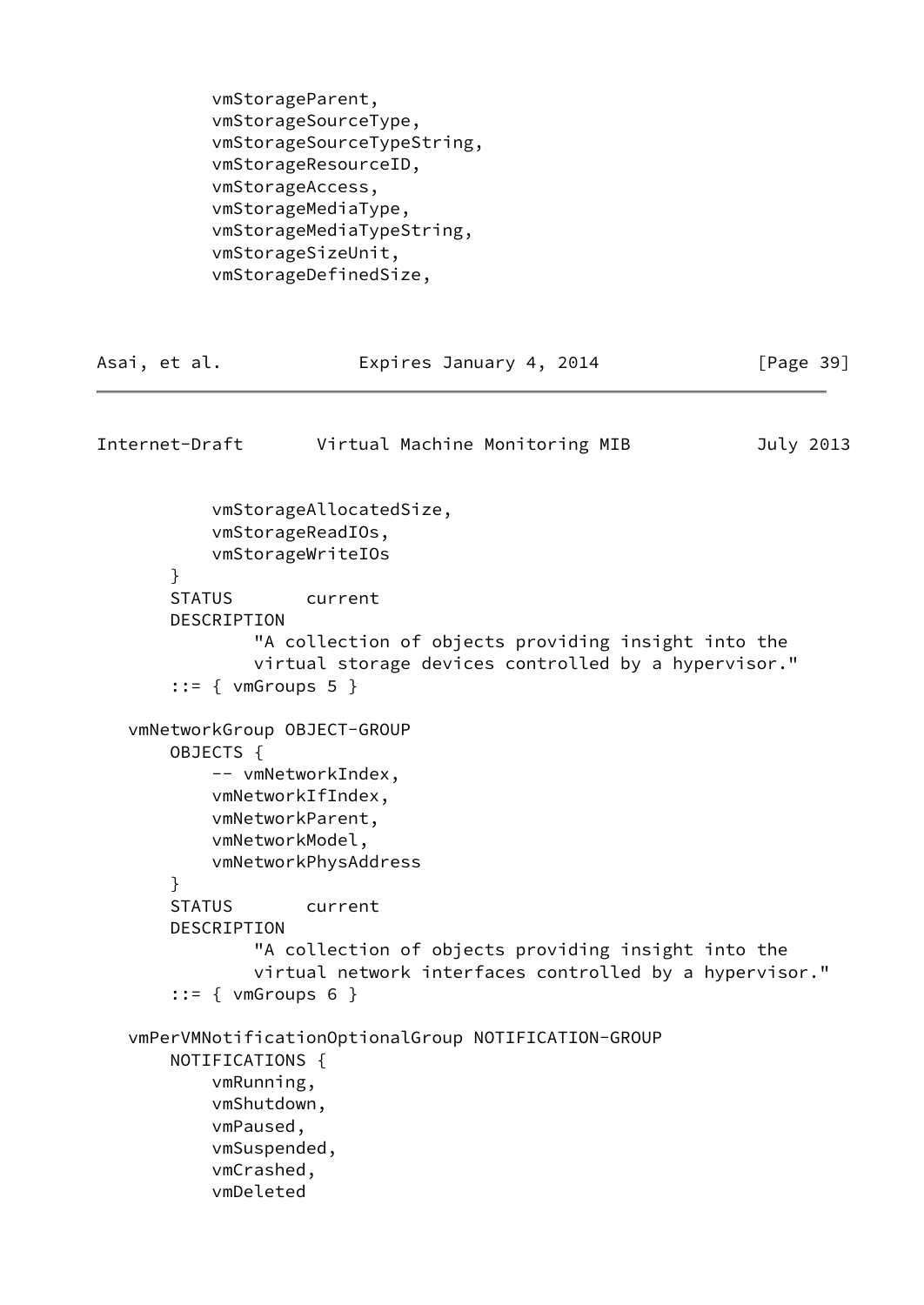```
 }
       STATUS current
       DESCRIPTION
               "A collection of notifications for per-VM notification
               of changes to virtual machine state (vmOperState) as
               reported by a hypervisor."
        ::= { vmGroups 7 }
   vmBulkNotificationsVariablesGroup OBJECT-GROUP
       OBJECTS {
           vmAffectedVMs
       }
       STATUS current
       DESCRIPTION
               "The variables used in vmBulkNotificationOptionalGroup
               virtual network interfaces controlled by a hypervisor."
Asai, et al. Expires January 4, 2014 [Page 40]
Internet-Draft Virtual Machine Monitoring MIB July 2013
       ::= { vmGroups 8 }
   vmBulkNotificationOptionalGroup NOTIFICATION-GROUP
       NOTIFICATIONS {
           vmBulkRunning,
           vmBulkShutdown,
           vmBulkPaused,
           vmBulkSuspended,
           vmBulkCrashed,
           vmBulkDeleted
       }
       STATUS current
       DESCRIPTION
               "A collection of notifications for bulk notification of
               changes to virtual machine state (vmOperState) as
                reported by a given hypervisor."
       ::= { vmGroups 9 }
   END
```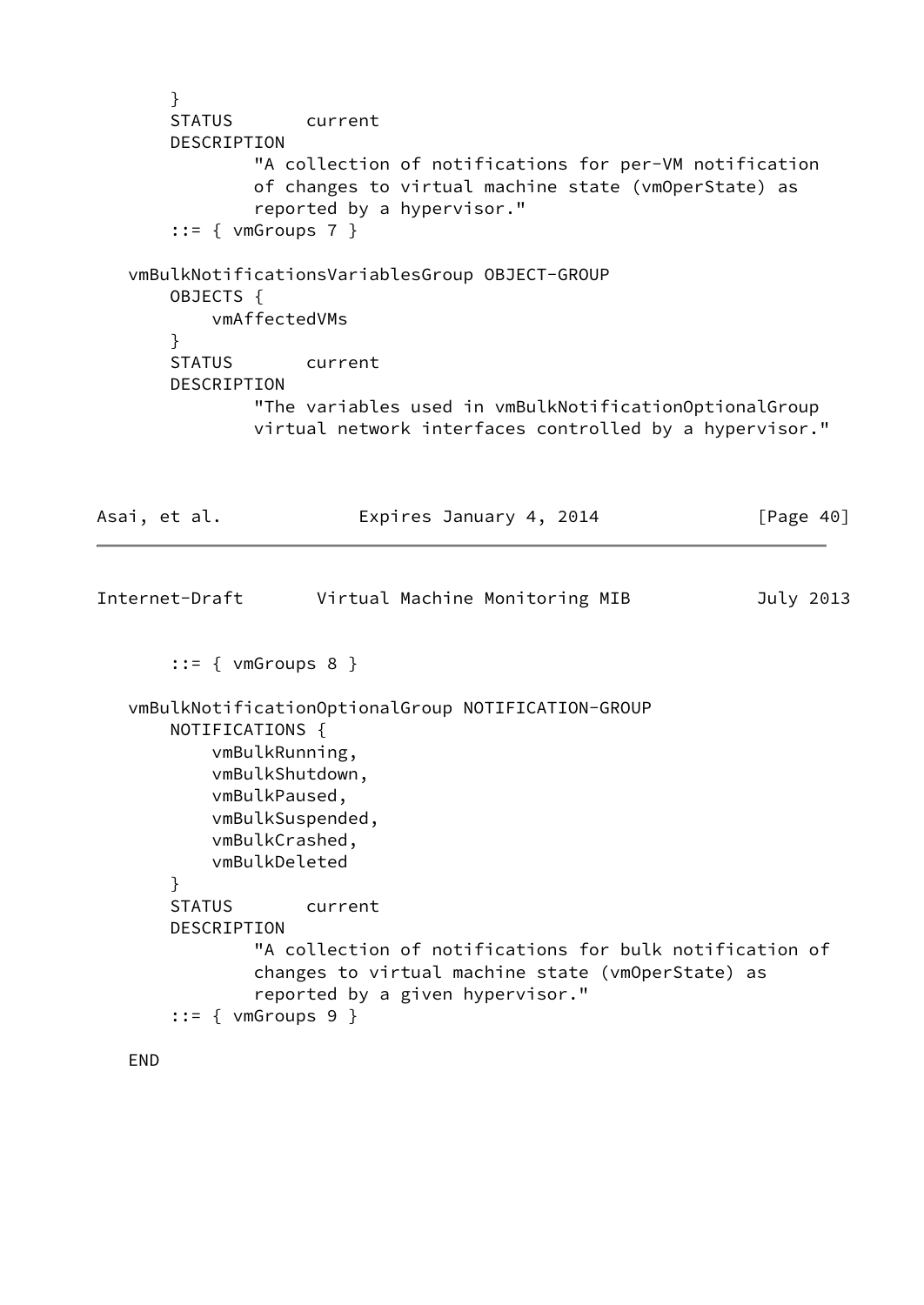Asai, et al. Expires January 4, 2014 [Page 41]

<span id="page-46-1"></span>Internet-Draft Virtual Machine Monitoring MIB July 2013

<span id="page-46-0"></span>[4](#page-46-0). IANA Considerations

 The MIB module in this document uses the following IANA-assigned OBJECT IDENTIFIER values recorded in the SMI Numbers registry:

| Descriptor |                     | OBJECT IDENTIFIER value |  |
|------------|---------------------|-------------------------|--|
|            |                     |                         |  |
| vmMTR      | $\{$ mib-2 TBD $\}$ |                         |  |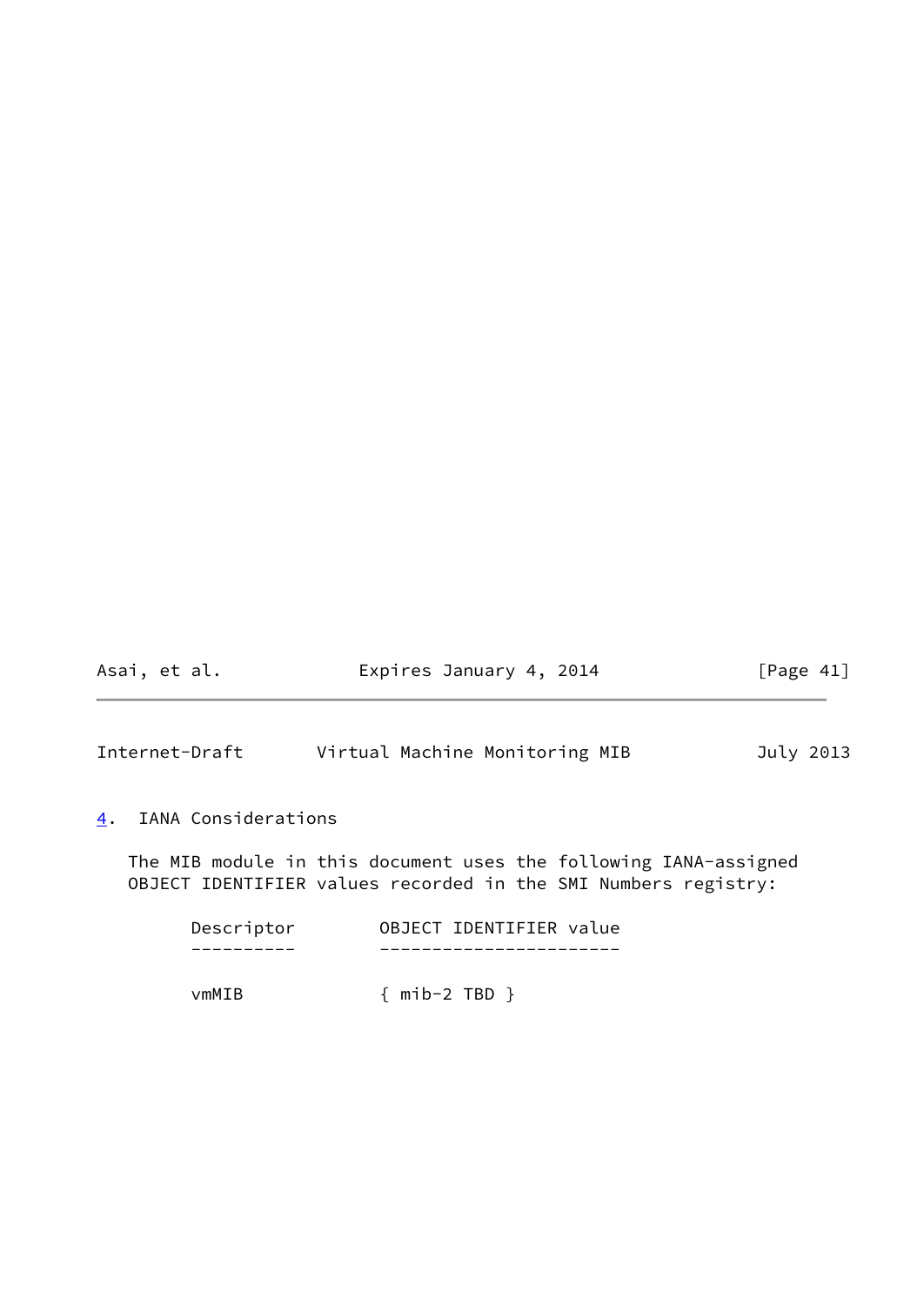Asai, et al. **Expires January 4, 2014** [Page 42]

<span id="page-47-1"></span>Internet-Draft Virtual Machine Monitoring MIB July 2013

#### <span id="page-47-0"></span>[5](#page-47-0). Security Considerations

 There are a number of management objects defined in this MIB that have a MAX-ACCESS clause of read-write and/or read-create. Such objects may be considered sensitive or vulnerable in some network environments. The support for SET operations in a non-secure environment without proper protection can have a negative effect on hypervisor and virtual machine operations.

 There are a number of managed objects in this MIB that may contain sensitive information. The objects in the vmHvSoftware and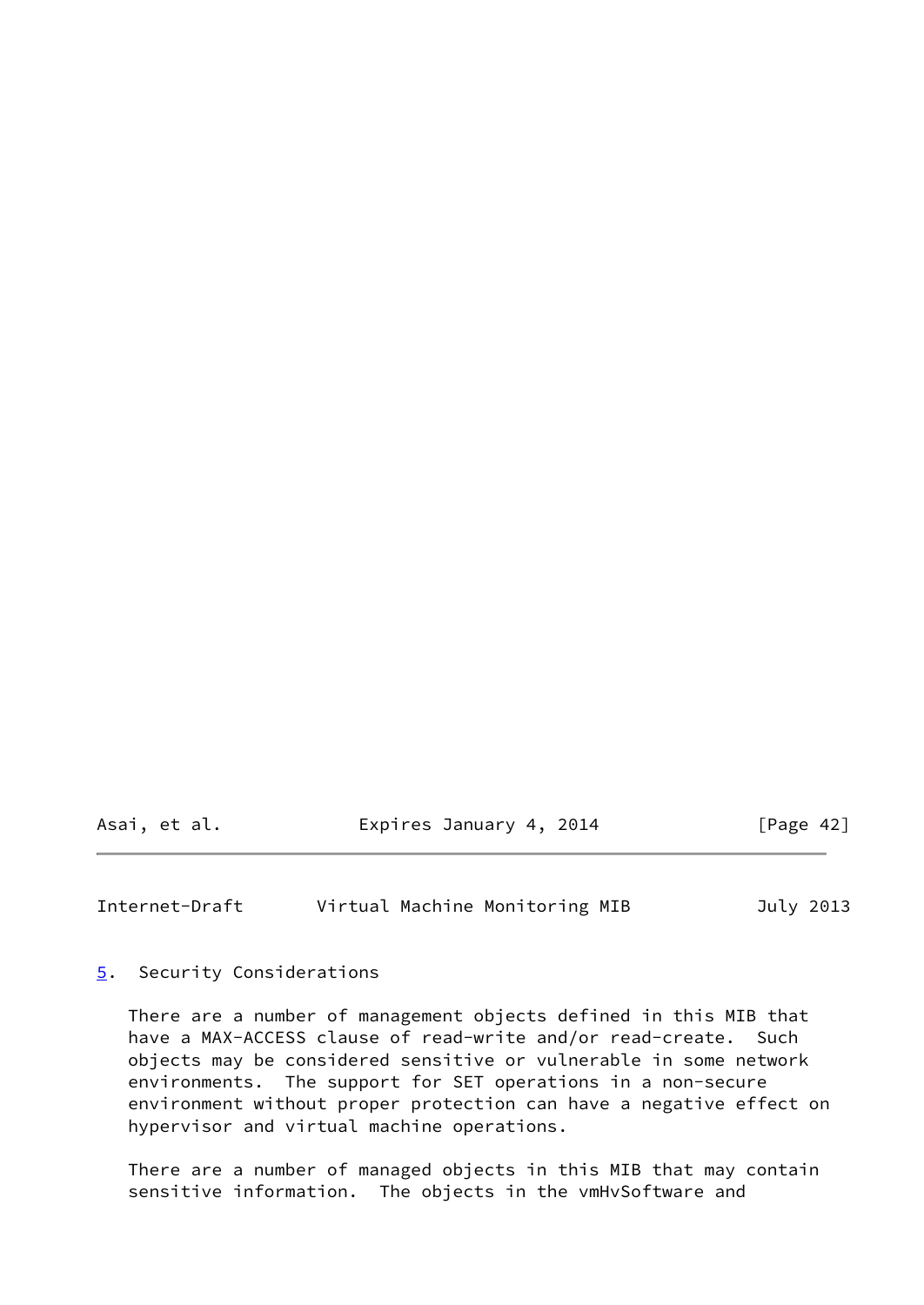vmHvVersion list information about the hypervisor's software and version. Some may wish not to disclose to others which software they are running. Further, an inventory of the running software and versions may be helpful to an attacker who hopes to exploit software bugs in certain applications. Moreover, the objects in the vmTable, vmCpuTable, vmCpuAffinityTable, vmStorageTable and vmNetworkTable list information about the virtual machines and their virtual resource allocation. Some may wish not to disclose to others how many and what virtual machines they are operating.

 It is thus important to control even GET access to these objects and possibly to even encrypt the values of these object when sending them over the network via SNMP. Not all versions of SNMP provide features for such a secure environment.

 It is recommended that attention be specifically given to implementing the MAX-ACCESS clause in a number of objects, including vmAdminState, vmAutoStart, vmMinCpuNumber, vmMaxCpuNumber, vmMinMem, vmMaxMem, and vmCpuAffinity in scenarios that DO NOT use SNMPv3 strong security (i.e. authentication and encryption). Extreme caution must be used to minimize the risk of cascading security vulnerabilities when SNMPv3 strong security is not used. When SNMPv3 strong security is not used, these objects should have access of read-only, not read-create.

 SNMPv1 by itself is not a secure environment. Even if the network itself is secure (for example by using IPsec), even then, there is no control as to who on the secure network is allowed to access and GET/ SET (read/change/create/delete) the objects in this MIB.

 It is recommended that the implementers consider the security features as provided by the SNMPv3 framework. Specifically, the use of the User-based Security Model  $[REC3414]$  and the View-based Access Control Model [[RFC3415](https://datatracker.ietf.org/doc/pdf/rfc3415)] is recommended.

 It is then a customer/user responsibility to ensure that the SNMP entity giving access to an instance of this MIB, is properly

| Asai, et al. | Expires January 4, 2014 | [Page 43] |
|--------------|-------------------------|-----------|
|              |                         |           |

| Internet-Draft | Virtual Machine Monitoring MIB |  |  | July 2013 |
|----------------|--------------------------------|--|--|-----------|
|----------------|--------------------------------|--|--|-----------|

 configured to give access to the objects only to those principals (users) that have legitimate rights to indeed GET or SET (change/ create/delete) them.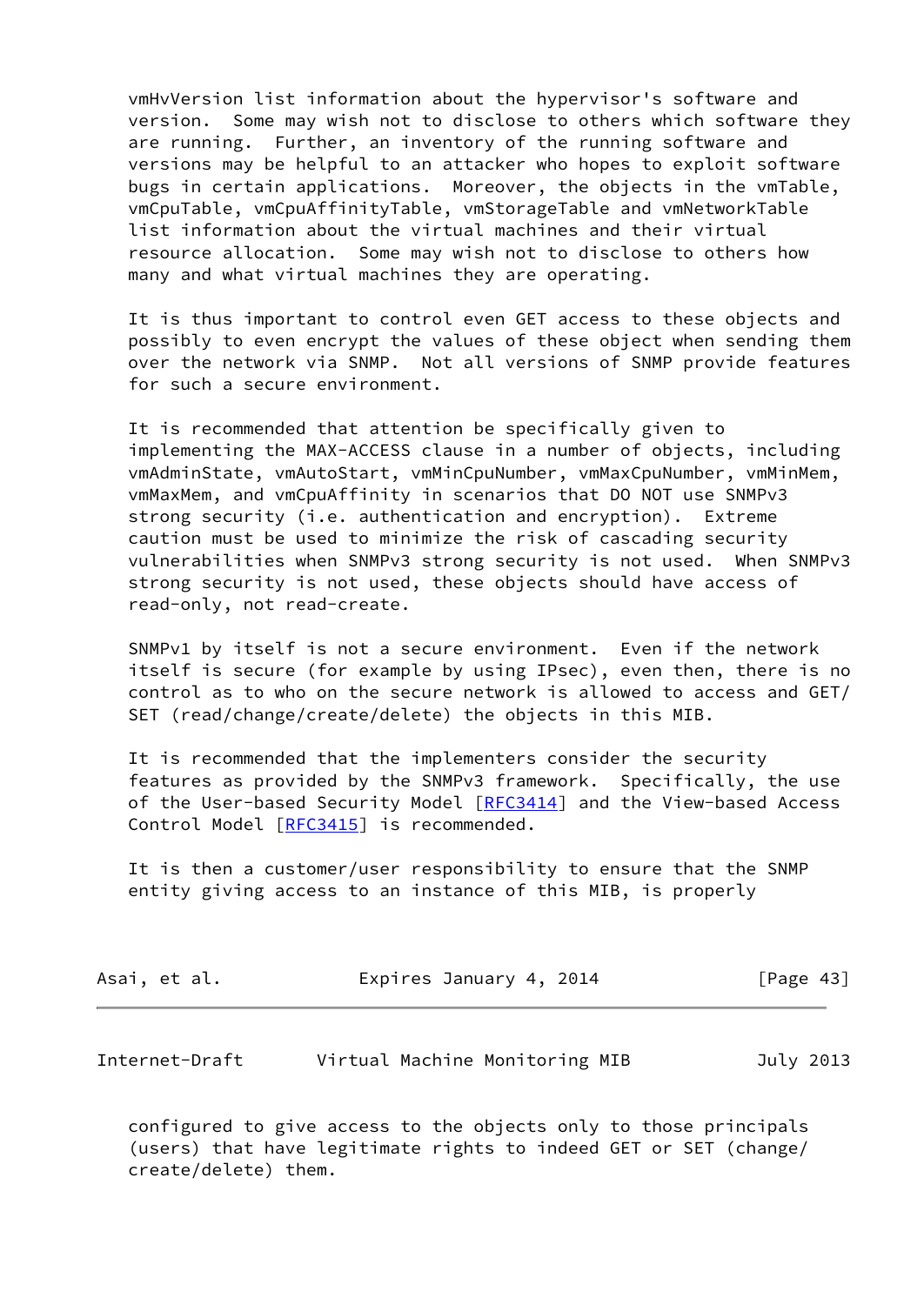Asai, et al. **Expires January 4, 2014** [Page 44]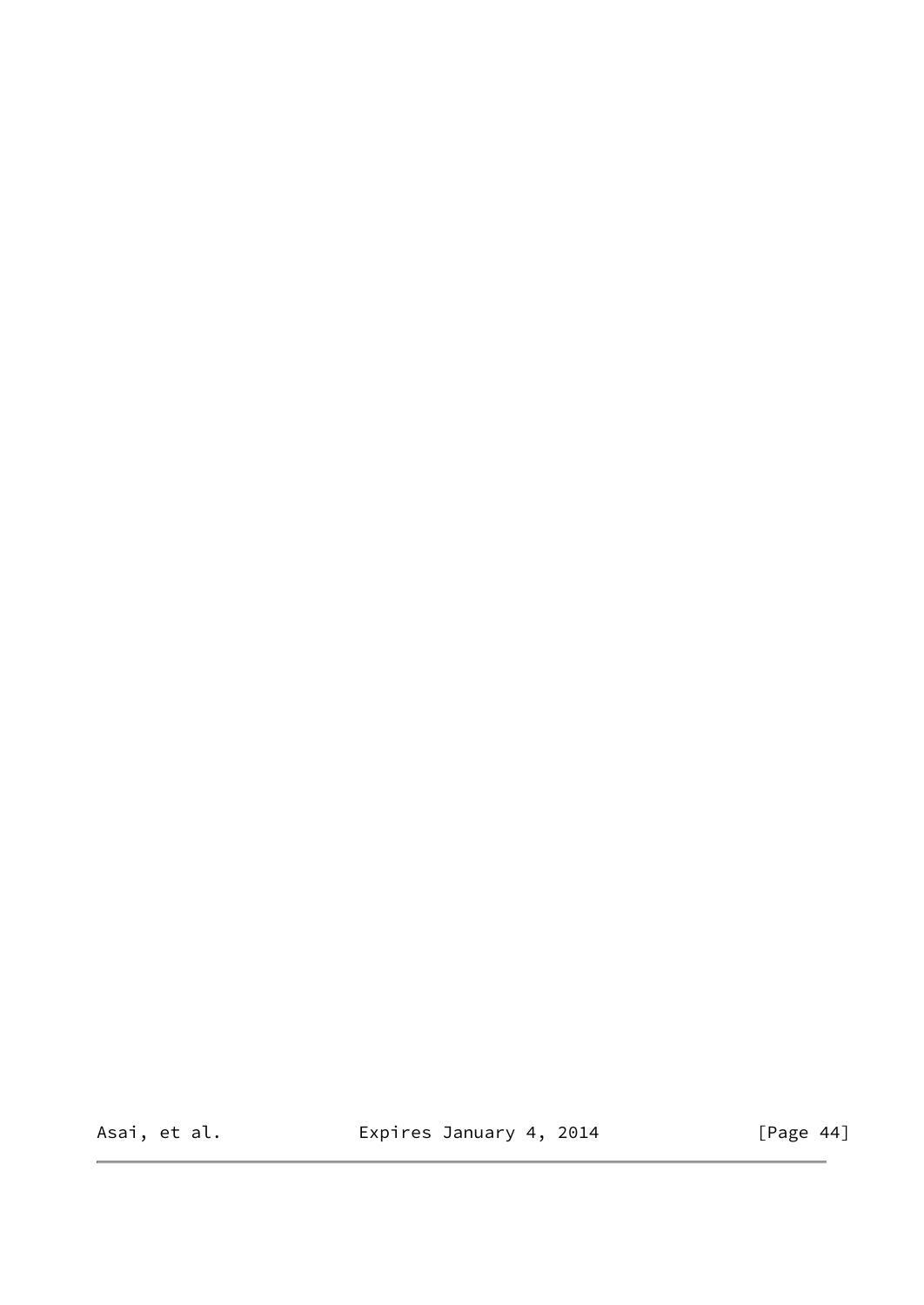<span id="page-50-1"></span><span id="page-50-0"></span>[6](#page-50-0). Acknowledgements

 The authors like to thank Randy Presuhn and David Black for providing helpful comments during the development of this specification.

 Juergen Schoenwaelder was partly funded by Flamingo, a Network of Excellence project (ICT-318488) supported by the European Commission under its Seventh Framework Programme.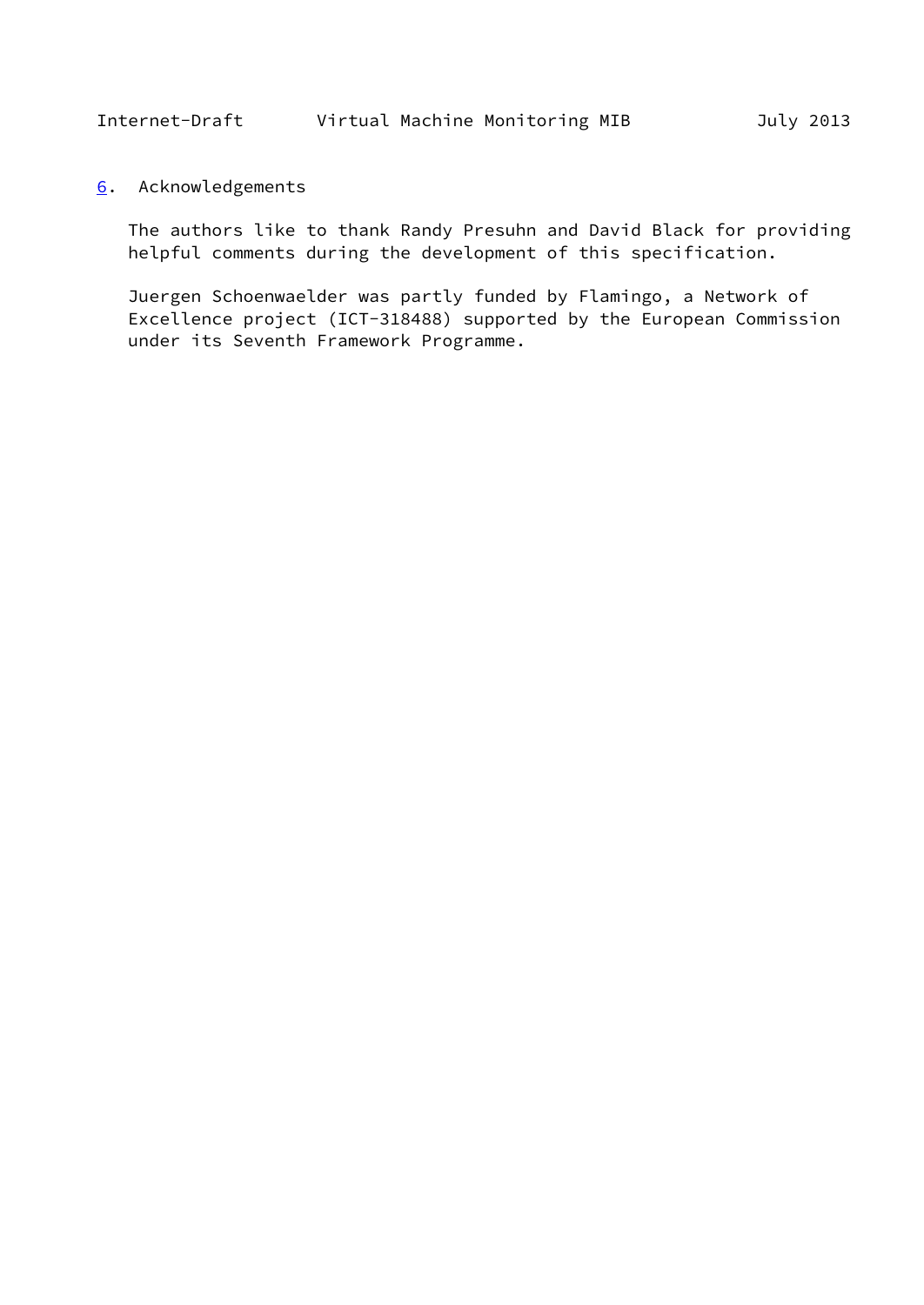<span id="page-51-1"></span>

| Internet-Draft | Virtual Machine Monitoring MIB |  | July 2013 |
|----------------|--------------------------------|--|-----------|
|                |                                |  |           |

- <span id="page-51-0"></span>[7](#page-51-0). References
- <span id="page-51-2"></span>[7.1](#page-51-2). Normative References
	- [RFC2119] Bradner, S., "Key words for use in RFCs to Indicate Requirement Levels", [BCP 14](https://datatracker.ietf.org/doc/pdf/bcp14), [RFC 2119](https://datatracker.ietf.org/doc/pdf/rfc2119), March 1997.
	- [RFC2578] McCloghrie, K., Ed., Perkins, D., Ed., and J. Schoenwaelder, Ed., "Structure of Management Information Version 2 (SMIv2)", STD 58, [RFC 2578,](https://datatracker.ietf.org/doc/pdf/rfc2578) April 1999.
	- [RFC2579] McCloghrie, K., Ed., Perkins, D., Ed., and J. Schoenwaelder, Ed., "Textual Conventions for SMIv2", STD 58, [RFC 2579,](https://datatracker.ietf.org/doc/pdf/rfc2579) April 1999.
	- [RFC2580] McCloghrie, K., Perkins, D., and J. Schoenwaelder, "Conformance Statements for SMIv2", STD 58, [RFC 2580,](https://datatracker.ietf.org/doc/pdf/rfc2580) April 1999.
	- [RFC2790] Waldbusser, S. and P. Grillo, "Host Resources MIB", [RFC 2790,](https://datatracker.ietf.org/doc/pdf/rfc2790) March 2000.
	- [RFC2863] McCloghrie, K. and F. Kastenholz, "The Interfaces Group MIB", [RFC 2863](https://datatracker.ietf.org/doc/pdf/rfc2863), June 2000.
	- [RFC3413] Levi, D., Meyer, P., and B. Stewart, "Simple Network Management Protocol (SNMP) Applications", STD 62, [RFC 3413,](https://datatracker.ietf.org/doc/pdf/rfc3413) December 2002.
	- [RFC3414] Blumenthal, U. and B. Wijnen, "User-based Security Model (USM) for version 3 of the Simple Network Management Protocol (SNMPv3)", STD 62, [RFC 3414,](https://datatracker.ietf.org/doc/pdf/rfc3414) December 2002.
	- [RFC3415] Wijnen, B., Presuhn, R., and K. McCloghrie, "View-based Access Control Model (VACM) for the Simple Network Management Protocol (SNMP)", STD 62, [RFC 3415](https://datatracker.ietf.org/doc/pdf/rfc3415), December 2002.
	- [RFC3418] Presuhn, R., "Management Information Base (MIB) for the Simple Network Management Protocol (SNMP)", STD 62,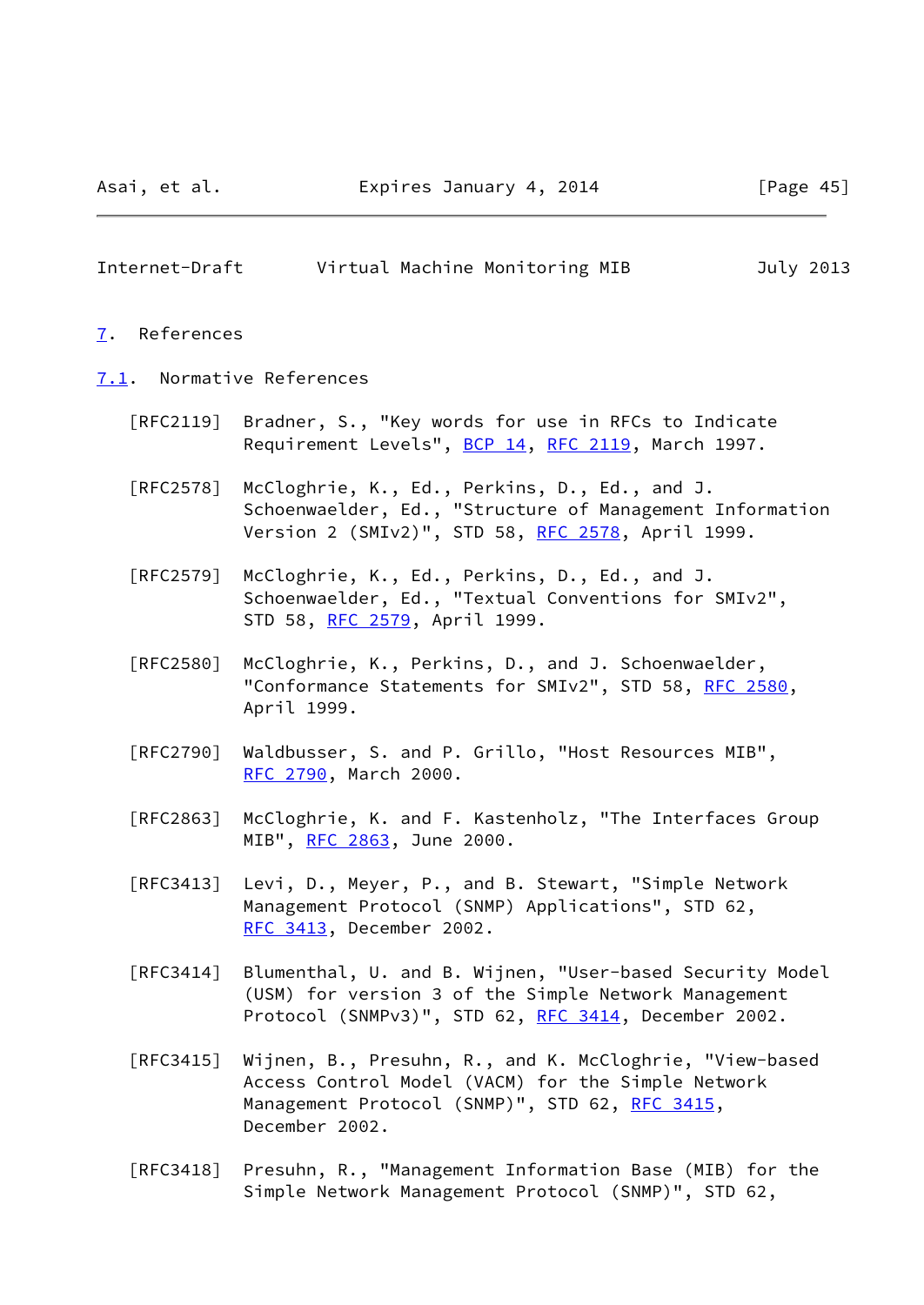[RFC 3418,](https://datatracker.ietf.org/doc/pdf/rfc3418) December 2002.

 [RFC4122] Leach, P., Mealling, M., and R. Salz, "A Universally Unique IDentifier (UUID) URN Namespace", [RFC 4122,](https://datatracker.ietf.org/doc/pdf/rfc4122) July 2005.

Asai, et al. **Expires January 4, 2014** [Page 46]

<span id="page-52-1"></span>Internet-Draft Virtual Machine Monitoring MIB July 2013

<span id="page-52-0"></span>[7.2](#page-52-0). Informative References

 [RFC3410] Case, J., Mundy, R., Partain, D., and B. Stewart, "Introduction and Applicability Statements for Internet- Standard Management Framework", [RFC 3410,](https://datatracker.ietf.org/doc/pdf/rfc3410) December 2002.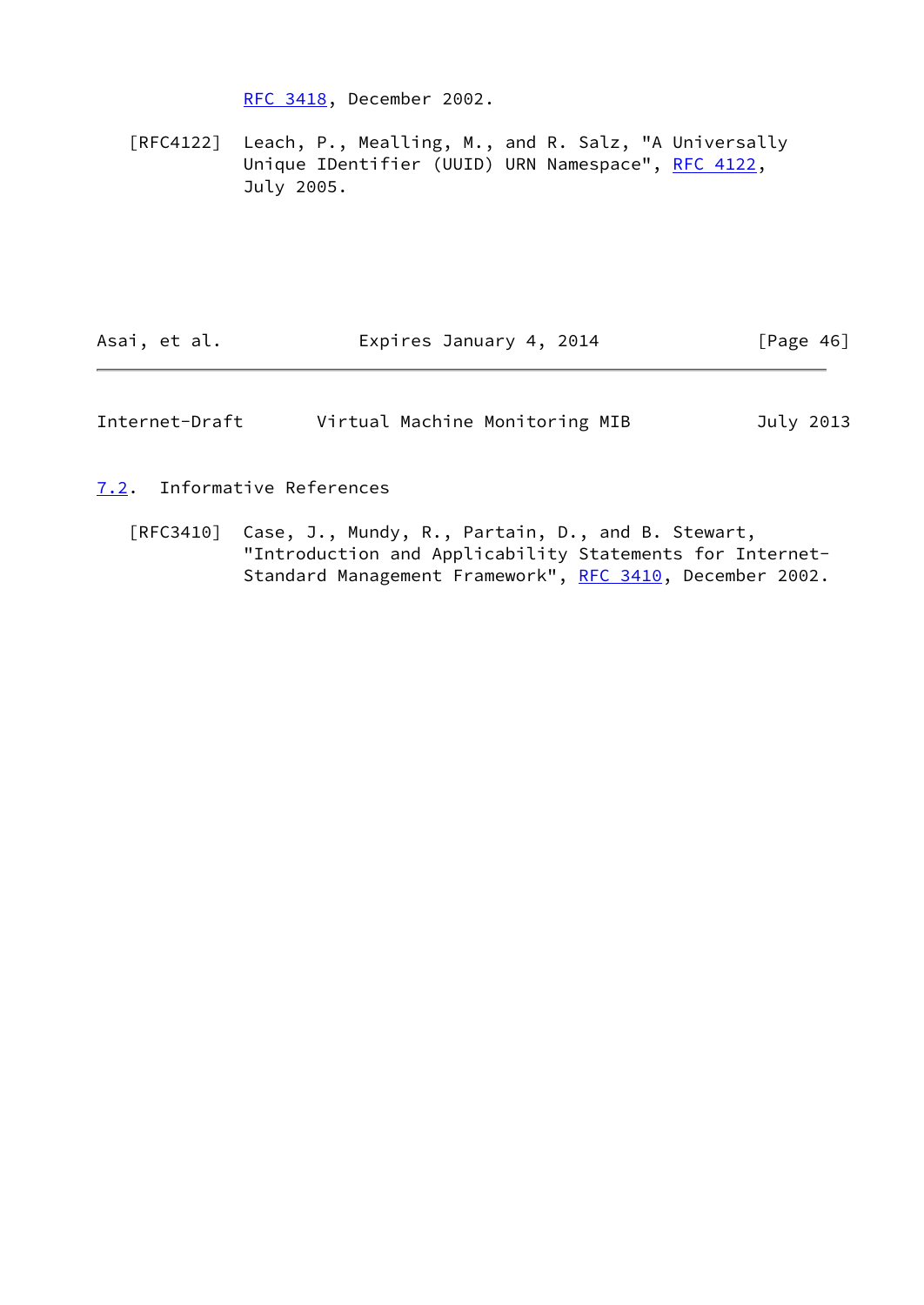<span id="page-53-0"></span>

| Asai, et al.                                                                                         | Expires January 4, 2014                       | [Page $47$ ] |
|------------------------------------------------------------------------------------------------------|-----------------------------------------------|--------------|
|                                                                                                      | Internet-Draft Virtual Machine Monitoring MIB | July 2013    |
| Authors' Addresses                                                                                   |                                               |              |
| Hirochika Asai<br>The University of Tokyo<br>$7-3-1$ Hongo<br>Bunkyo-ku, Tokyo 113-8656<br><b>JP</b> |                                               |              |
| Phone: +81 3 5841 6748<br>Email: panda@hongo.wide.ad.jp                                              |                                               |              |
| Michael MacFaden<br>VMware Inc.                                                                      |                                               |              |
| Email: mrm@vmware.com                                                                                |                                               |              |
| Juergen Schoenwaelder<br>Jacobs University<br>Campus Ring 1<br>Bremen 28759<br>Germany               |                                               |              |
|                                                                                                      | Email: j.schoenwaelder@jacobs-university.de   |              |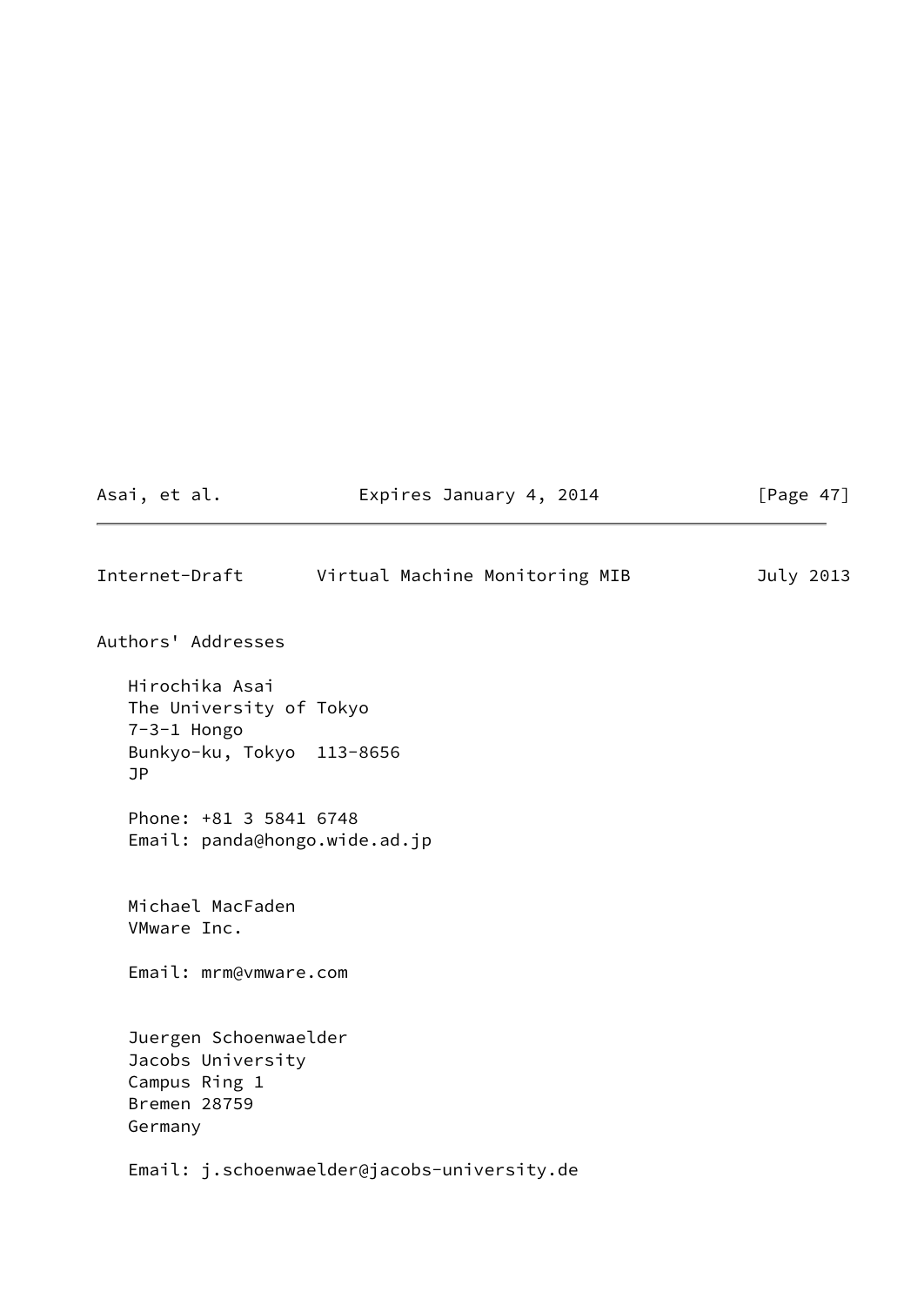```
 Yuji Sekiya
   The University of Tokyo
   2-11-16 Yayoi
   Bunkyo-ku, Tokyo 113-8658
   JP
   Email: sekiya@wide.ad.jp
   Keiichi Shima
   IIJ Innovation Institute Inc.
   3-13 Kanda-Nishikicho
   Chiyoda-ku, Tokyo 101-0054
   JP
   Email: keiichi@iijlab.net
Asai, et al. Expires January 4, 2014 [Page 48]
Internet-Draft Virtual Machine Monitoring MIB July 2013
   Tina Tsou
   Huawei Technologies (USA)
   2330 Central Expressway
   Santa Clara CA 95050
   USA
   Email: tina.tsou.zouting@huawei.com
   Cathy Zhou
   Huawei Technologies
   Bantian, Longgang District
   Shenzhen 518129
   P.R. China
   Email: cathyzhou@huawei.com
   Hiroshi Esaki
```